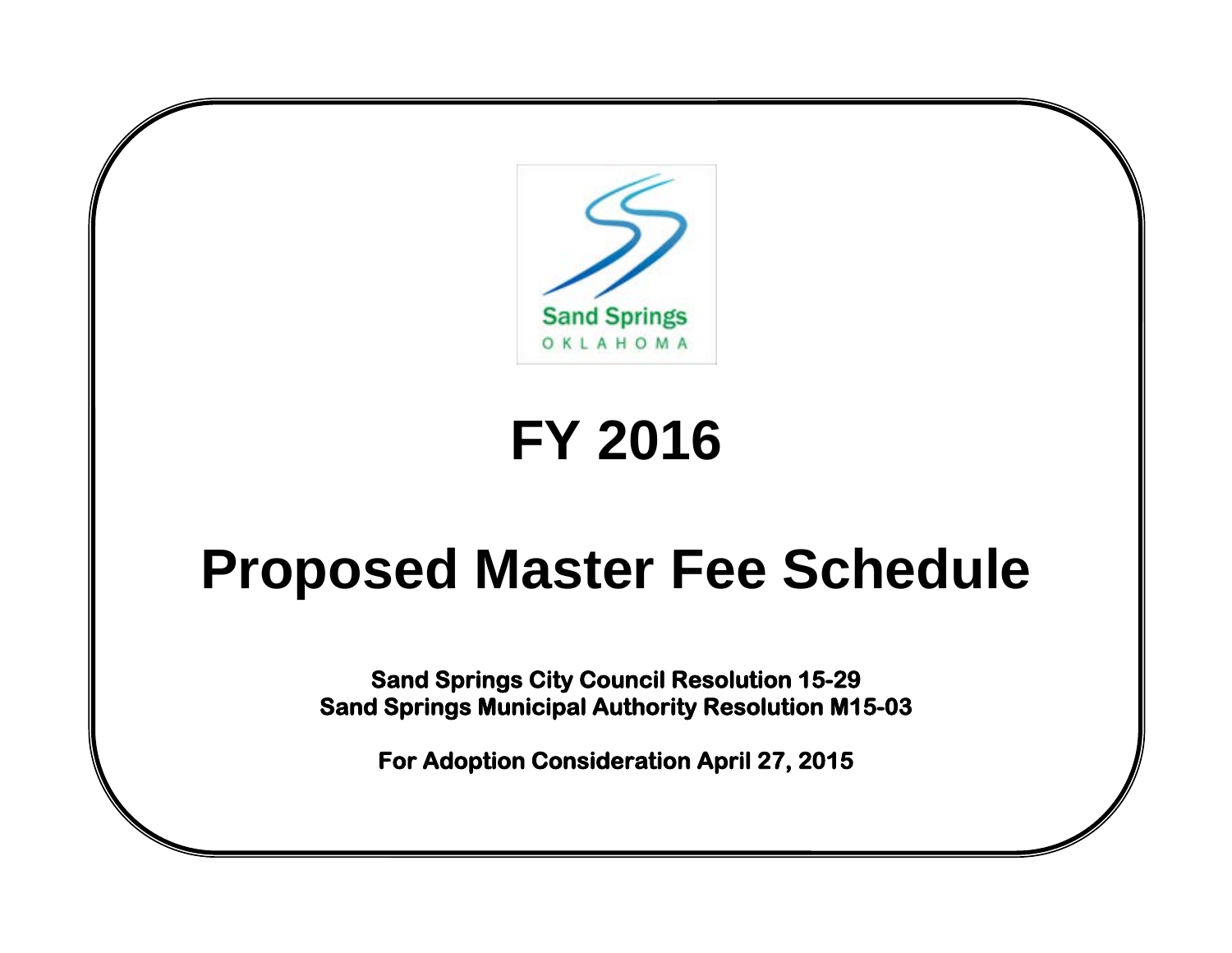#### **Court Fines and Fees Current Fine Current Fine New Fine New Fine** State Statute **RESOLUTION/ EFFECTIVE Fine/Costs EFFECTIVE Fine/Costs Local Ordinance COURT FINE BOND SCHEDULE: ORDINANCE DATE AMOUNT DATE AMOUNT Reference** Abandoned vehicle R10-16/M10-04 5/14/2001 \$ 64.00 47 71-901 Accumulation of trash or weeds **R10-16/M10-04** 5/14/2001 \$ 154.00 **8.48.010** 8.48.010 Actual physical control R10-16/M10-04 7/1/2009 \$ 354.00 47 11-902 Actual physical control (aggravated) R10-16/M10-04 7/1/2009 \$ 354.00 47 11-902 Actual physical control (drugs)  $R10-16/M10-04$   $7/1/2009$   $R10-16/M10-04$   $7/1/2009$   $R10-16/M10-04$   $7/1/2009$   $R10-16/M10-04$   $7/1/2009$   $R10-16/M10-04$   $R10-16/M10-04$   $R10-16/M10-04$   $R10-16/M10-04$   $R10-16/M10-04$   $R10-16/M10-$ Aiding in offense R10-16/M10-04 7/1/2009 Offense amt. 9.04.020 Alcohol consumption by minor (social host) <br>Alcohol furnished to minor (social host) R10-16/M10-04 4/27/2009 \$ 354.00 9.44.030 9.44.030 Alcohol furnished to minor (social host) **R10-16/M10-04** 4/27/2009 \$ 354.00<br>Alter tag. title. reg or decal **R10-16/M10-04** 5/14/2001 \$ 154.00 \$ 154.00 47 1151 Alter tag, title, reg or decal  $\begin{array}{ccc}\n & & \text{R}10-16/M10-04 & & \text{5/14/2001} \\
\text{Animal running at large} & & \text{R}10-16/M10-04 & & \text{5/14/2001} \\
\end{array}$ Animal running at large R10-16/M10-04 5/14/2001 \$ 104.00 6.04.170 Assault R10-16/M10-04 7/1/2009 \$ 344.00 9.12.160 Assault & battery R10-16/M10-04 7/1/2009 \$ 344.00 9.12.160 Assault & battery on a police officer  $R10-16/M10-04$   $R10-16/M10-04$   $R10-16/M10-04$   $R10-16/M10-04$   $R10-16/M10-04$   $R1/2009$   $R1/21/2009$   $R1/21/2009$   $R1/21/2009$   $R1/21/2009$   $R1/21/2009$   $R1/21/2009$   $R1/21/2009$   $R1/21/2$ Battery R10-16/M10-04 7/1/2009 \$ 344.00 9.12.160 Begging prohibited R10-16/M10-04 7/1/2009 \$ 104.00 9.12.130 Blocking alley or driveway **R13-04** R13-04 8/27/2012 \$ 60.00 60.00 60.00 10.16.180 Bogus or false check R10-16/M10-04 5/14/2001 \$ 154.00 9.20.030 Building Code Violation R10-16/M10-04 7/1/2009 \$ 254.00 15.08.010 Burning trash in city limits and the R10-16/M10-04 5/14/2001 5 5/14/2001 5 5/14/2001 5 5/14/2001 5 5/14/2001 5 Business sign without permit **Example 13.21** R10-16/M10-04 7/1/2009 \$ 204.00<br>Careless driving **R10-16/M10-04** 7/1/2009 \$ 204.00 Careless driving R10-16/M10-04 7/1/2009 \$ 204.00 47 11-801 Carrying a concealed weapon **R10-16/M10-04** 7/1/2009 \$ 204.00 201.00 \$ 9.32.050 Carrying a loaded firearm R10-16/M10-04 3/13/2006 \$ 154.00 9.32.040 Certain vehicles injurous to street **R10-16/M10-04** 7/1/2009 \$ 154.00<br>Certificate of occupancy required **R10-16/M10-04** 5/14/2001 \$ 154.00 154.00 15.04.060 Certificate of occupancy required **R10-16/M10-04** 5/14/2001 Clinging to moving vehicle prohibited R10-16/M10-04 7/1/2009 \$ 154.00 47 12-1204 Contaminated property remediation violation R10-16/M10-04 2/8/2010 \$ 254.00 8.52.030 8.52.030 Contempt of court R10-16/M10-04 7/1/2009 \$ 544.00 2.32.140 Damaging or injuring property and the R10-16/M10-04 17/1/2009 5 254.00<br>Declared public nuisances and the R10-16/M10-04 7/1/2009 5 204.00 17/1000 7/1/2009 5 204.00 Declared public nuisances R10-16/M10-04 7/1/2009 \$ 204.00 8.36.110 Defacing public property R10-16/M10-04 7/1/2009 \$ 254.00 9.16.160 Defective Exhaust R10-16/M10-04 7/1/2009 \$ 84.00 47 12-402 Defective Vehicle R10-16/M10-04 7/1/2009 \$ 104.00 10.24.020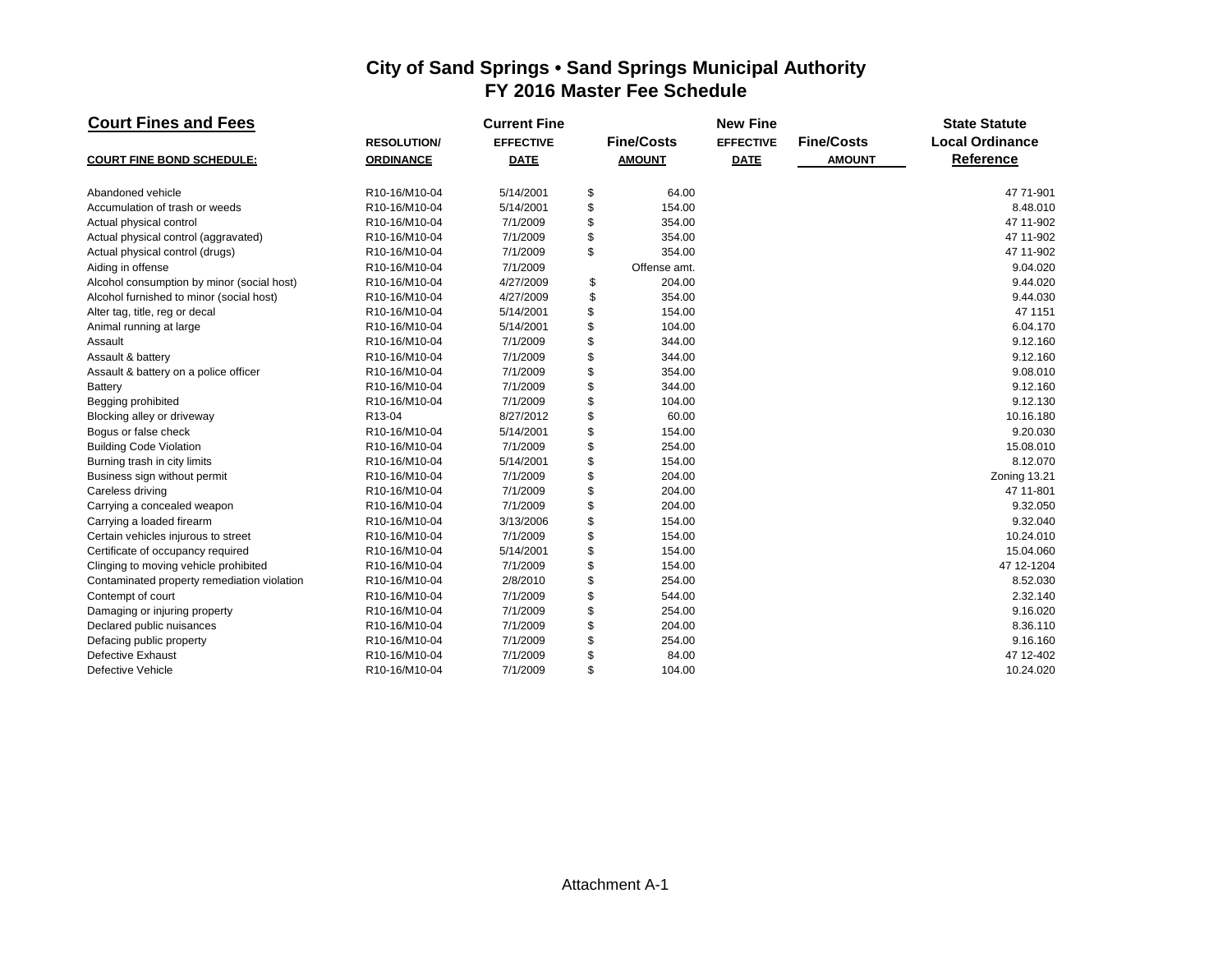|                                              |                   | <b>Current Fine</b> |                   | <b>New Fine</b>  |                   | <b>State Statute</b>   |  |  |  |  |
|----------------------------------------------|-------------------|---------------------|-------------------|------------------|-------------------|------------------------|--|--|--|--|
| <b>Court Fines and Fees</b>                  | <b>RESOLUTION</b> | <b>EFFECTIVE</b>    | <b>Fine/Costs</b> | <b>EFFECTIVE</b> | <b>Fine/Costs</b> | <b>Local Ordinance</b> |  |  |  |  |
|                                              | <b>ORDINANCE</b>  | <b>DATE</b>         | <b>AMOUNT</b>     | <b>DATE</b>      | <b>AMOUNT</b>     | Reference              |  |  |  |  |
|                                              |                   |                     |                   |                  |                   |                        |  |  |  |  |
| Defrauding hotel or restaurant               | R10-16/M10-04     | 7/1/2009            | \$<br>204.00      |                  |                   | 9.20.040               |  |  |  |  |
| Dilapidated or unsecured building            | R10-16/M10-04     | 7/1/2009            | \$<br>254.00      |                  |                   | 15.36.010              |  |  |  |  |
| Discharge/possession of air rifle prohibited | R10-16/M10-04     | 7/1/2009            | \$<br>154.00      |                  |                   | 9.32.020               |  |  |  |  |
| Direction of traffic by hand or voice        | R10-16/M10-04     | 7/1/2009            | \$<br>154.00      |                  |                   | 10.32.020              |  |  |  |  |
| Discharging a firearm in city limits         | R10-16/M10-04     | 7/1/2009            | \$<br>254.00      |                  |                   | 9.32.030               |  |  |  |  |
| Discharging fireworks in the city limits     | R10-16/M10-04     | 7/1/2009            | \$<br>154.00      |                  |                   | 9.12.030               |  |  |  |  |
| Disobey traffic control device               | R10-16/M10-04     | 7/1/2009            | \$<br>134.00      |                  |                   | 10.12.030              |  |  |  |  |
| Disobeying a lawful order                    | R10-16/M10-04     | 5/14/2001           | \$<br>154.00      |                  |                   | 10.32.040              |  |  |  |  |
| Disorderly house                             | R10-16/M10-04     | 7/1/2009            | \$<br>254.00      |                  |                   | 9.12.090               |  |  |  |  |
| Distribution of fireworks in city limits     | R10-16/M10-04     | 7/1/2009            | \$<br>154.00      |                  |                   | 9.12.030               |  |  |  |  |
| Disturbing the peace                         | R10-16/M10-04     | 7/1/2009            | \$<br>154.00      |                  |                   | 9.12.010               |  |  |  |  |
| Dog running at large                         | R10-16/M10-04     | 7/1/2009            | \$<br>104.00      |                  |                   | 6.08.070               |  |  |  |  |
| Dog running at large (Pit Bull)              | R10-16/M10-04     | 7/1/2009            | \$<br>344.00      |                  |                   | 6.08.070               |  |  |  |  |
| Double parking                               | R10-16/M10-04     | 5/14/2001           | \$<br>10.00       |                  |                   | 47 11-1003             |  |  |  |  |
| Drive in manner not reasonable & proper      | R10-16/M10-04     | 7/1/2009            | \$<br>154.00      |                  |                   | 47 11-801              |  |  |  |  |
| Drive unsafe vehicle                         | R10-16/M10-04     | 7/1/2009            | \$<br>134.00      |                  |                   | 47 12-101              |  |  |  |  |
| Driving on the shoulder                      | R10-16/M10-04     | 7/1/2009            | \$<br>134.00      |                  |                   | 10.12.140              |  |  |  |  |
| Driving under the influence                  | R10-16/M10-04     | 7/1/2009            | \$<br>354.00      |                  |                   | 47 11-902              |  |  |  |  |
| DUI (aggravated .15 or more)                 | R10-16/M10-04     | 7/1/2009            | \$<br>354.00      |                  |                   | 47 11-902              |  |  |  |  |
| Driving under the influence (drugs)          | R10-16/M10-04     | 7/1/2009            | \$<br>354.00      |                  |                   | 47 11-902              |  |  |  |  |
| DUI (under 21)                               | R10-16/M10-04     | 7/1/2009            | \$<br>354.00      |                  |                   | 476-106                |  |  |  |  |
| Driving under susp, rev, cancel              | R10-16/M10-04     | 7/1/2009            | \$<br>254.00      |                  |                   | 47 6-303               |  |  |  |  |
| Driving While Denied or Canceled             | R10-16/M10-04     | 7/1/2009            | \$<br>254.00      |                  |                   | 47 6-303               |  |  |  |  |
| Driving while impaired                       | R10-16/M10-04     | 7/1/2009            | \$<br>354.00      |                  |                   | 47 761                 |  |  |  |  |
| Driving while license disqualified           | R10-16/M10-04     | 7/1/2009            | \$<br>254.00      |                  |                   | 47 6-303               |  |  |  |  |
| Driving while revoked                        | R10-16/M10-04     | 7/1/2009            | \$<br>254.00      |                  |                   | 47 6-303               |  |  |  |  |
| Driving w/fog lamps on                       | R10-16/M10-04     | 7/1/2009            | \$<br>104.00      |                  |                   | 47 12-217              |  |  |  |  |
| <b>Electrical Code Violation</b>             | R10-16/M10-04     | 7/1/2009            | \$<br>254.00      |                  |                   | 15.16.140              |  |  |  |  |
| Eluding a police officer                     | R10-16/M10-04     | 7/1/2009            | \$<br>354.00      |                  |                   | 9.08.130               |  |  |  |  |
| Employee without food handlers permit        | R10-16/M10-04     | 11/8/2004           | \$<br>154.00      |                  |                   | 8.18.010               |  |  |  |  |
| Enter or leaving controlled access hwy       | R10-16/M10-04     | 7/1/2009            | \$<br>134.00      |                  |                   | 47 11-1302             |  |  |  |  |
| Equipment violation                          | R10-16/M10-04     | 7/1/2009            | \$<br>104.00      |                  |                   | 10.24.030              |  |  |  |  |
| Evidence of rodent/insect contamination      | R10-16/M10-04     | 11/8/2004           | \$<br>154.00      |                  |                   | 8.18.010               |  |  |  |  |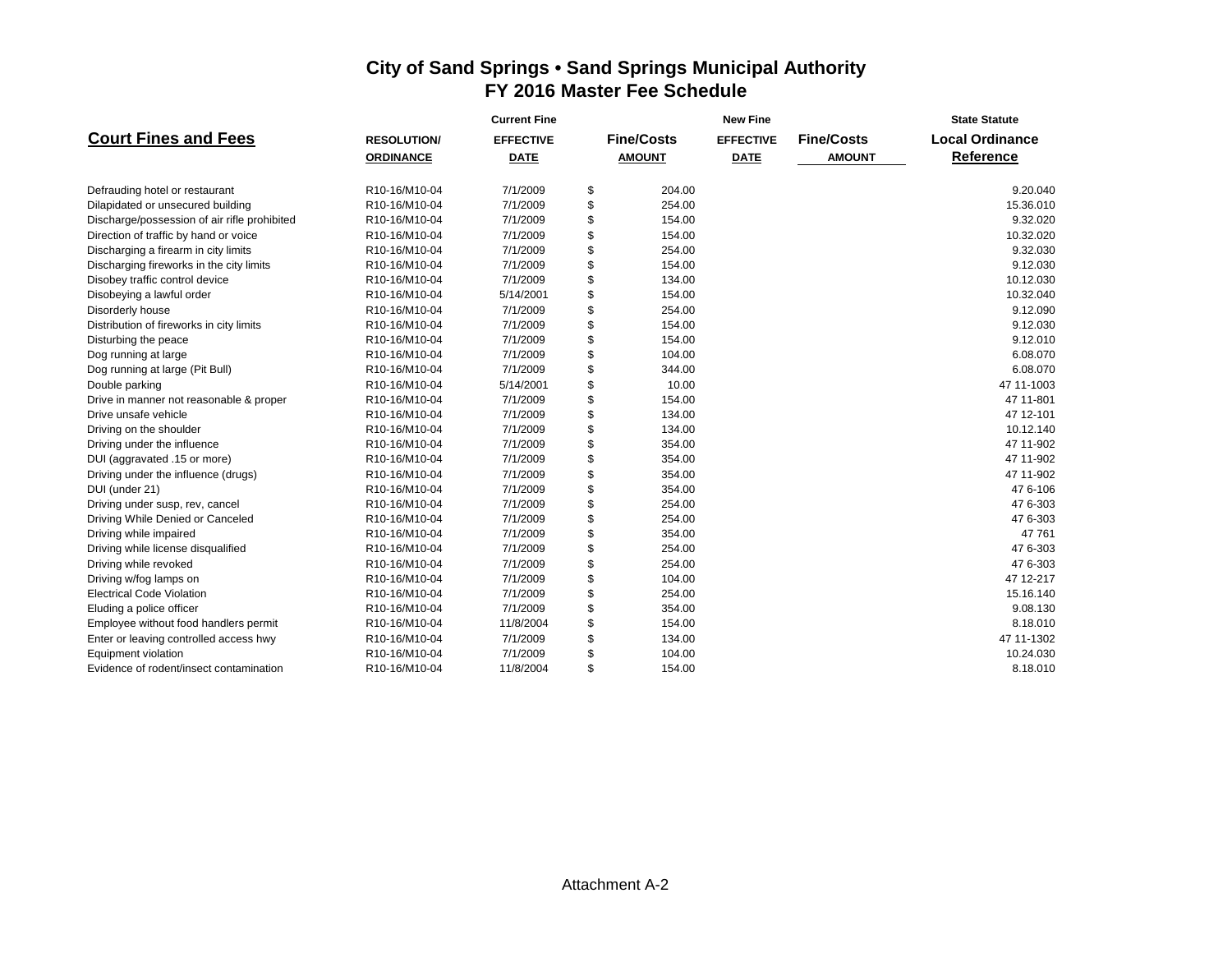| <b>Court Fines and Fees</b>                    |                    | <b>Current Fine</b> |                   | <b>New Fine</b>  |                   | <b>State Statute</b>   |
|------------------------------------------------|--------------------|---------------------|-------------------|------------------|-------------------|------------------------|
|                                                | <b>RESOLUTION/</b> | <b>EFFECTIVE</b>    | <b>Fine/Costs</b> | <b>EFFECTIVE</b> | <b>Fine/Costs</b> | <b>Local Ordinance</b> |
|                                                | <b>ORDINANCE</b>   | <b>DATE</b>         | <b>AMOUNT</b>     | <b>DATE</b>      | <b>AMOUNT</b>     | Reference              |
| Excessive acceleration                         | R10-16/M10-04      | 7/1/2009            | \$<br>134.00      |                  |                   | 47 11-801              |
| Expired tag 0-1 month out of date              | R10-16/M10-04      | 5/14/2001           | \$                |                  |                   | 10.32.230              |
| Expired tag 1-4 months out of date             | R10-16/M10-04      | 5/142001            | \$<br>44.00       |                  |                   | 10.32.230              |
| Expired tag 4-8 months out of date             | R10-16/M10-04      | 5/14/2001           | \$<br>64.00       |                  |                   | 10.21.230              |
| Expired tag 8-12 months out of date            | R10-16/M10-04      | 5/14/2001           | \$<br>84.00       |                  |                   | 10.32.230              |
| Expired tag 12+ months out of date             | R10-16/M10-04      | 5/14/2001           | \$<br>104.00      |                  |                   | 10.32.230              |
| Expunged                                       | R10-16/M10-04      | 5/14/2001           | \$                |                  |                   |                        |
| Fail to change address/name on DL              | R10-16/M10-04      | 7/1/2009            | \$<br>94.00       |                  |                   | 47 6-116               |
| Fail to comply w/rabies procedure              | R10-16/M10-04      | 7/1/2009            | \$<br>254.00      |                  |                   | 6.08.040               |
| Fail to comply w/amusement reg                 | R10-16/M10-04      | 5/14/2001           | \$<br>154.00      |                  |                   | 5.16.070               |
| Fail to comply w/comm veh reg                  | R10-16/M10-04      | 5/14/2001           | \$<br>84.00       |                  |                   | 47 1133                |
| Fail to display lighted head lamps             | R10-16/M10-04      | 7/1/2009            | \$<br>134.00      |                  |                   | 47 12-201              |
| Fail to equip trailer with reflectors          | R10-16/M10-04      | 7/1/2009            | \$<br>104.00      |                  |                   | 47 12-205              |
| Fail to maintain turning lane                  | R10-16/M10-04      | 7/1/2009            | \$<br>134.00      |                  |                   | 47 11-309              |
| Fail to obey railroad crossing signal          | R10-16/M10-04      | 7/1/2009            | \$<br>134.00      |                  |                   | 47 11-701              |
| Fail to obtain oversize load permit            | R10-16/M10-04      | 5/14/2001           | \$<br>254.00      |                  |                   | 15.40.010              |
| Fail to obtain itinerant peddler license       | R10-16/M10-04      | 9/12/2005           | \$<br>154.00      |                  |                   | 5.16.050               |
| Fail to obtain swimming pool permit            | R10-16/M10-04      | 7/1/2009            | \$<br>254.00      |                  |                   | 15.08.010              |
| Fail to obtain valid Oklahoma driver's license | R10-16/M10-04      | 7/1/2009            | \$<br>134.00      |                  |                   | 47 213                 |
| Fail to provide required info                  | R10-16/M10-04      | 7/1/2009            | \$<br>254.00      |                  |                   | 47 10-104              |
| Fail to register new vehicle                   | R10-16/M10-04      | 5/14/2001           | \$<br>114.00      |                  |                   | 47 1151                |
| Fail to register out of state vehicle          | R10-16/M10-04      | 5/14/2001           | \$<br>114.00      |                  |                   | 47 1125                |
| Fail to register used vehicle                  | R10-16/M10-04      | 5/14/2001           | \$<br>114.00      |                  |                   | 47 1137                |
| Fail to signal intent to turn                  | R10-16/M10-04      | 5/14/2001           | \$<br>114.00      |                  |                   | 47 11-604              |
| Fail to store solid waste container properly   | R10-16/M10-04      | 6/12/2006           | \$<br>154.00      |                  |                   | 8.16.055               |
| Fail to use child safety restraint             | R10-16/M10-04      | 7/1/2009            | \$<br>94.00       |                  |                   | 47 11-1112             |
| Fail to use due caution/emergency vehicle      | R10-16/M10-04      | 7/1/2009            | \$<br>204.00      |                  |                   | 47 11-314              |
| Fail to use safety restraint                   | R10-16/M10-04      | 5/14/2001           | \$<br>20.00       |                  |                   | 47 12-417              |
| Fail to yield to emergency vehicle             | R10-16/M10-04      | 7/1/2009            | \$<br>204.00      |                  |                   | 47 11-405              |
| Fail to yield to pedestrian                    | R10-16/M10-04      | 7/1/2009            | \$<br>134.00      |                  |                   | 47 11-502              |
| Fail to yield to pedestrian in crosswalk       | R10-16/M10-04      | 7/1/2009            | \$<br>134.00      |                  |                   | 47 11-502              |
| Failure to appear warrant                      | R10-16/M10-04      | 5/14/2001           | \$<br>25.00       |                  |                   |                        |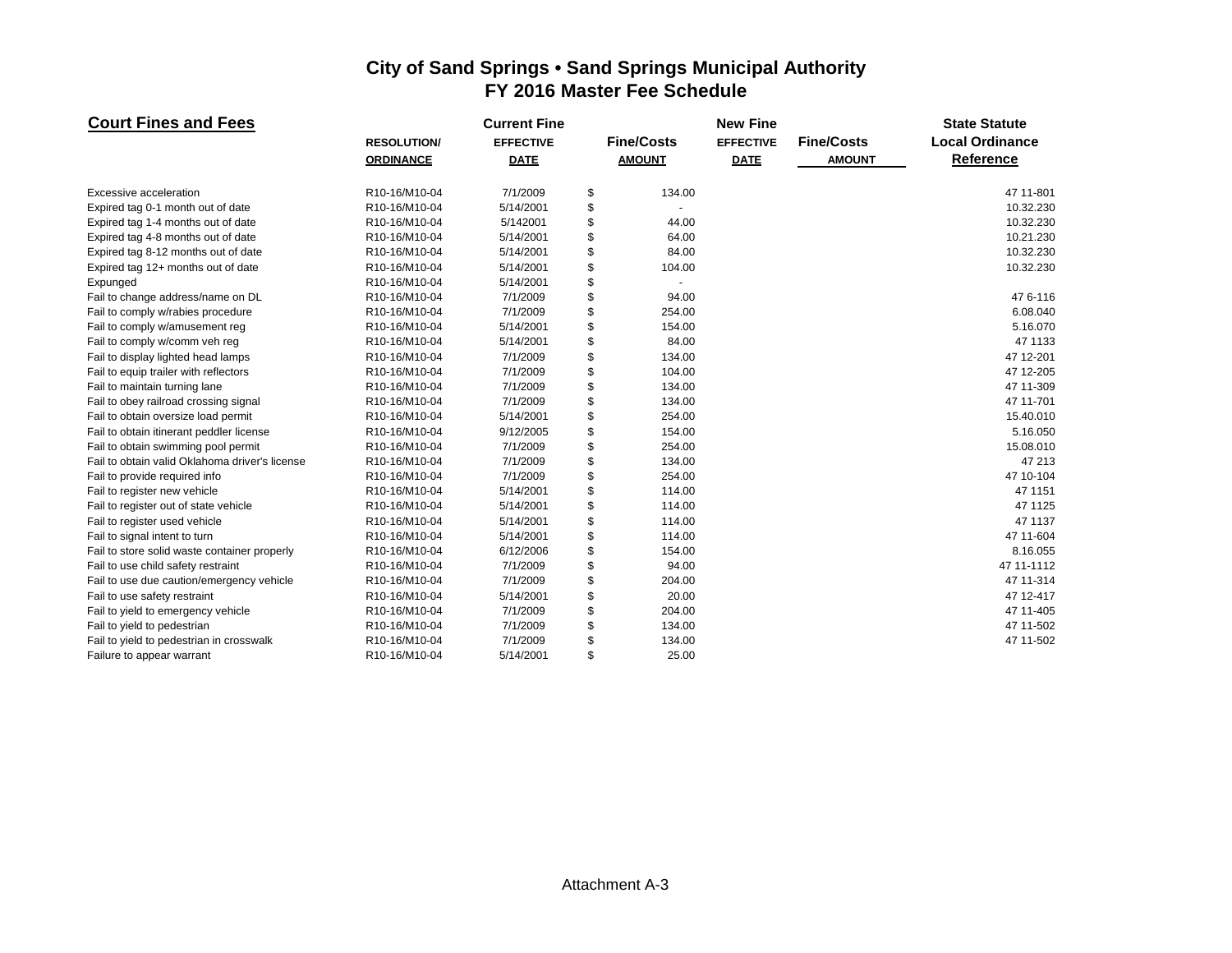| <b>Court Fines and Fees</b>           |                   | <b>Current Fine</b> |                   | <b>New Fine</b>  |                   | <b>State Statute</b>   |  |  |
|---------------------------------------|-------------------|---------------------|-------------------|------------------|-------------------|------------------------|--|--|
|                                       | <b>RESOLUTION</b> | <b>EFFECTIVE</b>    | <b>Fine/Costs</b> | <b>EFFECTIVE</b> | <b>Fine/Costs</b> | <b>Local Ordinance</b> |  |  |
|                                       | <b>ORDINANCE</b>  | <b>DATE</b>         | <b>AMOUNT</b>     | <b>DATE</b>      | <b>AMOUNT</b>     | Reference              |  |  |
| Failure to dim lights                 | R10-16/M10-04     | 5/14/2001           | \$<br>114.00      |                  |                   | 47 12-222              |  |  |
| Failure to ensure clearance           | R10-16/M10-04     | 7/1/2009            | \$<br>134.00      |                  |                   | 47 14-118              |  |  |
| Failure to insure                     | R10-16/M10-04     | 5/14/2001           | \$<br>154.00      |                  |                   | 10.32-250              |  |  |
| Failure to obtain building permit     | R10-16/M10-04     | 7/1/2009            | \$<br>254.00      |                  |                   | 15.04.010              |  |  |
| Failure to obtain sign permit         | R10-16/M10-04     | 7/1/2009            | \$<br>254.00      |                  |                   | Zoning 13.21           |  |  |
| Failure to pay warrant served         | R10-16/M10-04     | 5/14/2001           | \$<br>25.00       |                  |                   |                        |  |  |
| Failure to secure load                | R10-16/M10-04     | 7/1/2009            | \$<br>134.00      |                  |                   | 47 14-105              |  |  |
| Failure to yield from a private drive | R10-16/M10-04     | 7/1/2009            | \$<br>134.00      |                  |                   | 47 11-404              |  |  |
| Failure to yield from stop sign       | R10-16/M10-04     | 7/1/2009            | \$<br>134.00      |                  |                   | 47 11-403              |  |  |
| Failure to yield right of way         | R10-16/M10-04     | 7/1/2009            | \$<br>134.00      |                  |                   | 47 11-103              |  |  |
| Failure to yield right on red         | R10-16/M10-04     | 7/1/2009            | \$<br>134.00      |                  |                   | 47 11-202              |  |  |
| Failure to yield w/turning left       | R10-16/M10-04     | 7/1/2009            | \$<br>134.00      |                  |                   | 47 11-402              |  |  |
| Fair housing ordinance violation      | R10-16/M10-04     | 8/2/2002            | \$<br>254.00      |                  |                   | 9.24.020               |  |  |
| False alarm                           | R10-16/M10-04     | 5/14/2001           | \$<br>154.00      |                  |                   | 9.08.090               |  |  |
| False cert of security verification   | R10-16/M10-04     | 7/1/2009            | \$<br>204.00      |                  |                   | 47 7-602               |  |  |
| False info on an accident report      | R10-16/M10-04     | 5/14/2001           | \$<br>254.00      |                  |                   | 47 10-112              |  |  |
| False report to a police officer      | R10-16/M10-04     | 7/1/2009            | \$<br>254.00      |                  |                   | 9.08.100               |  |  |
| Following too closely                 | R10-16/M10-04     | 7/1/2009            | \$<br>134.00      |                  |                   | 47 11-310              |  |  |
| Gas pump thievery (1st offense)       | R10-16/M10-04     | 5/14/2001           | \$<br>154.00      |                  |                   | 9.20.050               |  |  |
| Gas pump thievery (2nd offense)       | R10-16/M10-04     | 5/14/201            | \$<br>254.00      |                  |                   | 9.20.050               |  |  |
| Gas pump thievery (3rd offense)       | R10-16/M10-04     | 5/14/2001           | \$<br>344.00      |                  |                   | 9.20.050               |  |  |
| Handicapped parking                   | R10-16/M10-04     | 7/1/2009            | \$<br>100.00      |                  |                   | 10.16.040              |  |  |
| Harmful deception                     | R10-16/M10-04     | 7/1/2009            | \$<br>254.00      |                  |                   | 9.20.020               |  |  |
| Illegal entrance                      | R10-16/M10-04     | 5/14/2001           | \$<br>154.00      |                  |                   | 9.16.070               |  |  |
| Illegal entry on private property     | R10-16/M10-04     | 7/1/2009            | \$<br>154.00      |                  |                   | 10.16.190              |  |  |
| Illegal use of service drive          | R10-16/M10-04     | 5/14/2001           | \$<br>64.00       |                  |                   |                        |  |  |
| Illegal window tinting                | R10-16/M10-04     | 5/14/2001           | \$<br>84.00       |                  |                   | 47 12-422              |  |  |
| Impeding movement of traffic          | R10-16/M10-04     | 7/1/2009            | \$<br>134.00      |                  |                   | 47 11-804              |  |  |
| Improper backing                      | R10-16/M10-04     | 7/1/2009            | \$<br>134.00      |                  |                   | 47 11-1102             |  |  |
| Improper color illumination of tag    | R10-16/M10-04     | 7/1/2009            | \$<br>104.00      |                  |                   | 47 12-209              |  |  |
| Improper crossing of center median    | R10-16/M10-04     | 7/1/2009            | \$<br>134.00      |                  |                   | 47 11-311              |  |  |
| Improper driveway access w/o permit   | R10-16/M10-04     | 7/1/2009            | \$<br>254.00      |                  |                   | 12.08.020              |  |  |
| Improper entrance or exit of highway  | R10-16/M10-04     | 7/1/2009            | \$<br>134.00      |                  |                   | 47 11-1302             |  |  |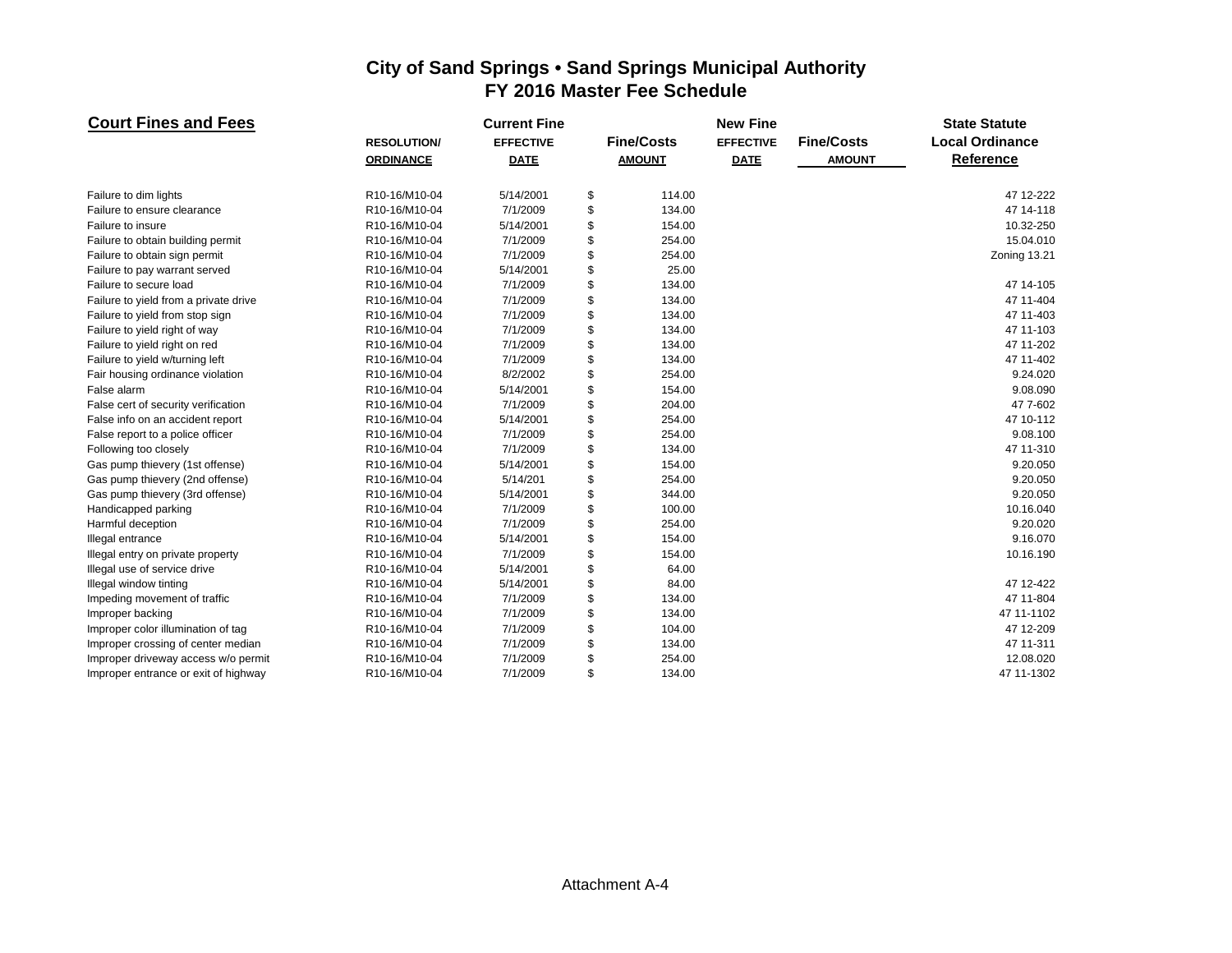| <b>Court Fines and Fees</b>                      |                    | <b>Current Fine</b> |                   | <b>New Fine</b>  |                   | <b>State Statute</b>   |  |  |
|--------------------------------------------------|--------------------|---------------------|-------------------|------------------|-------------------|------------------------|--|--|
|                                                  | <b>RESOLUTION/</b> | <b>EFFECTIVE</b>    | <b>Fine/Costs</b> | <b>EFFECTIVE</b> | <b>Fine/Costs</b> | <b>Local Ordinance</b> |  |  |
|                                                  | <b>ORDINANCE</b>   | <b>DATE</b>         | <b>AMOUNT</b>     | <b>DATE</b>      | <b>AMOUNT</b>     | Reference              |  |  |
| Improper food protection                         | R10-16/M10-04      | 11/6/2004           | \$<br>154.00      |                  |                   | 8.18.010               |  |  |
| Improper home occupation signage                 | R10-16/M10-04      | 7/1/2009            | \$<br>254.00      |                  |                   | Zoning 5.03            |  |  |
| Improper lane use                                | R10-16/M10-04      | 7/1/2009            | \$<br>134.00      |                  |                   | 47 11-309              |  |  |
| Improper muffler/exhaust                         | R10-16/M10-04      | 7/1/2009            | \$<br>84.00       |                  |                   | 47 12-402              |  |  |
| Improper parking                                 | R10-16/M10-04      | 5/14/2001           | \$<br>10.00       |                  |                   | 47 11-1003             |  |  |
| Improper parking/storage of recreational vehicle | R10-16/M10-04      | 7/1/2009            | \$<br>154.00      |                  |                   | Zoning 5.06            |  |  |
| Improper passing                                 | R10-16/M10-04      | 7/1/2009            | \$<br>134.00      |                  |                   | 47 11-306              |  |  |
| Improper stop                                    | R10-16/M10-04      | 7/1/2009            | \$<br>134.00      |                  |                   | 47 11-1003             |  |  |
| Improper tag display                             | R10-16/M10-04      | 7/1/2009            | \$<br>134.00      |                  |                   | 474--107               |  |  |
| Improper temperature of food                     | R10-16/M10-04      | 7/1/2009            | \$<br>154.00      |                  |                   | 8.18.010               |  |  |
| Improper tow hookup                              | R10-16/M10-04      | 7/1/2009            | \$<br>134.00      |                  |                   | 47 14-106              |  |  |
| Improper turn                                    | R10-16/M10-04      | 7/1/2009            | \$<br>134.00      |                  |                   | 47 11-604              |  |  |
| Improper/unsafe lane change                      | R10-16/M10-04      | 7/1/2009            | \$<br>134.00      |                  |                   | 47 11-309              |  |  |
| Inattentive driving                              | R10-16/M10-04      | 7/1/2009            | \$<br>134.00      |                  |                   | 47 11-901B             |  |  |
| Indecent exposure                                | R10-16/M10-04      | 7/1/2009            | \$<br>254.00      |                  |                   | 9.12.010               |  |  |
| Industrial pretreatment violation (maximum)      | R10-16/M10-04      | 7/1/2009            | \$<br>1,000.00    |                  |                   | 11 OS 14-111           |  |  |
| Injurious acts to an animal                      | R10-16/M10-04      | 7/1/2009            | \$<br>254.00      |                  |                   | 6.04.190               |  |  |
| Inop/dismant vehicle in yard                     | R10-16/M10-04      | 7/1/2009            | \$<br>254.00      |                  |                   | Zoning 2.12            |  |  |
| Inop vehicle in yard over 168 hours              | R10-16/M10-04      | 7/1/2009            | \$<br>254.00      |                  |                   | 8.20.020               |  |  |
| Installation of smoke detectors required         | R10-16/M10-04      | 7/1/2009            | \$<br>254.00      |                  |                   | 74 11-324, 11A         |  |  |
| Insulting signs, language, literature            | R10-16/M10-04      | 5/14/2001           | \$<br>154.00      |                  |                   | 9.12.020               |  |  |
| Itinerant peddling of animals prohibited         | R10-16/M10-04      | 4/13/2009           | \$<br>154.00      |                  |                   | 6.04.240               |  |  |
| Knowingly issue false sec ver                    | R10-16/M10-04      | 7/1/2009            | \$<br>254.00      |                  |                   | 47 7-602               |  |  |
| Lamps & equipment on bicycle                     | R10-16/M10-04      | 5/14/2001           | \$<br>84.00       |                  |                   | 47 11-1207             |  |  |
| Land use violation                               | R10-16/M10-04      | 7/1/2009            | \$<br>254.00      |                  |                   | Zoning.2.05            |  |  |
| Leaving the scene                                | R10-16/M10-04      | 7/1/2009            | \$<br>254.00      |                  |                   | 47 10-103              |  |  |
| Left of center                                   | R10-16/M10-04      | 7/1/2009            | \$<br>134.00      |                  |                   | 47 11-306              |  |  |
| License & vaccination required                   | R10-16/M10-04      | 5/14/2001           | \$<br>64.00       |                  |                   | 6.08.010               |  |  |
| Littering                                        | R10-16/M10-04      | 5/14/2001           | \$<br>154.00      |                  |                   | 8.28.020               |  |  |
| Littering from a moving vehicle                  | R10-16/M10-04      | 7/1/2009            | \$<br>154.00      |                  |                   | 8.28.020               |  |  |
| Loud muffler                                     | R10-16/M10-04      | 7/1/2009            | \$<br>84.00       |                  |                   | 10.24.040              |  |  |
| Loud noise or music prohibited                   | R10-16/M10-04      | 5/14/2001           | \$<br>154.00      |                  |                   | 9.12.040               |  |  |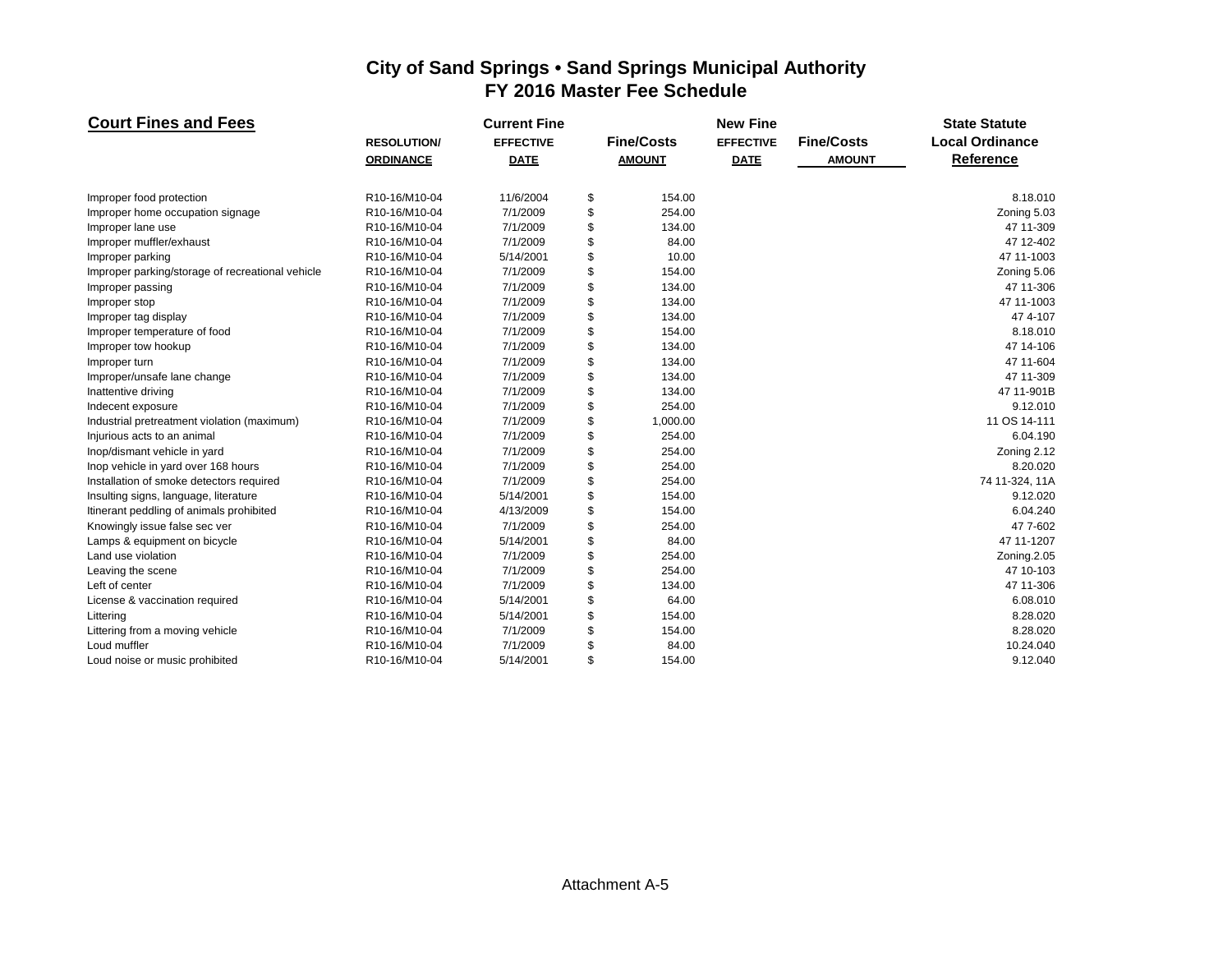| <b>Court Fines and Fees</b>                            |                     | <b>Current Fine</b> |                   | <b>New Fine</b>  |                   | <b>State Statute</b>   |
|--------------------------------------------------------|---------------------|---------------------|-------------------|------------------|-------------------|------------------------|
|                                                        | <b>RESOLUTION/</b>  | <b>EFFECTIVE</b>    | <b>Fine/Costs</b> | <b>EFFECTIVE</b> | <b>Fine/Costs</b> | <b>Local Ordinance</b> |
|                                                        | <b>ORDINANCE</b>    | <b>DATE</b>         | <b>AMOUNT</b>     | <b>DATE</b>      | <b>AMOUNT</b>     | Reference              |
| Loud sound amp system prohibited                       | R10-16/M10-04       | 5/14/2001           | \$<br>104.00      |                  |                   | 10.24.070              |
| Malicious mischief                                     | R10-16/M10-04       | 5/14/2001           | \$<br>154.00      |                  |                   | 9.16.190               |
| Method of parking (wrong way)                          | R10-16/M10-04       | 5/14/2001           | \$<br>10.00       |                  |                   | 47 11-1004             |
| Maint and construction zones                           | R10-16/M10-04       | 5/14/2001           | \$<br>154.00      |                  |                   | 10.32.100              |
| Misrepresentation of age by minor (alcohol)            | R10-16/M10-04       | 7/1/2009            | \$<br>154.00      |                  |                   | 5.06.050               |
| <b>Mechanical Code Violation</b>                       | R10-16/M10-04       | 7/1/2009            | \$<br>254.00      |                  |                   | 15.20.010              |
| Negligent parking prohibited                           | R <sub>13</sub> -04 | 8/27/2012           | \$<br>60.00       |                  |                   | 10.16.240              |
| No eye protection                                      | R10-16/M10-04       | 5/14/2001           | \$<br>84.00       |                  |                   | 47 40-105              |
| Nuisance (animal)                                      | R10-16/M10-04       | 7/1/2009            | \$<br>254.00      |                  |                   | 6.08.080               |
| Nuisance (public)                                      | R10-16/M10-04       | 7/1/2009            | \$<br>254.00      |                  |                   | 9.04.090               |
| Nuisance (public health)                               | R10-16/M10-04       | 7/1/2009            | \$<br>254.00      |                  |                   | 8.36.120.E             |
| Numerical limitation animal                            | R10-16/M10-04       | 5/14/2001           | \$<br>84.00       |                  |                   | 6.08.120               |
| Obstructing a police officer                           | R10-16/M10-04       | 5/14/2001           | \$<br>254.00      |                  |                   | 9.08.010               |
| Obstruction to driver's view                           | R10-16/M10-04       | 7/1/2009            | \$<br>134.00      |                  |                   | 47 11-1104             |
| Obstructive or dangerous vehicles                      | R10-16/M10-04       | 7/1/2009            | \$<br>134.00      |                  |                   |                        |
| Occupied dwelling unfit for human habitation           | R10-16/M10-04       | 7/1/2009            | \$<br>254.00      |                  |                   | 15.24.0609             |
| Opening door to oncoming traffic                       | R10-16/M10-04       | 7/1/2009            | \$<br>134.00      |                  |                   | 47 11-115              |
| Operable vehicle parked in yard                        | R10-16/M10-04       | 7/1/2009            | \$<br>254.00      |                  |                   | Zoning 2.11            |
| Operate motorcycle without helmet (under 18)           | R10-16/M10-04       | 5/14/2001           | \$<br>84.00       |                  |                   | 47 40-105              |
| Operate motorcycle without proper equipment            | R10-16/M10-04       | 5/14/2001           | \$<br>84.00       |                  |                   | 47 40-105              |
| Operate under a foreign license                        | R10-16/M10-04       | 5/14/2001           | \$<br>154.00      |                  |                   | 476--210               |
| Operate under foreign driver's license while suspended | R10-16/M10-04       | 7/1/2009            | \$<br>254.00      |                  |                   | 47 6-303               |
| Operate vehicle with non-use tag displayed             | R10-16/M10-04       | 5/14/2001           | \$<br>114.00      |                  |                   | 47 7-686               |
| Operate vehicle without proper license endorsement     | R10-16/M10-04       | 7/1/2009            | \$<br>134.00      |                  |                   | 47 6-101               |
| Parked blocking driveway                               | R13-04              | 8/27/2012           | \$<br>60.00       |                  |                   | 10.16.120              |
| Parked blocking mail box                               | R13-04              | 8/27/2012           | \$<br>60.00       |                  |                   | 10.16.240              |
| Parked in a loading zone                               | R13-04              | 8/27/2012           | \$<br>60.00       |                  |                   | 10.20.040              |
| Parked in a no parking zone                            | R10-16/M10-04       | 5/14/2001           | \$<br>10.00       |                  |                   | 47 11-1003             |
| Parked in excess of 2 hours                            | R10-16/M10-04       | 5/14/2001           | \$<br>10.00       |                  |                   | 10.16.030              |
| Parked in excess of 24 hours                           | R10-16/M10-04       | 5/14/2001           | \$<br>10.00       |                  |                   | 10.16.050              |
| Parked in excess of 24 hours & towed                   | R10-16/M10-04       | 5/14/2001           | \$<br>20.00       |                  |                   | 10.16.050              |
| Parked in fire zone                                    | R13-04              | 8/27/2012           | \$<br>100.00      |                  |                   | 10.16.240/15.32.060    |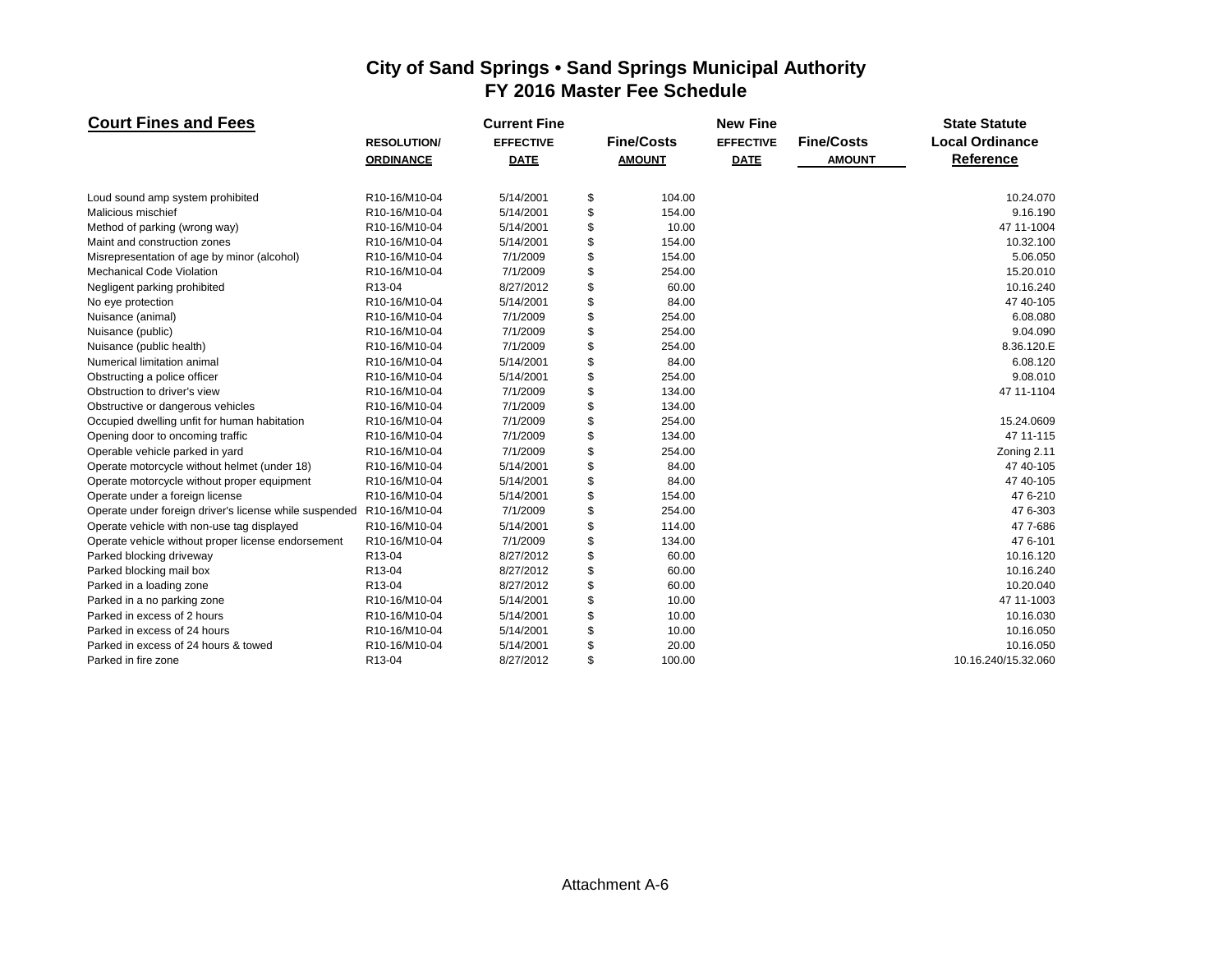| <b>Court Fines and Fees</b>                          |                   | <b>Current Fine</b> |                   | <b>New Fine</b>  |                   | <b>State Statute</b>   |
|------------------------------------------------------|-------------------|---------------------|-------------------|------------------|-------------------|------------------------|
|                                                      | <b>RESOLUTION</b> | <b>EFFECTIVE</b>    | <b>Fine/Costs</b> | <b>EFFECTIVE</b> | <b>Fine/Costs</b> | <b>Local Ordinance</b> |
|                                                      | <b>ORDINANCE</b>  | <b>DATE</b>         | <b>AMOUNT</b>     | <b>DATE</b>      | <b>AMOUNT</b>     | Reference              |
|                                                      |                   |                     |                   |                  |                   |                        |
| Parked over 18" from curb                            | R10-16/M10-04     | 5/14/2001           | \$<br>10.00       |                  |                   | 10.16.230              |
| Parked vehicle in area not hard surfaced             | R10-16/M10-04     | 7/1/2009            | \$<br>254.00      |                  |                   | Zoning 2.11            |
| Parked within 30 feet of stop sign                   | R10-16/M10-04     | 5/14/2001           | \$<br>10.00       |                  |                   | 10.16.120              |
| Parking for certain purpose prohibited               | R10-16/M10-04     | 5/14/2001           | \$<br>10.00       |                  |                   | 10.16.120              |
| Parking on sidewalk                                  | R13-04            | 8/27/2012           | \$<br>60.00       |                  |                   | 10.16.120              |
| Parking prohibited specific places                   | R13-04            | 8/27/2012           | \$<br>60.00       |                  |                   | 10.16.120              |
| Passing in a no passing zone                         | R10-16/M10-04     | 7/1/2009            | \$<br>134.00      |                  |                   | 47 11-307              |
| Passing on the right prohibited                      | R10-16/M10-04     | 7/1/2009            | \$<br>134.00      |                  |                   | 47 11-304              |
| Passing school bus load/unload                       | R10-16/M10-04     | 7/1/2009            | \$<br>254.00      |                  |                   | 47 11-705              |
| Permitting unauthorized minor to operate vehicle     | R10-16/M10-04     | 7/1/2009            | \$<br>134.00      |                  |                   | 47 6-304               |
| Permitting unauthorized person to operate vehicle    | R10-16/M10-04     | 7/1/2009            | \$<br>134.00      |                  |                   | 47 6-305               |
| Petit larceny                                        | R10-16/M10-04     | 7/1/2009            | \$<br>254.00      |                  |                   | 9.20.010               |
| <b>Plumbing Code Violation</b>                       | R10-16/M10-04     | 7/1/2009            | \$<br>254.00      |                  |                   | 15.12.260              |
| Plumbing fixture not connected to city sewer         | R10-16/M10-04     | 7/1/2009            | \$<br>254.00      |                  |                   | 15.12.260              |
| Political sign ordinance violation                   | R10-16/M10-04     | 12/19/2005          | \$<br>254.00      |                  |                   | 9.16.220               |
| Possession of alcohol by minor                       | R10-16/M10-04     | 7/1/2009            | \$<br>204.00      |                  |                   | 5.04.150               |
| Possession of beer by minor                          | R10-16/M10-04     | 7/1/2009            | \$<br>204.00      |                  |                   | 5.04.150               |
| Possession of CDS                                    | R10-16/M10-04     | 7/1/2009            | \$<br>304.00      |                  |                   | 9.12.060               |
| Possession of marijuana                              | R10-16/M10-04     | 7/1/2009            | \$<br>309.00      |                  |                   | 9.12.060               |
| Possession of paraphernalia                          | R10-16/M10-04     | 7/1/2009            | \$<br>304.00      |                  |                   | 9.12.070               |
| Possession of tobacco by minor (1st offense)         | R10-16/M10-04     | 8/24/2009           | \$<br>144.00      |                  |                   | 9.40.040               |
| Possession of tobacco by minor (sub. off. w/l 1 yr.) | R10-16/M10-04     | 8/24/2009           | \$<br>244.00      |                  |                   | 9.40.040               |
| Possession of valid DL required                      | R10-16/M10-04     | 7/1/2009            | \$<br>134.00      |                  |                   | 10.32.210              |
| Present forged proof of insurance                    | R10-16/M10-04     | 7/1/2009            | \$<br>254.00      |                  |                   | 47 7-403               |
| Prohibited acts (animals)                            | R10-16/M10-04     | 5/14/2001           | \$<br>154.00      |                  |                   | 6.04.220               |
| Prohibited obscene conduct                           | R10-16/M10-04     | 7/1/2009            | \$<br>254.00      |                  |                   | 9.12.010               |
| Public intoxication                                  | R10-16/M10-04     | 7/1/2009            | \$<br>154.00      |                  |                   | 9.12.050               |
| Public intoxication - 2nd violation                  | R10-16/M10-04     | 7/1/2009            | \$<br>194.00      |                  |                   | 9.12.010               |
| Public intoxication - 3rd violation                  | R10-16/M10-04     | 7/1/2009            | \$<br>244.00      |                  |                   | 9.12.050               |
| Reckless driving                                     | R10-16/M10-04     | 7/1/2009            | \$<br>254.00      |                  |                   | 47 11-901              |
| Recreational vehicle improperly parked               | R10-16/M10-04     | 7/1/2009            | \$<br>154.00      |                  |                   | 10.16.200              |
| Recreational vehicle parked in yard                  | R10-16/M10-04     | 7/1/2009            | \$<br>254.00      |                  |                   | Zoning 5.03            |
| Registration, state license required                 | R10-16/M10-04     | 5/14/2001           | \$<br>154.00      |                  |                   |                        |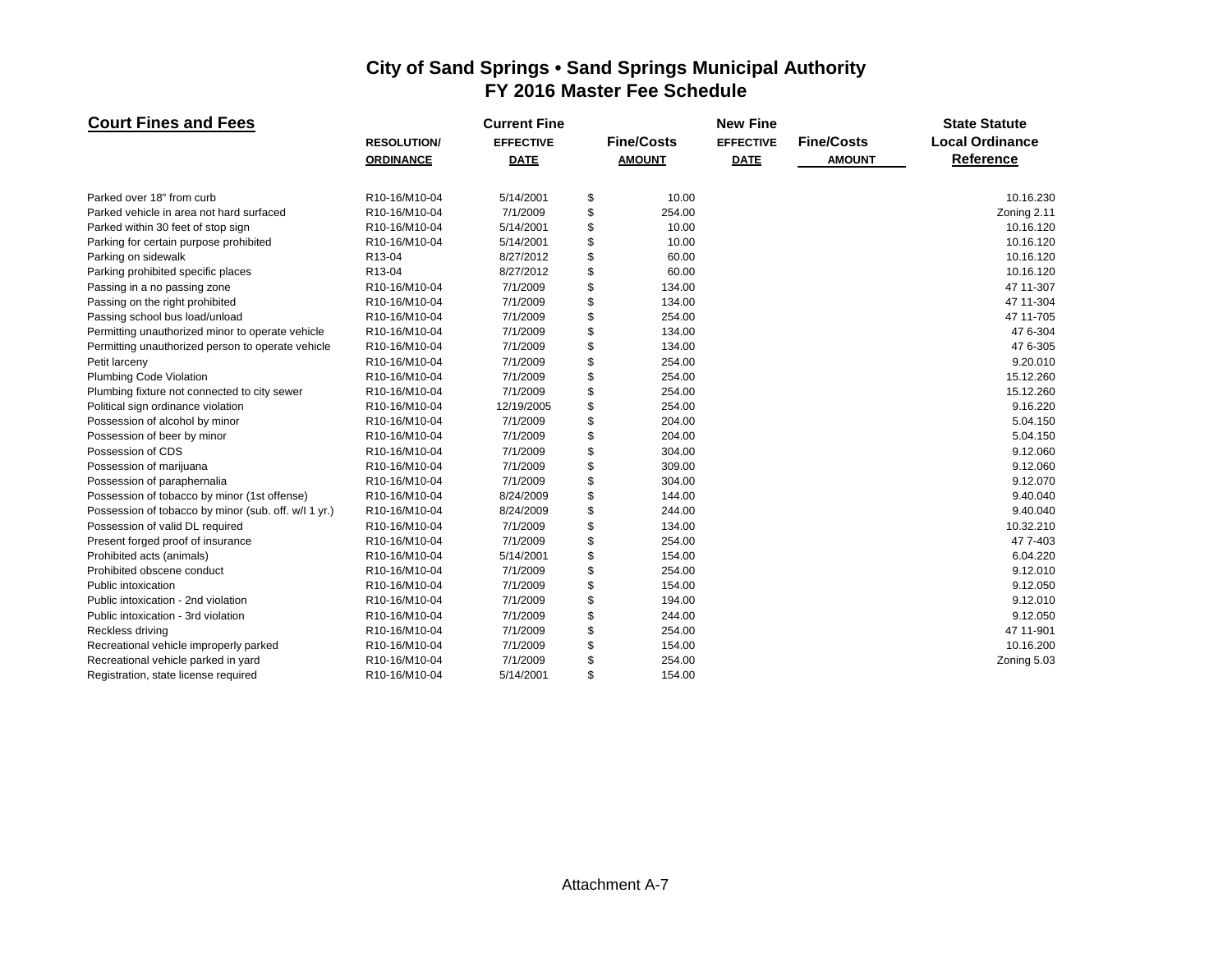| <b>Court Fines and Fees</b>                             |                    | <b>Current Fine</b> |                   | <b>New Fine</b>  |                   | <b>State Statute</b>   |
|---------------------------------------------------------|--------------------|---------------------|-------------------|------------------|-------------------|------------------------|
|                                                         | <b>RESOLUTION/</b> | <b>EFFECTIVE</b>    | <b>Fine/Costs</b> | <b>EFFECTIVE</b> | <b>Fine/Costs</b> | <b>Local Ordinance</b> |
|                                                         | <b>ORDINANCE</b>   | <b>DATE</b>         | <b>AMOUNT</b>     | <b>DATE</b>      | <b>AMOUNT</b>     | Reference              |
| Remove affix tag to conceal vehicle                     | R10-16/M10-04      | 7/1/2009            | \$<br>134.00      |                  |                   | 474--107               |
| Resisting a public official                             | R10-16/M10-04      | 7/1/2009            | \$<br>254.00      |                  |                   | 9.08.120               |
| <b>Resisting arrest</b>                                 | R10-16/M10-04      | 5/14/2001           | \$<br>254.00      |                  |                   | 9.08.010               |
| Sale of tobacco to person under 18 (1st offense)        | R10-16/M10-04      | 8/24/2009           | \$<br>144.00      |                  |                   | 9.40.020               |
| Sale of tobacco to person under 18 (2nd offense)        | R10-16/M10-04      | 8/24/2009           | \$<br>244.00      |                  |                   | 9.40.020               |
| Sale of tobacco to person under 18 (3rd offense)        | R10-16/M10-04      | 8/24/2009           | \$<br>344.00      |                  |                   | 9.40.020               |
| Selling beer without permit                             | R10-16/M10-04      | 5/14/2001           | \$<br>304.00      |                  |                   |                        |
| Siltation of streets and drainage ways                  | R10-16/M10-04      | 8/9/2004            | \$<br>254.00      |                  |                   | 8.52.010               |
| Skateboarding prohibited on city property               | R10-16/M10-04      | 5/14/2001           | \$<br>54.00       |                  |                   | 12.24.070.B.6          |
| Skateboarding prohibited on city property (2nd offense) | R10-16/M10-04      | 5/14/2001           | \$<br>154.00      |                  |                   | 12.24.070.B.6          |
| Smoking prohibited in certain public places             | R10-16/M10-04      | 8/24/2009           | \$<br>154.00      |                  |                   | 9.36.010               |
| Speed contest prohibited                                | R10-16/M10-04      | 7/1/2009            | \$<br>134.00      |                  |                   |                        |
| Speed exceeding road condition or stop                  | R10-16/M10-04      | 7/1/2009            | \$<br>134.00      |                  |                   | 47 11-801              |
| Speed in excess of posted maximum                       | R10-16/M10-04      | 7/1/2009            | \$<br>124.00      |                  |                   | 47 11-801              |
| Speed school zone 1-5 mph                               | R10-16/M10-04      | 7/1/2009            | \$<br>154.00      |                  |                   | 47 11-801              |
| Speed school zone 6-10 mph                              | R10-16/M10-04      | 7/1/2009            | \$<br>204.00      |                  |                   | 47 11-801              |
| Speed school zone 11-19 mph                             | R10-16/M10-04      | 7/1/2009            | \$<br>254.00      |                  |                   | 47 11-801              |
| Speed school zone 20 or more                            | R10-16/M10-04      | 7/1/2009            | \$<br>304.00      |                  |                   | 47 11-801              |
| Speeding 1 to 10 mph over limit                         | R10-16/M10-04      | 7/1/2009            | \$<br>114.00      |                  |                   | 47 11-801              |
| Speeding 11-15 mph over limit                           | R10-16/M10-04      | 7/1/2009            | \$<br>144.00      |                  |                   | 47 11-801              |
| Speeding 16-20 mph over limit                           | R10-16/M10-04      | 7/1/2009            | \$<br>164.00      |                  |                   | 47 11-801              |
| Speeding 21-25 mph over limit                           | R10-16/M10-04      | 7/1/2009            | \$<br>184.00      |                  |                   | 47 11-801              |
| Speeding 26-30 mph over limit                           | R10-16/M10-04      | 5/14/2001           | \$<br>204.00      |                  |                   | 47 11-801              |
| Speeding 31-40 mph over limit                           | R10-16/M10-04      | 7/1/2009            | \$<br>254.00      |                  |                   | 47 11-801              |
| Speeding 41 or more mph over limit                      | R10-16/M10-04      | 7/1/2009            | \$<br>254.00      |                  |                   | 47 11-801              |
| Speeding in construction zone 1-10 over limit           | R10-16/M10-04      | 7/1/2009            | \$<br>184.00      |                  |                   | 47 11-806              |
| Speeding in construction zone 11-15 mph over limit      | R10-16/M10-04      | 7/1/2009            | \$<br>244.00      |                  |                   | 47 11-806              |
| Speeding in construction zone 16-20 mph over limit      | R10-16/M10-04      | 7/1/2009            | \$<br>284.00      |                  |                   | 47 11-806              |
| Speeding in construction zone 21-25 mph over limit      | R10-16/M10-04      | 7/1/2009            | \$<br>324.00      |                  |                   | 47 11-806              |
| Speeding in construction zone 26-30 mph over limit      | R10-16/M10-04      | 7/1/2009            | \$<br>364.00      |                  |                   | 47 11-806              |
| Speeding in construction zone 31-35 mph over limit      | R10-16/M10-04      | 7/1/2009            | \$<br>464.00      |                  |                   | 47 11-806              |
| Speeding in construction zone 36-40 mph over limit      | R10-16/M10-04      | 7/1/2009            | \$<br>464.00      |                  |                   | 47 11-806              |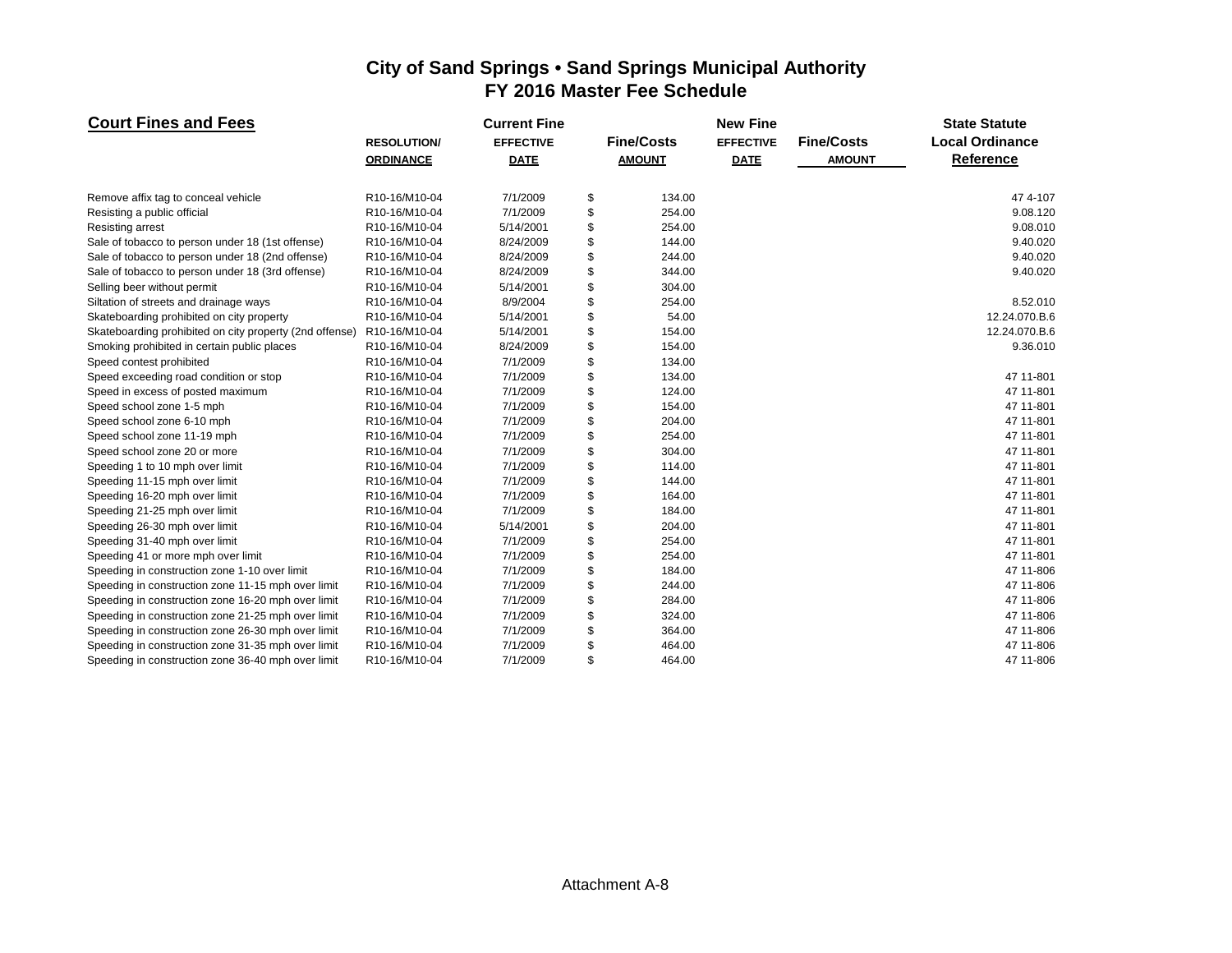| <b>Court Fines and Fees</b>                      |                    | <b>Current Fine</b> |                   | <b>New Fine</b>  |                   | <b>State Statute</b>   |  |  |  |
|--------------------------------------------------|--------------------|---------------------|-------------------|------------------|-------------------|------------------------|--|--|--|
|                                                  | <b>RESOLUTION/</b> | <b>EFFECTIVE</b>    | <b>Fine/Costs</b> | <b>EFFECTIVE</b> | <b>Fine/Costs</b> | <b>Local Ordinance</b> |  |  |  |
|                                                  | <b>ORDINANCE</b>   | <b>DATE</b>         | <b>AMOUNT</b>     | <b>DATE</b>      | <b>AMOUNT</b>     | Reference              |  |  |  |
| Speeding in construction zone 41 mph or more     | R10-16/M10-04      | 7/1/2009            | \$<br>464.00      |                  |                   | 47 11-806              |  |  |  |
| Stormwater ordinance violation                   | R10-16/M10-04      | 11/17/2008          | \$<br>254.00      |                  |                   | 13.20.020              |  |  |  |
| Tampering with an automobile                     | R10-16/M10-04      | 7/1/2009            | \$<br>254.00      |                  |                   | 9.16.010               |  |  |  |
| Tampering with public utility                    | R10-16/M10-04      | 7/1/2009            | \$<br>254.00      |                  |                   | 9.16.050               |  |  |  |
| Tow trailer without stay chains or safety device | R10-16/M10-04      | 7/1/2009            | \$<br>104.00      |                  |                   | 47 12-405.1            |  |  |  |
| <b>Traffic hazard</b>                            | R10-16/M10-04      | 5/14/2001           | \$<br>65.00       |                  |                   | 47 11-101              |  |  |  |
| Transporting a loaded firearm                    | R10-16/M10-04      | 3/13/2006           | \$<br>154.00      |                  |                   | 9.32.040               |  |  |  |
| Transporting an open container                   | R10-16/M10-04      | 7/1/2009            | \$<br>204.00      |                  |                   | 5.04.160               |  |  |  |
| Traveling wrong way on one way                   | R10-16/M10-04      | 7/1/2009            | \$<br>134.00      |                  |                   | 47 11-308              |  |  |  |
| Trespassing                                      | R10-16/M10-04      | 7/1/2009            | \$<br>254.00      |                  |                   | 9.16.130               |  |  |  |
| Truancy (adult)                                  | R10-16/M10-04      | 5/14/2001           | \$<br>204.00      |                  |                   | 9.28.030               |  |  |  |
| Truancy (juvenile)                               | R10-16/M10-04      | 5/14/2001           | \$<br>104.00      |                  |                   | 9.28.030               |  |  |  |
| Turn on curve or crest (u-turn)                  | R10-16/M10-04      | 7/1/2009            | \$<br>134.00      |                  |                   | 47 11-602              |  |  |  |
| Unlawful carry pass/oper under 16                | R10-16/M10-04      | 7/1/2009            | \$<br>114.00      |                  |                   | 47 40-103              |  |  |  |
| Unlawful connection of electrical service        | R10-16/M10-04      | 7/1/2009            | \$<br>254.00      |                  |                   | 15.16.080              |  |  |  |
| Unlawful display of red/blue light               | R10-16/M10-04      | 7/1/2009            | \$<br>134.00      |                  |                   | 47 12-227              |  |  |  |
| Unlawful intrusion upon land                     | R10-16/M10-04      | 7/1/2009            | \$<br>154.00      |                  |                   | 9.16.060               |  |  |  |
| Unlawful keeping of animals                      | R10-16/M10-04      | 5/14/2001           | \$<br>154.00      |                  |                   | 6.04.160               |  |  |  |
| Unlawful sale of alcohol to minor                | R10-16/M10-04      | 7/1/2009            | \$<br>254.00      |                  |                   | 5.04.150               |  |  |  |
| Unlawful sale of low point beer/minor            | R10-16/M10-04      | 7/1/2009            | \$<br>254.00      |                  |                   | 5.06.040               |  |  |  |
| Unlawful sale/purchase of beer/minor             | R10-16/M10-04      | 7/1/2009            | \$<br>254.00      |                  |                   | 5.04.150               |  |  |  |
| Unlawful riding                                  | R10-16/M10-04      | 7/1/2009            | \$<br>134.00      |                  |                   | 47 11-1114             |  |  |  |
| Unlawful use of emergency equipment              | R10-16/M10-04      | 7/1/2009            | \$<br>134.00      |                  |                   | 47 12-218              |  |  |  |
| Unlawful use of or altered drivers license       | R10-16/M10-04      | 7/1/2009            | \$<br>204.00      |                  |                   | 47 6-301               |  |  |  |
| Unlawful vehicle on roadway                      | R10-16/M10-04      | 7/1/2009            | \$<br>134.00      |                  |                   | 10.32.070              |  |  |  |
| Unlawful carrying passengers                     | R10-16/M10-04      | 7/1/2009            | \$<br>134.00      |                  |                   |                        |  |  |  |
| Vacated dwelling to be secured                   | R10-16/M10-04      | 7/1/2009            | \$<br>254.00      |                  |                   | 15.24.050              |  |  |  |
| Vehicle running while unattended                 | R10-16/M10-04      | 5/14/2001           | \$<br>114.00      |                  |                   | 47 11-1101             |  |  |  |
| Violation of city/county health codes            | R10-16/M10-04      | 11/8/2004           | \$<br>154.00      |                  |                   | 8.16.010               |  |  |  |
| Violation of curfew                              | R10-16/M10-04      | 7/1/2009            | \$<br>104.00      |                  |                   | 9.28.010               |  |  |  |
| Violation of DL restrictions                     | R10-16/M10-04      | 7/1/2009            | \$<br>134.00      |                  |                   | 476-113                |  |  |  |
| Violation of load limits                         | R10-16/M10-04      | 7/1/2009            | \$<br>154.00      |                  |                   | 47 14-103              |  |  |  |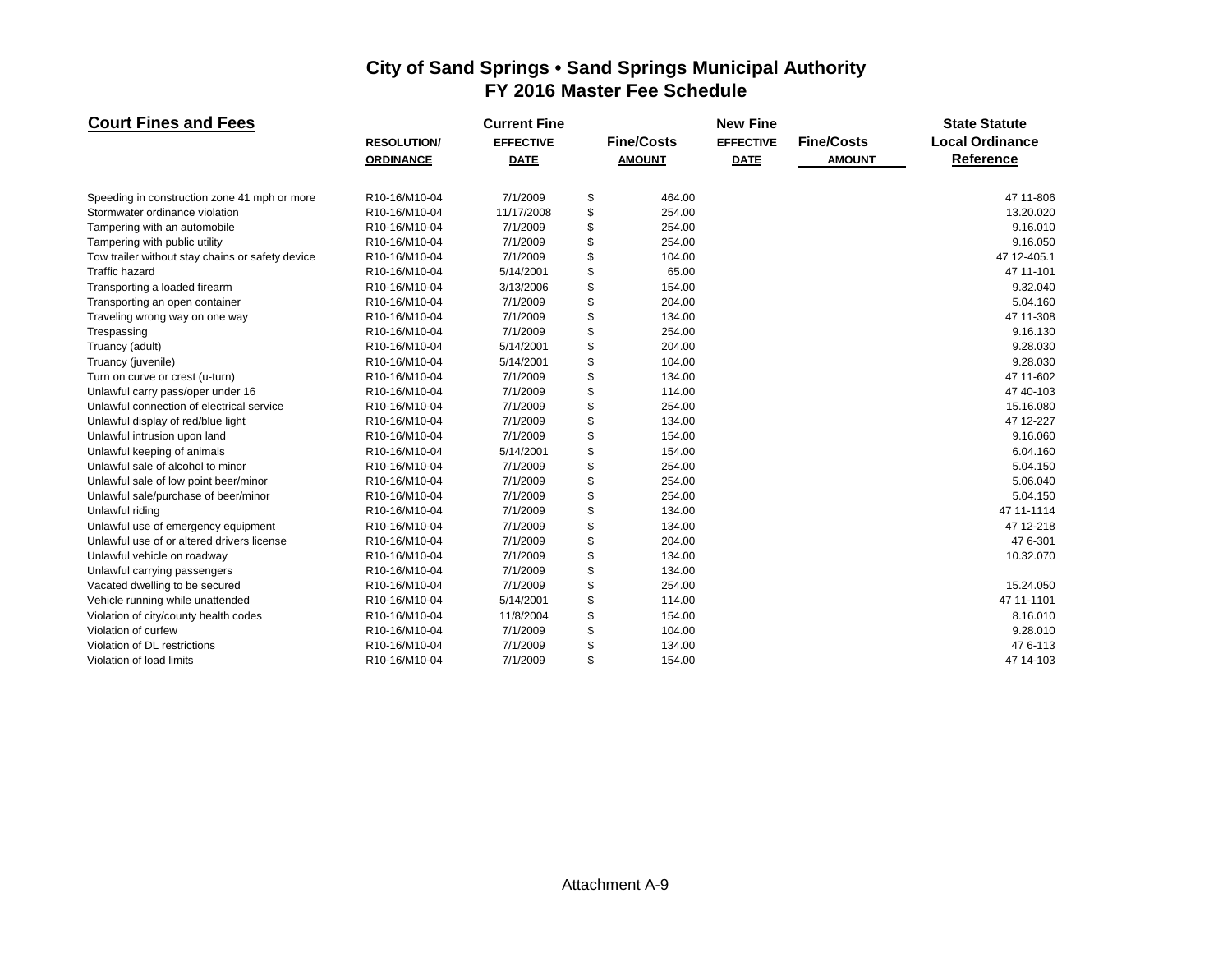| <b>Court Fines and Fees</b>                        |                                         | <b>Current Fine</b> |                   | <b>New Fine</b>  |                   | <b>State Statute</b>   |  |  |  |  |
|----------------------------------------------------|-----------------------------------------|---------------------|-------------------|------------------|-------------------|------------------------|--|--|--|--|
|                                                    | <b>RESOLUTION</b>                       | <b>EFFECTIVE</b>    | <b>Fine/Costs</b> | <b>EFFECTIVE</b> | <b>Fine/Costs</b> | <b>Local Ordinance</b> |  |  |  |  |
|                                                    | <b>ORDINANCE</b>                        | <b>DATE</b>         | <b>AMOUNT</b>     | <b>DATE</b>      | <b>AMOUNT</b>     | <b>Reference</b>       |  |  |  |  |
| Violation of park curfew                           | R <sub>10</sub> -16/M <sub>10</sub> -04 | 7/1/2009            | 144.00            |                  |                   | 12.24.020              |  |  |  |  |
| Violation of Shell Lake Regulations                | R <sub>10</sub> -16/M <sub>10</sub> -04 | 7/1/2009            | 94.00             |                  |                   | 9.16.240               |  |  |  |  |
| Windshield obstructed                              | R10-16/M10-04                           | 5/14/2001           | 84.00             |                  |                   | 47 12-404              |  |  |  |  |
| Working without building permit                    | R <sub>10</sub> -16/M <sub>10</sub> -04 | 7/1/2009            | 254.00            |                  |                   | 15.04.010              |  |  |  |  |
| Working without electrical license or registration | R10-16/M10-04                           | 7/1/2009            | 254.00            |                  |                   | 15.16.170              |  |  |  |  |
| Working without electrical permit                  | R10-16/M10-04                           | 7/1/2009            | 254.00            |                  |                   | 15.16.080              |  |  |  |  |
| Working without mechanical license or registration | R10-16/M10-04                           | 7/1/2009            | 254.00            |                  |                   | 15.20.030              |  |  |  |  |
| Working without mechanical permit                  | R10-16/M10-04                           | 7/1/2009            | 254.00            |                  |                   | 15.20.010              |  |  |  |  |
| Working without plumbing license or registration   | R10-16/M10-04                           | 7/1/2009            | 254.00            |                  |                   | 15.12.210              |  |  |  |  |
| Working without plumbing permit                    | R <sub>10</sub> -16/M <sub>10</sub> -04 | 7/1/2009            | 254.00            |                  |                   | 15.12.260              |  |  |  |  |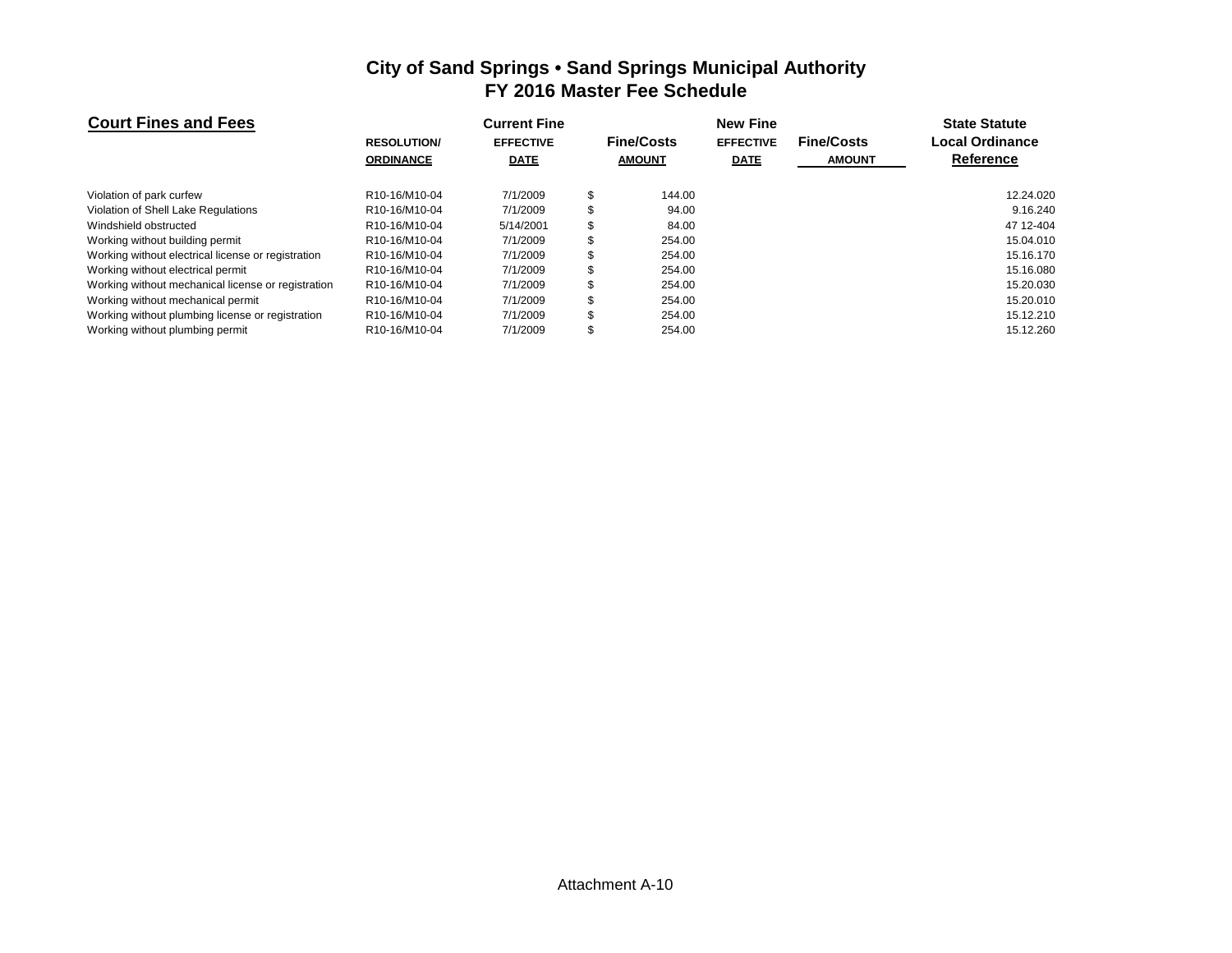| <b>Court Fines and Fees</b>                        | <b>RESOLUTION/</b> | <b>Fine/Costs</b> | <b>Local Ordinance</b> |  |  |  |  |  |
|----------------------------------------------------|--------------------|-------------------|------------------------|--|--|--|--|--|
|                                                    | <b>ORDINANCE</b>   | <b>AMOUNT</b>     | Reference              |  |  |  |  |  |
|                                                    |                    |                   |                        |  |  |  |  |  |
| <b>Court Costs - Assessed with Fine</b>            | R10-16/M10-04      | \$<br>25.00       | 11.OS 27-126           |  |  |  |  |  |
| <b>Court Costs - Dismissal</b>                     | R10-16/M10-04      | \$<br>30.00       | 11.0S 27-126           |  |  |  |  |  |
| <b>CLEET Fees - state</b>                          | R10-16/M10-04      | \$<br>9.00        | 20 OS 18.1313.2        |  |  |  |  |  |
| Fingerprinting system fee - state                  | R14-35/M14-05      | \$<br>20.00       | 20 OS 18.1313.3        |  |  |  |  |  |
| Forensic science improvement fee - state           | R10-16/M10-04      | \$<br>5.00        | 20 OS 18 1313.4        |  |  |  |  |  |
| Larceny behavioral program Fee                     | R10-16/M10-04      | \$<br>150.00      |                        |  |  |  |  |  |
| Laboratory Analysis Fee - DUI/DWI/APC              | R10-16/M10-04      | \$<br>150.00      | 20.18.1313.2           |  |  |  |  |  |
| Filing Fee for any bond or security deposited with |                    |                   |                        |  |  |  |  |  |
| <b>District Court</b>                              | R10-16/M10-04      | \$<br>35.00       | 28.4.153.3             |  |  |  |  |  |
| Jury Trial - Per juror per day                     | R10-16/M10-04      | \$<br>20.00       |                        |  |  |  |  |  |
| Jury Trial - Mileage per juror                     | R10-16/M10-04      | State rate        |                        |  |  |  |  |  |
| Subpoena Fee                                       | R10-16/M10-04      | \$<br>5.00        |                        |  |  |  |  |  |
|                                                    |                    |                   |                        |  |  |  |  |  |
| <b>Police Report/Copy Fee</b>                      | R10-16/M10-04      | \$<br>1.50        |                        |  |  |  |  |  |
| <b>Certified Copy Fee</b>                          | R10-16/M10-04      | \$<br>5.00        |                        |  |  |  |  |  |
| <b>Document Reproduction Fee</b>                   | R14-35/M14-05      | \$<br>0.25        | per page               |  |  |  |  |  |
| <b>Audio/Video CD/DVD</b>                          | R14-35/M14-05      | \$<br>8.00        | per hour               |  |  |  |  |  |
| <b>Certified Postage Charge</b>                    | R14-35/M14-05      | \$<br>5.64        | per reques             |  |  |  |  |  |
| <b>Class "A" Violations (maximum)</b>              | Gen. Penalty       | \$<br>750.00      | 11 OS 14-111           |  |  |  |  |  |
| <b>Class "B" Violations (maximum)</b>              | Gen. Penalty       | \$<br>500.00      | 11 OS 14-111           |  |  |  |  |  |
| <b>Class "C" Violations (maximum)</b>              | Gen. Penalty       | \$<br>500.00      | 11 OS 14-111           |  |  |  |  |  |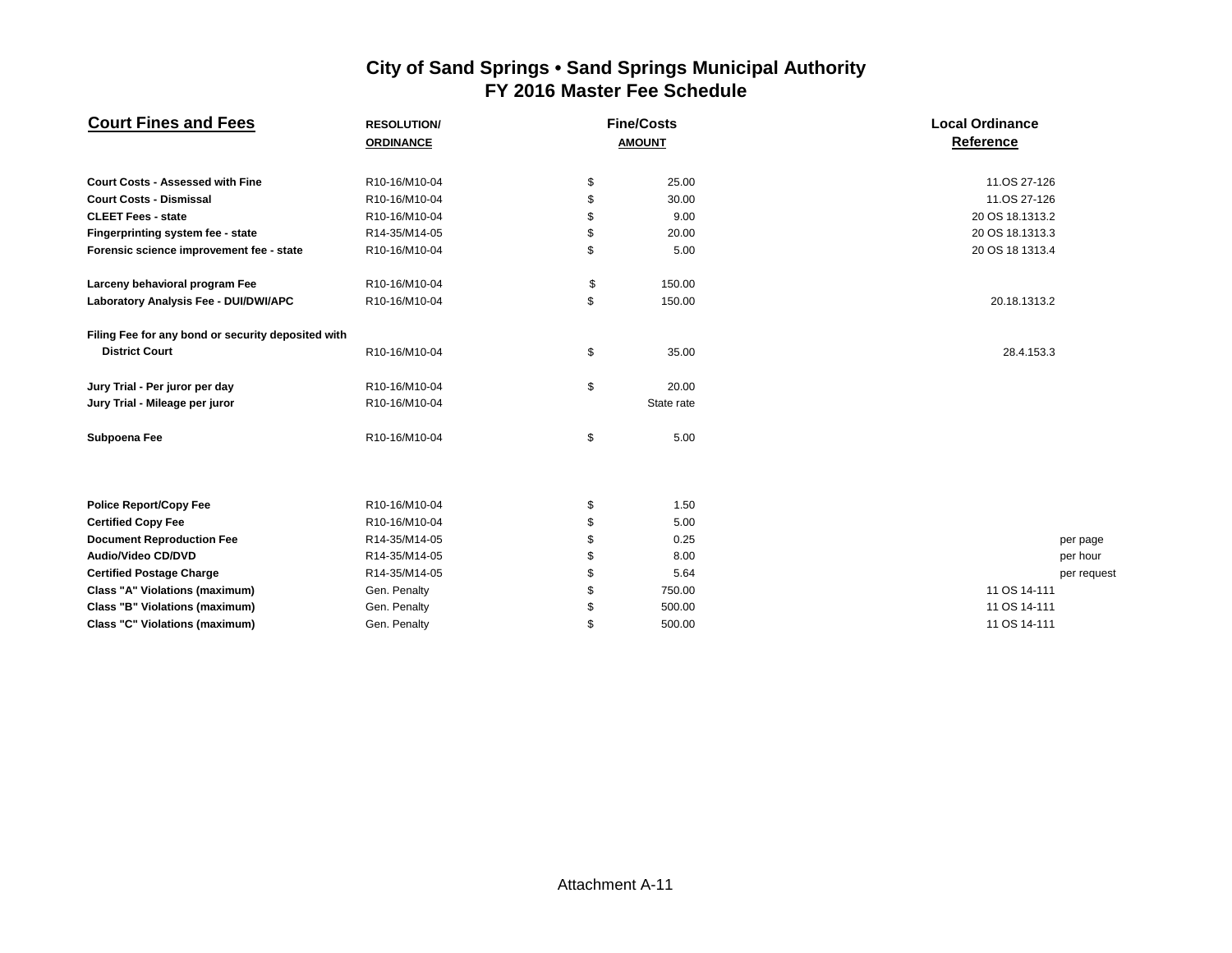| <b>UTILITY RATE FEES</b>                                                                                     |                    |                                         | YEAR <sub>1</sub>   |                                     |               | YEAR <sub>2</sub> |                                     |          | YEAR <sub>3</sub> | YEAR <sub>4</sub>                   |             | <b>YEAR 5</b> |                                     |              |               |                                     |                |               |
|--------------------------------------------------------------------------------------------------------------|--------------------|-----------------------------------------|---------------------|-------------------------------------|---------------|-------------------|-------------------------------------|----------|-------------------|-------------------------------------|-------------|---------------|-------------------------------------|--------------|---------------|-------------------------------------|----------------|---------------|
|                                                                                                              | <b>RESOLUTION/</b> | <b>Current Rate</b><br><b>EFFECTIVE</b> |                     | <b>New Rate</b><br><b>EFFECTIVE</b> |               |                   | <b>New Rate</b><br><b>EFFECTIVE</b> |          |                   | <b>New Rate</b><br><b>EFFECTIVE</b> |             |               | <b>New Rate</b><br><b>EFFECTIVE</b> |              |               | <b>New Rate</b><br><b>EFFECTIVE</b> |                |               |
|                                                                                                              | <b>ORDINANCE</b>   | <b>DATE</b>                             | <u>AMOUNT</u>       | <u>DATE</u>                         | <b>AMOUNT</b> |                   | <b>DATE</b>                         |          | <b>AMOUNT</b>     | <b>DATE</b>                         |             | <b>AMOUNT</b> | <b>DATE</b>                         |              | <b>AMOUNT</b> | <b>DATE</b>                         |                | <b>AMOUNT</b> |
| Water Rates - Inside City Limits:                                                                            |                    |                                         |                     |                                     |               |                   |                                     |          |                   |                                     |             |               |                                     |              |               |                                     |                |               |
| Residential, Commercial & Industrial Gallons/Month                                                           |                    |                                         |                     |                                     |               |                   |                                     |          |                   |                                     |             |               |                                     |              |               |                                     |                |               |
| 1,000                                                                                                        | R 9-21/M09-06      | 3/1/2014                                | \$<br>10.25         | 5/1/2015                            | - \$          | 10.56             | 5/1/2016                            | Ŝ.       | 10.87             | 5/1/2017                            | \$          | 11.20         | 5/1/2018                            | \$           | 11.54         | 5/1/2019                            | - \$           | 11.88         |
| 2,000-50,000                                                                                                 | R 9-21/M09-06      | 3/1/2014                                | \$<br>5.30          | 5/1/2015                            | \$            | 5.46              | 5/1/2016                            | \$       | 5.62              | 5/1/2017                            | $\mathbf S$ | 5.79          | 5/1/2018                            | \$           | 5.97          | 5/1/2019                            | S              | 6.14          |
| 51,000 & above                                                                                               | R 9-21/M09-06      | 3/1/2014                                | \$<br>6.31          | 5/1/2015                            | \$            | 6.50              | 5/1/2016                            | \$       | 6.69              | 5/1/2017                            | \$          | 6.90          | 5/1/2018                            | <b>S</b>     | 7.10          | 5/1/2019                            | \$             | 7.32          |
| <b>Industrial Only</b>                                                                                       |                    |                                         |                     |                                     |               |                   |                                     |          |                   |                                     |             |               |                                     |              |               |                                     |                |               |
| 201,000-500,000                                                                                              | R 9-21/M09-06      | 3/1/2014                                | - \$<br>4.86        | 5/1/2015                            | - \$          | 5.01              | 5/1/2016                            | \$       | 5.16              | 5/1/2017                            | -S          | 5.31          | 5/1/2018                            | -S           | 5.47          | 5/1/2019                            | - \$           | 5.63          |
| 501,000-2,000,000                                                                                            | R 9-21/M09-06      | 3/1/2014                                | \$<br>4.61          | 5/1/2015                            | \$            | 4.75              | 5/1/2016                            | \$       | 4.89              | 5/1/2017                            | \$          | 5.04          | 5/1/2018                            | \$           | 5.19          | 5/1/2019                            | \$             | 5.34          |
| 2,001,000 & above                                                                                            | R 9-21/M09-06      | 3/1/2014                                | \$<br>4.33          | 5/1/2015                            | \$            | 4.46              | 5/1/2016                            | \$       | 4.59              | 5/1/2017                            | \$          | 4.73          | 5/1/2018                            | \$           | 4.87          | 5/1/2019                            | <b>S</b>       | 5.02          |
| Water Rates - Outside City Limits:                                                                           |                    |                                         |                     |                                     |               |                   |                                     |          |                   |                                     |             |               |                                     |              |               |                                     |                |               |
| 3,000                                                                                                        | R 9-21/M09-06      | 3/1/2014                                | \$<br>22.00         | 5/1/2015                            | \$            | 22.66             | 5/1/2016                            | \$       | 23.34             | 5/1/2017                            | \$          | 24.04         | 5/1/2018                            | \$           | 24.76         | 5/1/2019                            | \$             | 25.50         |
| 4,000-50,000                                                                                                 | R 9-21/M09-06      | 3/1/2014                                | \$<br>10.59         | 5/1/2015                            | \$            | 10.91             | 5/1/2016                            | \$       | 11.23             | 5/1/2017                            | \$          | 11.57         | 5/1/2018                            | \$           | 11.92         | 5/1/2019                            | \$             | 12.28         |
| 51,000 & above                                                                                               | R 9-21/M09-06      | 3/1/2014                                | \$<br>7.94          | 5/1/2015                            | \$            | 8.18              | 5/1/2016                            | \$       | 8.42              | 5/1/2017                            | \$          | 8.68          | 5/1/2018                            | \$           | 8.94          | 5/1/2019                            | \$             | 9.20          |
| <b>Industrial Only</b>                                                                                       |                    |                                         |                     |                                     |               |                   |                                     |          |                   |                                     |             |               |                                     |              |               |                                     |                |               |
| 201,000-500,000                                                                                              | R 9-21/M09-06      | 3/1/2014                                | \$<br>7.52          | 5/1/2015                            | \$            | 7.75              | 5/1/2016                            | \$       | 7.98              | 5/1/2017                            | \$          | 8.22          | 5/1/2018                            | - \$         | 8.46          | 5/1/2019                            | - \$           | 8.72          |
| 501,000-2,000,000                                                                                            | R 9-21/M09-06      | 3/1/2014                                | \$<br>7.22          | 5/1/2015                            | \$            | 7.44              | 5/1/2016                            | \$       | 7.66              | 5/1/2017                            | \$          | 7.89          | 5/1/2018                            | \$           | 8.13          | 5/1/2019                            | \$             | 8.37          |
| 2,001,000 & above                                                                                            | R 9-21/M09-06      | 3/1/2014                                | <b>S</b><br>6.96    | 5/1/2015                            | \$            | 7.17              | 5/1/2016                            | <b>S</b> | 7.38              | 5/1/2017                            | \$          | 7.61          | 5/1/2018                            | <b>S</b>     | 7.83          | 5/1/2019                            | <b>S</b>       | 8.07          |
| Sewer Rates - Inside City Limits:                                                                            |                    |                                         |                     |                                     |               |                   |                                     |          |                   |                                     |             |               |                                     |              |               |                                     |                |               |
| Residential (based on average water bill during months)<br>of December, January & February)                  |                    |                                         |                     |                                     |               |                   |                                     |          |                   |                                     |             |               |                                     |              |               |                                     |                |               |
| $0-1,000$                                                                                                    | R 9-21/M09-06      | 3/1/2014                                | \$<br>10.40         | 5/1/2015                            | \$            | 10.71             | 5/1/2016                            | -S       | 11.03             | 5/1/2017                            | - \$        | 11.36         | 5/1/2018                            | - \$         | 11.71         | 5/1/2019                            | - \$           | 12.06         |
| 2,000 & above                                                                                                | R 9-21/M09-06      | 3/1/2014                                | \$<br>5.46          | 5/1/2015                            | \$            | 5.62              | 5/1/2016                            | -S       | 5.79              | 5/1/2017                            | - \$        | 5.97          | 5/1/2018                            | S.           | 6.15          | 5/1/2019                            | - \$           | 6.33          |
| Sewer Rates - Outside City Limits:                                                                           |                    |                                         |                     |                                     |               |                   |                                     |          |                   |                                     |             |               |                                     |              |               |                                     |                |               |
| Residential (based on average water bill during months                                                       |                    |                                         |                     |                                     |               |                   |                                     |          |                   |                                     |             |               |                                     |              |               |                                     |                |               |
| of December, January & February)                                                                             |                    |                                         |                     |                                     |               |                   |                                     |          |                   |                                     |             |               |                                     |              |               |                                     |                |               |
| $0 - 3,000$                                                                                                  | R 9-21/M09-06      | 3/1/2014                                | \$<br>20.80         | 5/1/2015                            | \$            | 21.42             | 5/1/2016                            | -S       | 22.07             | 5/1/2017                            | -\$         | 22.73         | 5/1/2018                            | -S           | 23.41         | 5/1/2019                            | - \$           | 24.11         |
| 4,000 & above                                                                                                | R 9-21/M09-06      | 3/1/2014                                | $^{\circ}$<br>10.92 | 5/1/2015                            | \$            | 11.25             | 5/1/2016                            | <b>S</b> | 11.59             | 5/1/2017                            | S.          | 11.93         | 5/1/2018                            | \$           | 12.29         | 5/1/2019                            | \$             | 12.66         |
| <b>Commercial Sewer Rates - Inside City Limits:</b><br>(If applicable, based upon average water bill during  |                    |                                         |                     |                                     |               |                   |                                     |          |                   |                                     |             |               |                                     |              |               |                                     |                |               |
| months of December, January & February)                                                                      |                    |                                         |                     |                                     |               |                   |                                     |          |                   |                                     |             |               |                                     |              |               |                                     |                |               |
| $0-1,000$                                                                                                    | R 9-21/M09-06      | 3/1/2014                                | -\$<br>10.40        | 5/1/2015                            | \$            | 10.71             | 5/1/2016                            | -S       | 11.03             | 5/1/2017                            | \$          | 11.36         | 5/1/2018                            | \$           | 11.71         | 5/1/2019                            | - \$           | 12.06         |
| 2,000 & above - without winter averaging (per 1,000 gallons) R 9-21/M09-06                                   |                    | 3/1/2014                                | \$<br>5.11          | 5/1/2015                            | \$            | 5.26              | 5/1/2016                            | Ŝ.       | 5.42              | 5/1/2017                            | \$          | 5.58          | 5/1/2018                            | \$           | 5.75          | 5/1/2019                            | \$             | 5.92          |
| 2,000 & above - with winter averaging (per 1,000 gallons)                                                    | R 9-21/M09-06      | 3/1/2014                                | -\$<br>5.46         | 5/1/2015                            | \$            | 5.62              | 5/1/2016                            | \$       | 5.79              | 5/1/2017                            | \$          | 5.97          | 5/1/2018                            | $\mathbf{s}$ | 6.15          | 5/1/2019                            | $\mathfrak{S}$ | 6.33          |
| <b>Commerical Sewer Rates - Outside City Limits:</b><br>(If applicable, based upon average water bill during |                    |                                         |                     |                                     |               |                   |                                     |          |                   |                                     |             |               |                                     |              |               |                                     |                |               |
| months of December, January & February)                                                                      |                    |                                         |                     |                                     |               |                   |                                     |          |                   |                                     |             |               |                                     |              |               |                                     |                |               |
| $0 - 3,000$                                                                                                  | R 9-21/M09-06      | 3/1/2014                                | \$<br>20.80         | 5/1/2015                            | -\$           | 21.42             | 5/1/2016                            | - \$     | 22.07             | 5/1/2017                            | \$          | 22.73         | 5/1/2018                            | - \$         | 23.41         | 5/1/2019                            | \$             | 24.11         |
| 4,000 & above - without winter averaging (per 1,000 gallons) R 9-21/M09-06                                   |                    | 3/1/2014                                | <b>S</b><br>10.21   | 5/1/2015                            | \$            | 10.52             | 5/1/2016                            | \$       | 10.83             | 5/1/2017                            | \$          | 11.16         | 5/1/2018                            | \$           | 11.49         | 5/1/2019                            | <b>S</b>       | 11.84         |
| 4,000 & above - with winter averaging (per 1,000 gallons)                                                    |                    | 3/1/2014                                | - \$<br>10.92       | 5/1/2015                            | \$            | 11.25             | 5/1/2016                            | \$       | 11.59             | 5/1/2017                            | \$          | 11.93         | 5/1/2018                            | \$           | 12.29         | 5/1/2019                            | \$             | 12.66         |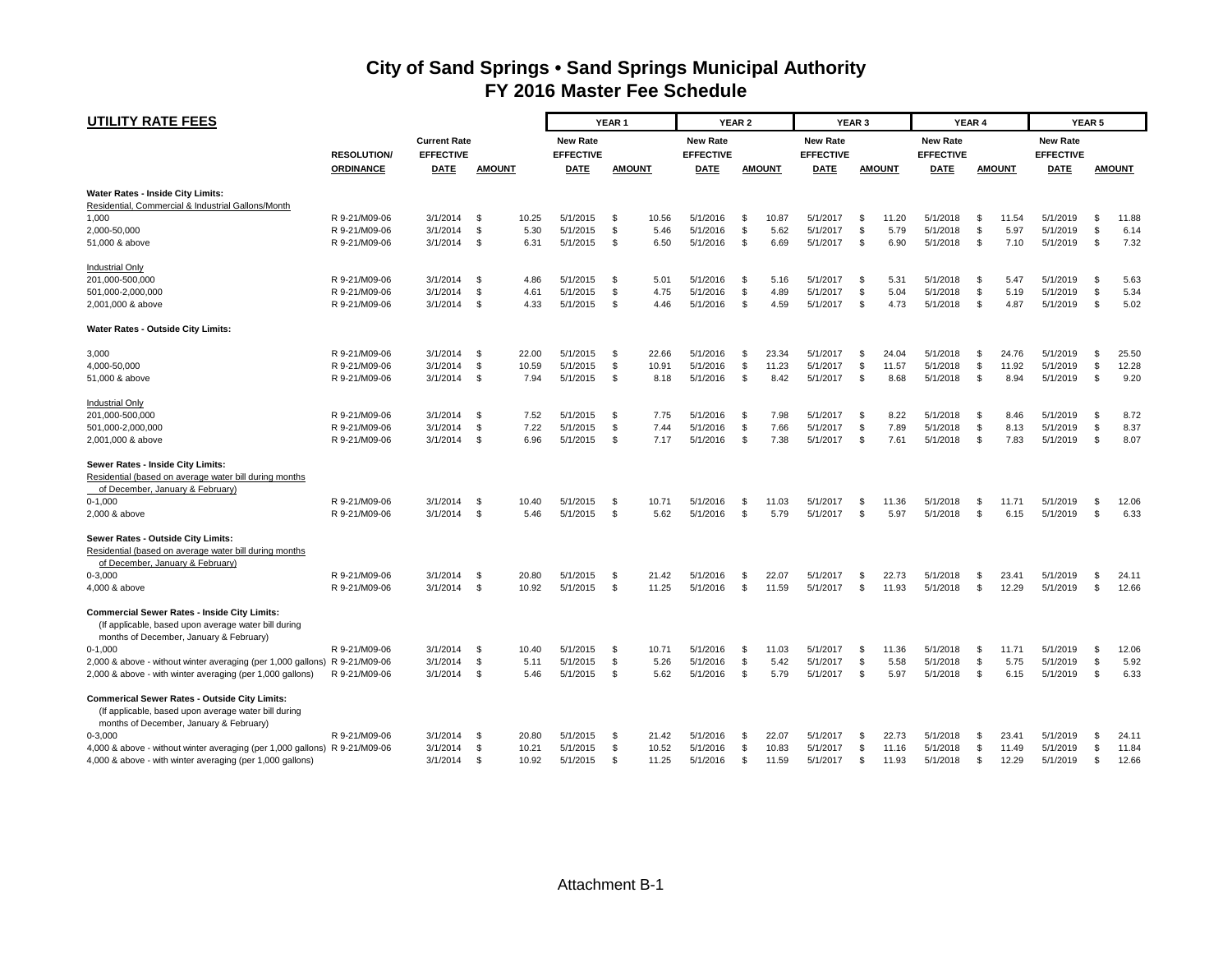|             | <b>UTILITY RATE FEES</b>                       |                   |                                         |               |       | YEAR <sub>1</sub>                   |               |       | YEAR 2                              |     |               | <b>YEAR 3</b>                       |    |                                     | YEAR <sub>4</sub>            |    |       | <b>YEAR 5</b>                       |      |               |  |
|-------------|------------------------------------------------|-------------------|-----------------------------------------|---------------|-------|-------------------------------------|---------------|-------|-------------------------------------|-----|---------------|-------------------------------------|----|-------------------------------------|------------------------------|----|-------|-------------------------------------|------|---------------|--|
|             |                                                | <b>RESOLUTION</b> | <b>Current Rate</b><br><b>EFFECTIVE</b> |               |       | <b>New Rate</b><br><b>EFFECTIVE</b> |               |       | <b>New Rate</b><br><b>EFFECTIVE</b> |     |               | <b>New Rate</b><br><b>EFFECTIVE</b> |    | <b>New Rate</b><br><b>EFFECTIVE</b> |                              |    |       | <b>New Rate</b><br><b>EFFECTIVE</b> |      |               |  |
|             |                                                | <b>ORDINANCE</b>  | <b>DATE</b>                             | <b>AMOUNT</b> |       | DATE                                | <b>AMOUNT</b> |       | <b>DATE</b>                         |     | <b>AMOUNT</b> | DATE                                |    | <b>AMOUNT</b>                       | <b>DATE</b><br><b>AMOUNT</b> |    |       | <b>DATE</b>                         |      | <b>AMOUNT</b> |  |
|             | Industrial Sewer Rates - Inside City Limits:   |                   |                                         |               |       |                                     |               |       |                                     |     |               |                                     |    |                                     |                              |    |       |                                     |      |               |  |
| 100%        | $0 - 1.000$                                    | R 9-21/M09-06     | 3/1/2014                                | £.            | 10.40 | 5/1/2015                            | \$.           | 10.71 | 5/1/2016                            | S   | 11.03         | 5/1/2017                            |    | 11.36                               | 5/1/2018                     |    | 11.70 | 5/1/2019                            |      | 12.05         |  |
|             | 2,000 & above (per 1,000 gallons)              | R 9-21/M09-06     | 3/1/2014                                | \$            | 5.11  | 5/1/2015                            | \$            | 5.26  | 5/1/2016                            | \$  | 5.42          | 5/1/2017                            |    | 5.58                                | 5/1/2018                     |    | 5.75  | 5/1/2019                            |      | 5.92          |  |
| 90%         | $0 - 1.000$                                    | R 9-21/M09-06     | 3/1/2014                                | £.            | 10.40 | 5/1/2015                            |               | 10.71 | 5/1/2016                            |     | 11.03         | 5/1/2017                            |    | 11.36                               | 5/1/2018                     |    | 11.70 | 5/1/2019                            |      | 12.05         |  |
|             | 2,000 & above (per 1,000 gallons)              | R 9-21/M09-06     | 3/1/2014                                | \$            | 4.61  | 5/1/2015                            | \$.           | 4.75  | 5/1/2016                            |     | 4.89          | 5/1/2017                            |    | 5.04                                | 5/1/2018                     |    | 5.19  | 5/1/2019                            |      | 5.35          |  |
| 80%         | $0-1,000$                                      | R 9-21/M09-06     | 3/1/2014                                | \$            | 10.40 | 5/1/2015                            | \$.           | 10.71 | 5/1/2016                            | \$  | 11.03         | 5/1/2017                            |    | 11.36                               | 5/1/2018                     | £. | 11.70 | 5/1/2019                            | -96  | 12.05         |  |
|             | 2,000 & above (per 1,000 gallons)              | R 9-21/M09-06     | 3/1/2014                                | £.            | 4.08  | 5/1/2015                            | \$            | 4.20  | 5/1/2016                            |     | 4.33          | 5/1/2017                            |    | 4.46                                | 5/1/2018                     |    | 4.59  | 5/1/2019                            | -9   | 4.73          |  |
| 70%         | $0-1,000$                                      | R 9-21/M09-06     | 3/1/2014                                | £.            | 10.40 | 5/1/2015                            | \$.           | 10.71 | 5/1/2016                            | \$  | 11.03         | 5/1/2017                            |    | 11.36                               | 5/1/2018                     | .S | 11.70 | 5/1/2019                            |      | 12.05         |  |
|             | 2,000 & above (per 1,000 gallons)              | R 9-21/M09-06     | 3/1/2014                                | £.            | 3.58  | 5/1/2015                            | \$            | 3.69  | 5/1/2016                            | \$. | 3.80          | 5/1/2017                            |    | 3.91                                | 5/1/2018                     |    | 4.03  | 5/1/2019                            |      | 4.15          |  |
| 60%         | $0-1,000$                                      | R 9-21/M09-06     | 3/1/2014                                |               | 10.40 | 5/1/2015                            |               | 10.71 | 5/1/2016                            |     | 11.03         | 5/1/2017                            |    | 11.36                               | 5/1/2018                     |    | 11.70 | 5/1/2019                            |      | 12.05         |  |
|             | 2,000 & above (per 1,000 gallons)              | R 9-21/M09-06     | 3/1/2014                                |               | 3.06  | 5/1/2015                            |               | 3.15  | 5/1/2016                            |     | 3.24          | 5/1/2017                            |    | 3.34                                | 5/1/2018                     |    | 3.44  | 5/1/2019                            |      | 3.55          |  |
| 50%         | $0-1,000$                                      | R 9-21/M09-06     | 3/1/2014                                | \$            | 10.40 | 5/1/2015                            |               | 10.71 | 5/1/2016                            |     | 11.03         | 5/1/2017                            |    | 11.36                               | 5/1/2018                     |    | 11.70 | 5/1/2019                            |      | 12.05         |  |
|             | 2,000 & above (per 1,000 gallons)              | R 9-21/M09-06     | 3/1/2014                                | \$            | 2.56  | 5/1/2015                            |               | 2.64  | 5/1/2016                            |     | 2.72          | 5/1/2017                            |    | 2.80                                | 5/1/2018                     |    | 2.88  | 5/1/2019                            |      | 2.97          |  |
| 40%         | $0-1,000$                                      | R 9-21/M09-06     | 3/1/2014                                | \$            | 10.40 | 5/1/2015                            | \$.           | 10.71 | 5/1/2016                            |     | 11.03         | 5/1/2017                            |    | 11.36                               | 5/1/2018                     | -5 | 11.70 | 5/1/2019                            | - 95 | 12.05         |  |
|             | 2,000 & above (per 1,000 gallons)              | R 9-21/M09-06     | 3/1/2014                                | \$            | 2.04  | 5/1/2015                            |               | 2.10  | 5/1/2016                            |     | 2.16          | 5/1/2017                            |    | 2.23                                | 5/1/2018                     |    | 2.29  | 5/1/2019                            |      | 2.36          |  |
| 30%         | $0 - 1,000$                                    | R 9-21/M09-06     | 3/1/2014                                | £.            | 10.40 | 5/1/2015                            | £.            | 10.71 | 5/1/2016                            |     | 11.03         | 5/1/2017                            |    | 11.36                               | 5/1/2018                     | S  | 11.70 | 5/1/2019                            |      | 12.05         |  |
|             | 2,000 & above (per 1,000 gallons)              | R 9-21/M09-06     | 3/1/2014                                | £.            | 1.54  | 5/1/2015                            |               | 1.59  | 5/1/2016                            |     | 1.64          | 5/1/2017                            |    | 1.69                                | 5/1/2018                     |    | 1.74  | 5/1/2019                            |      | 1.79          |  |
| 20%         | $0 - 1.000$                                    | R 9-21/M09-06     | 3/1/2014                                | £.            | 10.40 | 5/1/2015                            | \$.           | 10.71 | 5/1/2016                            | £.  | 11.03         | 5/1/2017                            |    | 11.36                               | 5/1/2018                     | -5 | 11.70 | 5/1/2019                            |      | 12.05         |  |
|             | 2,000 & above (per 1,000 gallons)              | R 9-21/M09-06     | 3/1/2014                                | £.            | 1.01  | 5/1/2015                            |               | 1.04  | 5/1/2016                            |     | 1.07          | 5/1/2017                            |    | 1.10                                | 5/1/2018                     |    | 1.14  | 5/1/2019                            | - \$ | 1.17          |  |
| 10%         | $0 - 1,000$                                    | R 9-21/M09-06     | 3/1/2014                                |               | 10.40 | 5/1/2015                            |               | 10.71 | 5/1/2016                            |     | 11.03         | 5/1/2017                            |    | 11.36                               | 5/1/2018                     |    | 11.70 | 5/1/2019                            |      | 12.05         |  |
|             | 2,000 & above (per 1,000 gallons)              | R 9-21/M09-06     | 3/1/2014                                | - \$          | 0.51  | 5/1/2015                            | \$.           | 0.53  | 5/1/2016                            | \$. | 0.55          | 5/1/2017                            | £. | 0.56                                | 5/1/2018                     | S. | 0.58  | 5/1/2019                            | - \$ | 0.60          |  |
|             | <b>Industrial Rates - Outside City Limits:</b> |                   |                                         |               |       |                                     |               |       |                                     |     |               |                                     |    |                                     |                              |    |       |                                     |      |               |  |
| $0 - 3,000$ |                                                | R 9-21/M09-06     | 3/1/2014                                | £.            | 20.80 | 5/1/2015                            | \$.           | 21.42 | 5/1/2016                            |     | 22.06         | 5/1/2017                            |    | 22.72                               | 5/1/2018                     |    | 23.41 | 5/1/2019                            |      | 24.11         |  |
|             | 4.000 & above                                  | R 9-21/M09-06     | 3/1/2014                                | \$            | 10.92 | 5/1/2015                            | \$.           | 11.25 | 5/1/2016                            | \$. | 11.59         | 5/1/2017                            |    | 11.94                               | 5/1/2018                     | S. | 12.29 | 5/1/2019                            | - \$ | 12.66         |  |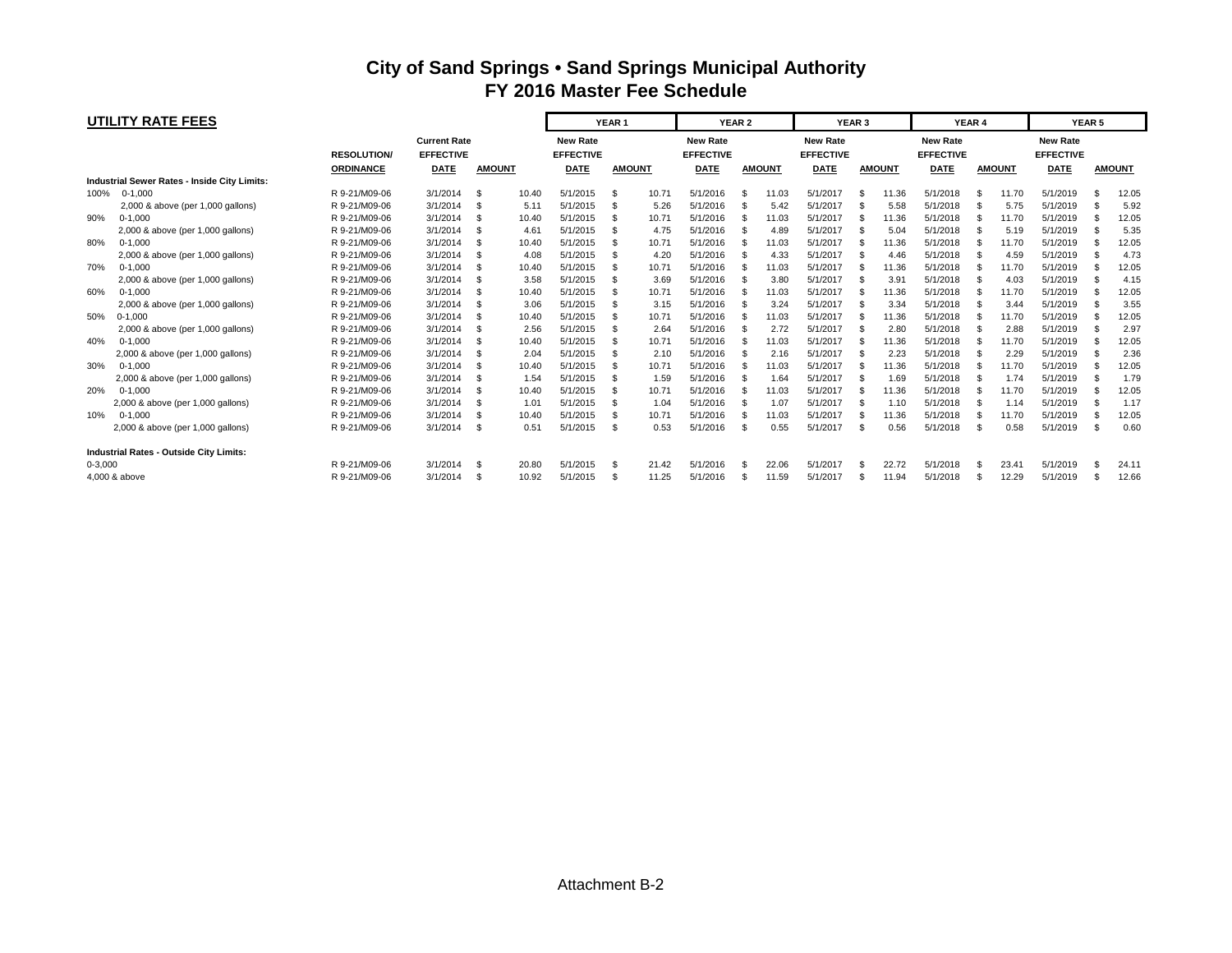| <b>UTILITY RATE FEES</b>                                  |                   |                     |                          | YEAR <sub>1</sub> |                | YEAR <sub>2</sub> |                  | YEAR <sub>3</sub> |               | YEAR 4           |                |               | <b>YEAR 5</b>    |              |               |                  |                |               |
|-----------------------------------------------------------|-------------------|---------------------|--------------------------|-------------------|----------------|-------------------|------------------|-------------------|---------------|------------------|----------------|---------------|------------------|--------------|---------------|------------------|----------------|---------------|
|                                                           |                   | <b>Current Rate</b> |                          | <b>New Rate</b>   |                |                   | <b>New Rate</b>  |                   |               | <b>New Rate</b>  |                |               | <b>New Rate</b>  |              |               | <b>New Rate</b>  |                |               |
|                                                           | <b>RESOLUTION</b> | <b>EFFECTIVE</b>    |                          | <b>EFFECTIVE</b>  |                |                   | <b>EFFECTIVE</b> |                   |               | <b>EFFECTIVE</b> |                |               | <b>EFFECTIVE</b> |              |               | <b>EFFECTIVE</b> |                |               |
|                                                           | <b>ORDINANCE</b>  | <b>DATE</b>         | <b>AMOUNT</b>            | <b>DATE</b>       | <b>AMOUNT</b>  |                   | <b>DATE</b>      |                   | <b>AMOUNT</b> | <b>DATE</b>      |                | <b>AMOUNT</b> | <b>DATE</b>      |              | <b>AMOUNT</b> | <b>DATE</b>      |                | <b>AMOUNT</b> |
| <b>Residential Refuse Rates:</b>                          |                   |                     |                          |                   |                |                   |                  |                   |               |                  |                |               |                  |              |               |                  |                |               |
| Polykart serviuce (pickup 1 cart + up to 8 bags per week) | R 9-21/M09-06     | 3/1/2014            | - \$<br>17.75            | 5/1/2015          | \$             | 18.28             | 5/1/2016         | -S                | 18.83         | 5/1/2017         | \$             | 19.39         | 5/1/2018         | -S           | 19.98         | 5/1/2019         | \$             | 20.57         |
| Extra pickup (polykart service OR 10 bags per charge)     | R 9-21/M09-06     | 3/1/2014            | \$<br>25.00              | 5/1/2015          | \$.            | 25.75             | 5/1/2016         | <b>S</b>          | 26.52         | 5/1/2017         | $\mathfrak{s}$ | 27.32         | 5/1/2018         | S.           | 28.14         | 5/1/2019         | \$             | 28.98         |
| <b>Commercial Refuse Rates:</b>                           |                   |                     |                          |                   |                |                   |                  |                   |               |                  |                |               |                  |              |               |                  |                |               |
| <b>Commerical Polykart</b>                                | R 9-22/M 9-07     | 7/1/2009            | -\$<br>16.50             | 5/1/2015          | \$             | 17.00             | 5/1/2016         | <b>S</b>          | 17.51         | 5/1/2017         | \$             | 18.04         | 5/1/2018         | Ŝ.           | 18.58         | 5/1/2019         | \$             | 19.13         |
| 2-yard dumpster (1xwk pickup)                             | R 9-22/M 9-07     | 7/1/2009            | \$<br>51.25              | 5/1/2015          | \$             | 52.79             | 5/1/2016         | $\mathbf{s}$      | 54.37         | 5/1/2017         | \$             | 56.00         | 5/1/2018         | $\mathbf{s}$ | 57.69         | 5/1/2019         | \$             | 59.42         |
| 2-yard dumpster (2xwk pickup)                             | R 9-22/M 9-07     | 7/1/2009            | <sub>\$</sub><br>76.70   | 5/1/2015          | $\mathfrak{L}$ | 79.00             | 5/1/2016         | <b>S</b>          | 81.37         | 5/1/2017         | \$             | 83.81         | 5/1/2018         | <b>S</b>     | 86.33         | 5/1/2019         | $\mathfrak{L}$ | 88.92         |
| 2-yard dumpster (3xwk pickup)                             | R 9-22/M 9-07     | 7/1/2009            | <sup>\$</sup><br>94.05   | 5/1/2015          | $\mathfrak{L}$ | 96.87             | 5/1/2016         | <b>S</b>          | 99.78         | 5/1/2017         | \$             | 102.77        | 5/1/2018         | <b>S</b>     | 105.85        | 5/1/2019         | \$             | 109.03        |
| 2-yard dumpster (4xwk pickup)                             | R 9-22/M 9-07     | 7/1/2009            | <sub>\$</sub><br>113.70  | 5/1/2015          | \$             | 117.11            | 5/1/2016         | <b>S</b>          | 120.62        | 5/1/2017         | $\mathfrak{s}$ | 124.24        | 5/1/2018         | <b>S</b>     | 127.97        | 5/1/2019         | \$             | 131.81        |
| 2-yard dumpster (5xwk pickup)                             | R 9-22/M 9-07     | 7/1/2009            | \$<br>132.25             | 5/1/2015          | \$             | 136.22            | 5/1/2016         | S                 | 140.31        | 5/1/2017         | \$             | 144.52        | 5/1/2018         | <b>S</b>     | 148.85        | 5/1/2019         | \$             | 153.32        |
| 2-yard dumpster (6x wk pickup)                            | R 9-22/M 9-07     | 7/1/2009            | \$<br>165.85             | 5/1/2015          | \$             | 170.83            | 5/1/2016         | \$                | 175.95        | 5/1/2017         | \$             | 181.23        | 5/1/2018         | Ŝ.           | 186.67        | 5/1/2019         | \$             | 192.27        |
| 3-yard dumpster (1xwk pickup)                             | R 9-22/M 9-07     | 7/1/2009            | -S<br>60.45              | 5/1/2015          | \$             | 62.26             | 5/1/2016         | <b>S</b>          | 64.13         | 5/1/2017         | \$             | 66.05         | 5/1/2018         | Ŝ.           | 68.03         | 5/1/2019         | \$             | 70.07         |
| 3-yard dumpster (2xwk pickup)                             | R 9-22/M 9-07     | 7/1/2009            | <sup>\$</sup><br>88.30   | 5/1/2015          | $\mathfrak{L}$ | 90.95             | 5/1/2016         | \$                | 93.68         | 5/1/2017         | \$             | 96.49         | 5/1/2018         | -S           | 99.38         | 5/1/2019         | $\mathfrak{L}$ | 102.37        |
| 3-yard dumpster (3xwk pickup)                             | R 9-22/M 9-07     | 7/1/2009            | - \$<br>123.00           | 5/1/2015          | \$             | 126.69            | 5/1/2016         | S                 | 130.49        | 5/1/2017         | \$             | 134.41        | 5/1/2018         | -S           | 138.44        | 5/1/2019         | \$.            | 142.59        |
| 3-yard dumpster 4xwk pickup)                              | R 9-22/M 9-07     | 7/1/2009            | -S<br>162.35             | 5/1/2015          | \$             | 167.22            | 5/1/2016         | -S                | 172.24        | 5/1/2017         | \$             | 177.40        | 5/1/2018         | -S           | 182.73        | 5/1/2019         | \$.            | 188.21        |
| 3-yard dumpster (5xwk pickup)                             | R 9-22/M 9-07     | 7/1/2009            | - \$<br>194.75           | 5/1/2015          | \$             | 200.59            | 5/1/2016         | \$                | 206.61        | 5/1/2017         | \$             | 212.81        | 5/1/2018         | <b>S</b>     | 219.19        | 5/1/2019         | \$.            | 225.77        |
| 3-yard dumpster 6xwk pickup)                              | R 9-22/M 9-07     | 7/1/2009            | <sup>\$</sup><br>237.60  | 5/1/2015          | \$             | 244.73            | 5/1/2016         | \$                | 252.07        | 5/1/2017         | \$             | 259.63        | 5/1/2018         | Ŝ.           | 267.42        | 5/1/2019         | \$             | 275.45        |
| 4-yard dumpster (1xwk pickup)                             | R 9-22/M 9-07     | 7/1/2009            | - \$<br>73.25            | 5/1/2015          | \$.            | 75.45             | 5/1/2016         | \$                | 77.71         | 5/1/2017         | $\mathbf{s}$   | 80.04         | 5/1/2018         | -S           | 82.45         | 5/1/2019         | \$.            | 84.92         |
| 4-yard dumpster (2x wk pickup)                            | R 9-22/M 9-07     | 7/1/2009            | -S<br>107.95             | 5/1/2015          | \$             | 111.19            | 5/1/2016         | -S                | 114.53        | 5/1/2017         | $\mathbf{s}$   | 117.96        | 5/1/2018         | -S           | 121.50        | 5/1/2019         | \$.            | 125.15        |
| 4-yard dumpster 3xwk pickup)                              | R 9-22/M 9-07     | 7/1/2009            | \$<br>160.00             | 5/1/2015          | \$             | 164.80            | 5/1/2016         | S                 | 169.74        | 5/1/2017         | $\mathbf{s}$   | 174.84        | 5/1/2018         | S.           | 180.08        | 5/1/2019         | \$.            | 185.48        |
| 4-yard dumpster (4xwk pickup)                             | R 9-22/M 9-07     | 7/1/2009            | -S<br>209.75             | 5/1/2015          | \$             | 216.04            | 5/1/2016         | \$                | 222.52        | 5/1/2017         | \$             | 229.20        | 5/1/2018         | <b>S</b>     | 236.07        | 5/1/2019         | \$.            | 243.15        |
| 4-yard dumpster (5xwk pickup)                             | R 9-22/M 9-07     | 7/1/2009            | \$<br>267.55             | 5/1/2015          | \$             | 275.58            | 5/1/2016         | $\mathfrak{L}$    | 283.85        | 5/1/2017         | $\mathbf{s}$   | 292.36        | 5/1/2018         | \$           | 301.13        | 5/1/2019         | $\mathfrak{L}$ | 310.17        |
| 4-yard dumpster (6xwk pickup)                             | R 9-22/M 9-07     | 7/1/2009            | -S<br>309.30             | 5/1/2015          | <b>S</b>       | 318.58            | 5/1/2016         | \$                | 328.14        | 5/1/2017         | $\mathbf{s}$   | 337.98        | 5/1/2018         | <b>S</b>     | 348.12        | 5/1/2019         | $\mathfrak{L}$ | 358.56        |
| 6-yard dumpster (1xwk pickup)                             | R 9-22/M 9-07     | 7/1/2009            | <b>S</b><br>83.60        | 5/1/2015          | <b>S</b>       | 86.11             | 5/1/2016         | \$                | 88.69         | 5/1/2017         | $\mathbf{s}$   | 91.35         | 5/1/2018         | S.           | 94.09         | 5/1/2019         | $\mathfrak{L}$ | 96.92         |
| 6-yard dumpster (2xwk pickup)                             | R 9-22/M 9-07     | 7/1/2009            | -S<br>155.40             | 5/1/2015          | \$             | 160.06            | 5/1/2016         | -S                | 164.86        | 5/1/2017         | $\mathbf{s}$   | 169.81        | 5/1/2018         | <b>S</b>     | 174.90        | 5/1/2019         | $\mathfrak{L}$ | 180.15        |
| 6-yard dumpster (3xwk pickup)                             | R 9-22/M 9-07     | 7/1/2009            | \$<br>231.80             | 5/1/2015          | \$             | 238.75            | 5/1/2016         | S                 | 245.91        | 5/1/2017         | $\mathbf{s}$   | 253.29        | 5/1/2018         | -S           | 260.89        | 5/1/2019         | $\mathfrak{L}$ | 268.72        |
| 6-yard dumpster (4xwk pickup)                             | R 9-22/M 9-07     | 7/1/2009            | \$<br>305.90             | 5/1/2015          | \$             | 315.08            | 5/1/2016         | -S                | 324.53        | 5/1/2017         | \$             | 334.27        | 5/1/2018         | -S           | 344.30        | 5/1/2019         | \$.            | 354.63        |
| 6-yard dumpster (5xwk pickup)                             | R 9-22/M 9-07     | 7/1/2009            | -S<br>382.25             | 5/1/2015          | \$             | 393.72            | 5/1/2016         | S                 | 405.53        | 5/1/2017         | \$             | 417.70        | 5/1/2018         | Ŝ.           | 430.23        | 5/1/2019         | \$             | 443.14        |
| 6-yard dumpster (6xwk pickup)                             | R 9-22/M 9-07     | 7/1/2009            | $\mathfrak{L}$<br>454.00 | 5/1/2015          | \$.            | 467.62            | 5/1/2016         | \$                | 481.65        | 5/1/2017         | $\mathbf{s}$   | 496.10        | 5/1/2018         | <b>S</b>     | 510.98        | 5/1/2019         | \$.            | 526.31        |
| 10-yard dumpster rental                                   | R 9-22/M 9-07     | 7/1/2009            | \$<br>50.35              | 5/1/2015          | <b>S</b>       | 51.86             | 5/1/2016         | \$                | 53.42         | 5/1/2017         | $\mathbf{s}$   | 55.02         | 5/1/2018         | <b>S</b>     | 56.67         | 5/1/2019         | \$.            | 58.37         |
| 10-yard dumpster pickup                                   | R 9-22/M 9-07     | 7/1/2009            | \$<br>138.00             | 5/1/2015          | \$.            | 142.14            | 5/1/2016         | S                 | 146.40        | 5/1/2017         | \$             | 150.80        | 5/1/2018         | <b>S</b>     | 155.32        | 5/1/2019         | \$.            | 159.98        |
| 15-yard dumpster rental                                   | R 9-22/M 9-07     | 7/1/2009            | \$<br>76.05              | 5/1/2015          | Ŝ.             | 78.33             | 5/1/2016         | <b>S</b>          | 80.68         | 5/1/2017         | \$             | 83.10         | 5/1/2018         | Ŝ.           | 85.59         | 5/1/2019         | \$             | 88.16         |
| 15-yard dumpster pickup                                   | R 9-22/M 9-07     | 7/1/2009            | - \$<br>170.00           | 5/1/2015          | \$             | 175.10            | 5/1/2016         | S                 | 180.35        | 5/1/2017         | \$             | 185.76        | 5/1/2018         | <b>S</b>     | 191.34        | 5/1/2019         | \$             | 197.08        |
| 20-yard dumpster rental                                   | R 9-22/M 9-07     | 7/1/2009            | \$<br>100.65             | 5/1/2015          | \$             | 103.67            | 5/1/2016         | \$                | 106.78        | 5/1/2017         | \$             | 109.98        | 5/1/2018         | $\mathbf{s}$ | 113.28        | 5/1/2019         | \$             | 116.68        |
| 20-yard dumpster pickup                                   | R 9-22/M 9-07     | 7/1/2009            | -S<br>226.00             | 5/1/2015          | \$             | 232.78            | 5/1/2016         | \$                | 239.76        | 5/1/2017         | $\mathfrak{s}$ | 246.96        | 5/1/2018         | <b>S</b>     | 254.36        | 5/1/2019         | $\mathfrak{L}$ | 262.00        |
| 30-yard dumpster rental                                   | R 9-22/M 9-07     | 7/1/2009            | -S<br>153.25             | 5/1/2015          | \$             | 157.85            | 5/1/2016         | \$                | 162.59        | 5/1/2017         | \$             | 167.46        | 5/1/2018         | -S           | 172.49        | 5/1/2019         | \$             | 177.66        |
| 30-yard dumpster pickup                                   | R 9-22/M 9-07     | 7/1/2009            | <sup>\$</sup><br>290.00  | 5/1/2015          | Ŝ.             | 298.70            | 5/1/2016         | - \$              | 307.66        | 5/1/2017         | \$             | 316.89        | 5/1/2018         | -S           | 326.40        | 5/1/2019         | \$.            | 336.19        |
| Rolloff Dumpster Delivery Charge                          | R 9-22/M 9-07     | 7/1/2009            | <sup>\$</sup><br>25.00   | 5/1/2015          | <b>S</b>       | 25.75             | 5/1/2016         | \$                | 26.52         | 5/1/2017         | \$             | 27.32         | 5/1/2018         | Ŝ.           | 28.14         | 5/1/2019         | \$             | 28.98         |
| Extra pickup-2-yard dumpster                              | R 9-22/M 9-07     | 7/1/2009            | <sup>\$</sup><br>13.00   | 5/1/2015          | <b>S</b>       | 13.39             | 5/1/2016         | \$                | 13.79         | 5/1/2017         | \$             | 14.21         | 5/1/2018         | -S           | 14.63         | 5/1/2019         | \$             | 15.07         |
| Extra pickup-3-yard dumpster                              | R 9-22/M 9-07     | 7/1/2009            | \$<br>15.50              | 5/1/2015          | $\mathfrak{L}$ | 15.97             | 5/1/2016         | <b>S</b>          | 16.45         | 5/1/2017         | \$             | 16.94         | 5/1/2018         | -S           | 17.45         | 5/1/2019         | \$.            | 17.97         |
| Extra pickup-4-yard dumpster                              | R 9-22/M 9-07     | 7/1/2009            | - \$<br>18.50            | 5/1/2015          | \$.            | 19.06             | 5/1/2016         | £.                | 19.63         | 5/1/2017         | \$             | 20.22         | 5/1/2018         |              | 20.83         | 5/1/2019         | \$.            | 21.45         |
| Extra pickup-6 yard dumpster                              | R 9-22/M 9-07     | 7/1/2009            | - \$<br>21.00            | 5/1/2015          | \$             | 21.63             | 5/1/2016         | £.                | 22.28         | 5/1/2017         | \$.            | 22.95         | 5/1/2018         | -S           | 23.64         | 5/1/2019         | \$.            | 24.34         |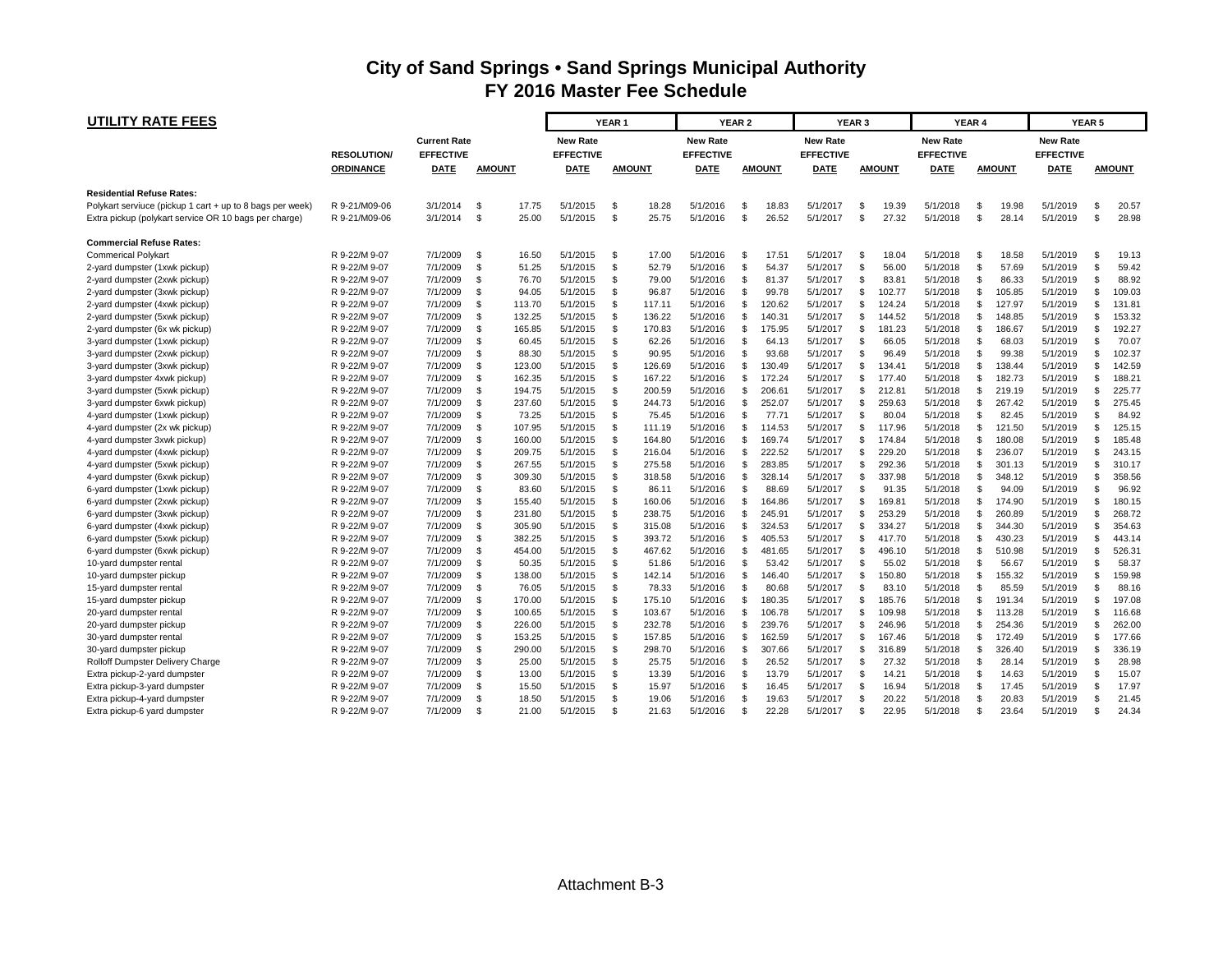| UTILITY RATE FEES                              |                  |                                                              |                |                                     |             | YEAR <sub>1</sub>                   |             | YEAR 2        |                                     | YEAR 3 |                                     | YEAR 4      |                                     | <b>YEAR 5</b> |               |      |
|------------------------------------------------|------------------|--------------------------------------------------------------|----------------|-------------------------------------|-------------|-------------------------------------|-------------|---------------|-------------------------------------|--------|-------------------------------------|-------------|-------------------------------------|---------------|---------------|------|
|                                                |                  | <b>Current Rate</b><br><b>EFFECTIVE</b><br><b>RESOLUTION</b> |                | <b>New Rate</b><br><b>EFFECTIVE</b> |             | <b>New Rate</b><br><b>EFFECTIVE</b> |             |               | <b>New Rate</b><br><b>EFFECTIVE</b> |        | <b>New Rate</b><br><b>EFFECTIVE</b> |             | <b>New Rate</b><br><b>EFFECTIVE</b> |               |               |      |
|                                                | <b>ORDINANCE</b> | <b>DATE</b>                                                  | <b>AMOUNT</b>  |                                     | <b>DATE</b> | <b>AMOUNT</b>                       | <b>DATE</b> | <b>AMOUNT</b> | <b>DATE</b>                         |        | <b>AMOUNT</b>                       | <b>DATE</b> | <b>AMOUNT</b>                       | <b>DATE</b>   | <b>AMOUNT</b> |      |
| Tap Fees Inside:                               |                  |                                                              |                |                                     |             |                                     |             |               |                                     |        |                                     |             |                                     |               |               |      |
| Water 5/8" line (plus contractor charges)      | R 9-22/M 9-07    | 7/1/2009                                                     | - \$           | 750.00                              |             |                                     |             |               |                                     |        |                                     |             |                                     |               |               |      |
| Water 1" line (plus contractor charges)        | R 9-22/M 9-07    | 7/1/2009                                                     | - \$           | 1,000.00                            |             |                                     |             |               |                                     |        |                                     |             |                                     |               |               |      |
| Water 2" line (plus contractor charges)        | R12-35/M12-03    | 2/1/2011                                                     | - \$           | 2,000.00                            |             |                                     |             |               |                                     |        |                                     |             |                                     |               |               |      |
| Water 4" line (engineered installation)        | R12-35/M12-03    | 2/1/2011                                                     | - \$           | 3,200.00                            |             |                                     |             |               |                                     |        |                                     |             |                                     |               |               |      |
| Water 6" line (engineered installation)        | R12-35/M12-03    | 2/1/2012                                                     | - \$           | 4,400.00                            |             |                                     |             |               |                                     |        |                                     |             |                                     |               |               |      |
| <b>Tap Fees Outside:</b>                       |                  |                                                              |                |                                     |             |                                     |             |               |                                     |        |                                     |             |                                     |               |               |      |
| Water 5/8" line (plus contractor charges)      | R 9-22/M 9-07    | 7/1/2009                                                     | $\mathfrak{S}$ | 1,250.00                            |             |                                     |             |               |                                     |        |                                     |             |                                     |               |               |      |
| Water 1" line (plus contractor charges)        | R 9-22/M 9-07    | 7/1/2009                                                     | - \$           | 1,500.00                            |             |                                     |             |               |                                     |        |                                     |             |                                     |               |               |      |
| Water 2" line and above -- same fees as inside |                  |                                                              |                |                                     |             |                                     |             |               |                                     |        |                                     |             |                                     |               |               |      |
| <b>Sewer Connection Fee</b>                    | R 9-21/M09-06    | 7/1/2009                                                     | $^{\circ}$     | 200.00                              |             |                                     |             |               |                                     |        |                                     |             |                                     |               |               |      |
| Storm Water utility Fee:                       | R 9-21/M09-06    | $3/1/2014$ \$                                                |                | 5.00                                | 5/1/2015    | 5.15<br>\$                          | 5/1/2016    | 5.30<br>-S    | 5/1/2017                            |        | 5.46<br>- \$                        | 5/1/2018    | 5.63<br>-S                          | 5/1/2019      | S.            | 5.80 |
| Sewer Winter Quarter Average -- New Customer   | Ord. 965         | 6/1/2012                                                     | 6,000 gal.     |                                     |             |                                     |             |               |                                     |        |                                     |             |                                     |               |               |      |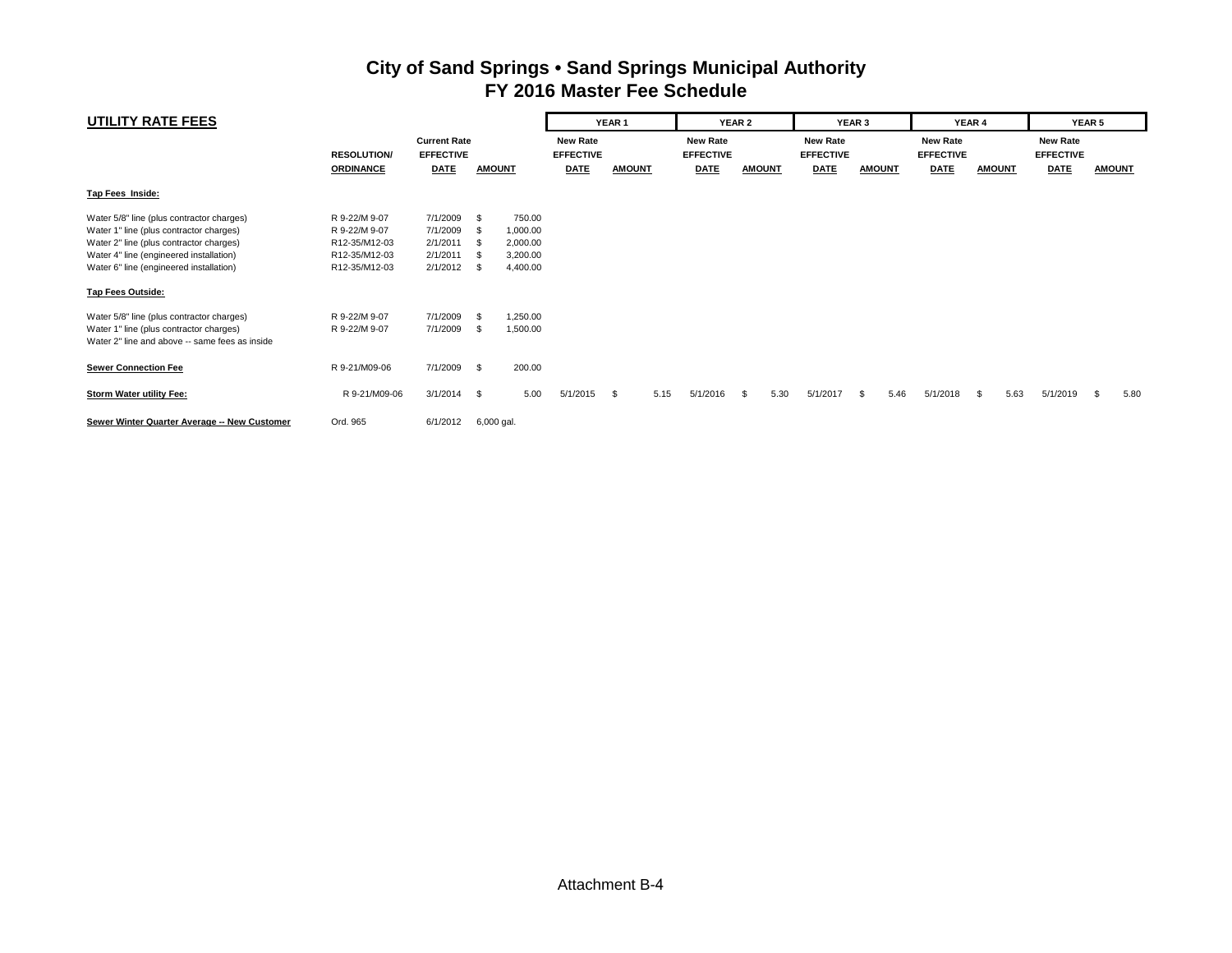# **CUSTOMER SERVICE FEES**

|                                                              | <b>Current Rate</b>                     |             |     |               | <b>New Rate</b>  |               |  |
|--------------------------------------------------------------|-----------------------------------------|-------------|-----|---------------|------------------|---------------|--|
|                                                              | <b>RESOLUTION/ EFFECTIVE</b>            |             |     |               | <b>EFFECTIVE</b> |               |  |
|                                                              | <b>ORDINANCE</b>                        | <b>DATE</b> |     | <b>AMOUNT</b> | <b>DATE</b>      | <b>AMOUNT</b> |  |
| <b>SERVICE FEES:</b>                                         | Res. 07-15                              | 1/1/2007    |     |               |                  |               |  |
| Utility Connect Fee (initiate, reinsate or transfer service) | Res.07-15                               | 1/1/2007    | \$  | 25.00         |                  |               |  |
| <b>Return Check Fee</b>                                      | R 9-21/M09-06                           | 7/1/2009    | \$  | 35.00         |                  |               |  |
| Utility Collection Fee                                       | Res.07-15                               | 1/1/2007    | \$  | 35.00         |                  |               |  |
| Utility Call-out Fee (after hours)                           | R 9-21/M09-06                           | 7/1/2009    | \$  | 50.00         |                  |               |  |
| Damage or Removal of Meter Lock or Clamp                     | R10-38/M11-03                           | 5/1/2011    | \$  | 50.00         |                  |               |  |
| Meter Pull & Test (only if meter is NOT defective)           | R10-38/M11-03                           | 5/1/2011    | \$  | 50.00         |                  |               |  |
| Destruction of Meter Equipment (per device)                  | R10-38/M11-03                           | 5/1/2011    |     | Rep'l Cost    |                  |               |  |
| Destruction of Meter Can                                     | R10-38/M11-03                           | 5/1/2011    |     | Rep'l Cost    |                  |               |  |
| Unauthorized Water Usage                                     | R10-38/M11-03                           | 5/1/2011    | \$. | 200.00        |                  |               |  |
| Destroy Polykart                                             | R 9-21/M09-06                           | 7/1/2009    | S   | 100.00        |                  |               |  |
| Hydrant Meter Rental (per day, plus total water usage)       | Res.07-15                               | 1/1/2007    | \$  | 5.00          |                  |               |  |
| <b>Credit Card Convenience Fee</b>                           | R 9-21/M09-06                           | 7/1/2009    | \$  | 2.00          |                  |               |  |
| Inspection Connection Fee (temporary water activation)       | R <sub>10</sub> -16/M <sub>10</sub> -04 | 7/1/2010    | \$  | 50.00         |                  |               |  |
| Collection service recovery fee                              | Res 09-25                               | 6/22/2009   |     | max 35%       |                  |               |  |
| <b>UTITITY DEPOSITS:</b>                                     |                                         |             |     |               |                  |               |  |
| Residential - homeowners/renters (with cap of \$200)         | Res 07-12                               | 1/1/2007    | \$  | 100.00        |                  |               |  |
| Commercial (with cap of \$200)                               | Res.07-12                               | 1/1/2007    | S   | 100.00        |                  |               |  |
| Industry (with cap of \$300)                                 | Res.07-12                               | 1/1/2007    | \$  | 200.00        |                  |               |  |
| <b>Hydrant Meter</b>                                         | Res.07-12                               | 1/1/2007    | \$  | 1,000.00      |                  |               |  |
| <b>Effluent Cischarge Permit:</b>                            | R 9-21/M09-06                           | 7/1/2009    | \$  | 250.00        |                  |               |  |
|                                                              |                                         |             |     |               |                  |               |  |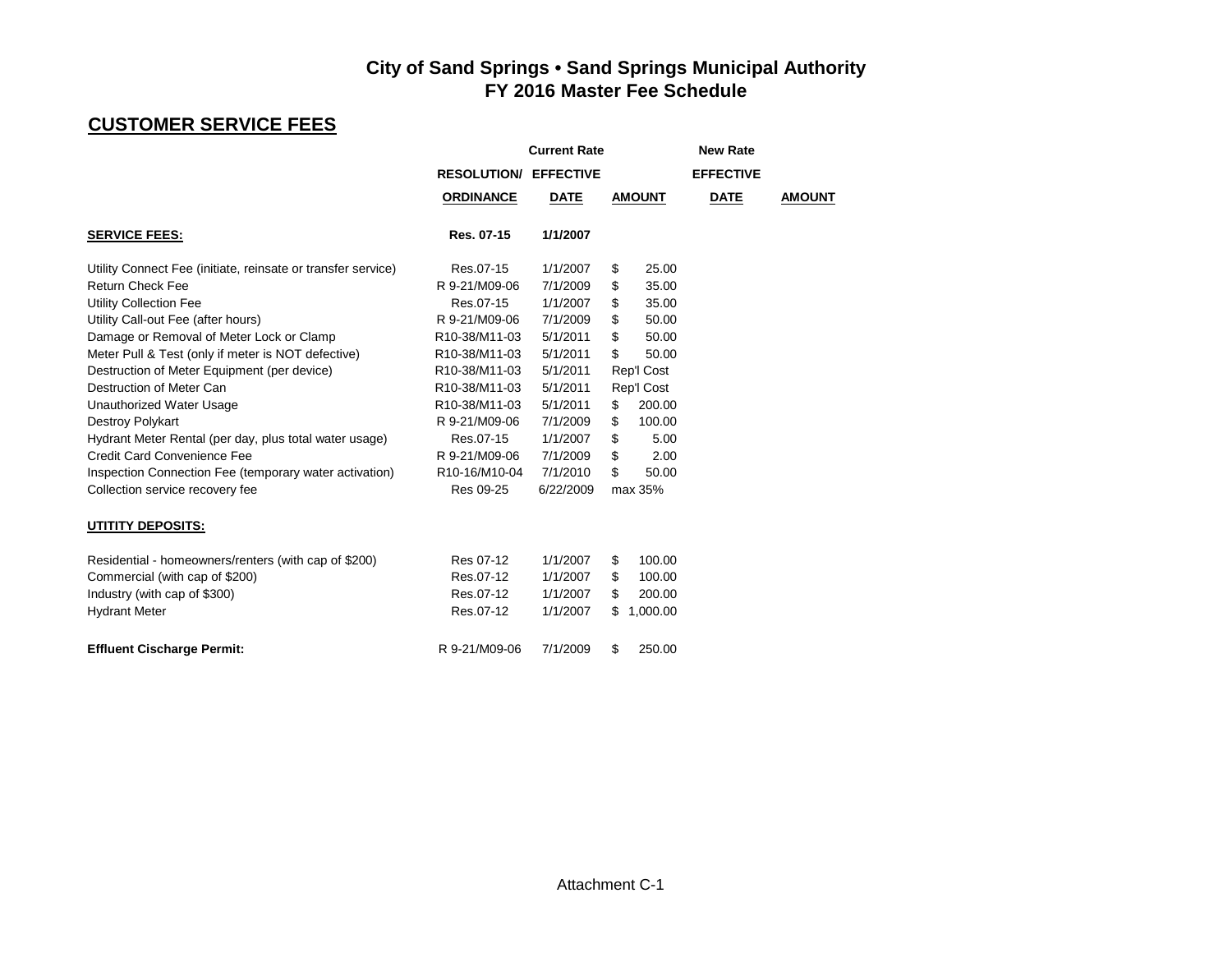| <b>FEE</b><br><b>FEE</b><br><b>RESOLUTION/</b><br><b>EFFECTIVE</b><br><b>DATE</b><br><b>DATE</b><br><b>ORDINANCE</b><br><b>AMOUNT</b><br><b>AMOUNT</b><br><b>BUILDING PERMIT FEES:</b><br>\$<br>25.00<br>Zoning Clearance Permit<br>R10-16/M10-04<br>6/9/2008<br>Residential Permit Fee-New or Addition:<br>0-600 Square Feet<br>7/1/2010<br>\$<br>83.00<br>R10-16/M10-04<br>\$<br>601-1,000 Square Feet<br>R10-16/M10-04<br>7/1/2010<br>165.00<br>\$<br>1,001-2,000 Square Feet<br>7/1/2010<br>220.00<br>R10-16/M10-04<br>\$<br>2,001-3,000 Square Feet<br>R10-16/M10-04<br>7/1/2010<br>275.00<br>3,001-4,000 Square Feet<br>\$<br>R10-16/M10-04<br>7/1/2010<br>330.00<br>\$<br>4,001-5,000 Square Feet<br>R10-16/M10-04<br>7/1/2010<br>385.00<br>\$<br>5,001 Square Feet & Up (per 1,000 sq ft or part thereof)<br>R10-16/M10-04<br>7/1/2010<br>110.00<br><b>Commerical Permit Fee:</b><br>0-1,000 Square Feet<br>R10-16/M10-04<br>7/1/2010<br>\$<br>330.00<br>\$<br>1,001-5,000 Square Feet<br>660.00<br>R10-16/M10-04<br>7/1/2010<br>\$<br>5,001-10,000 Square Feet<br>7/1/2010<br>880.00<br>R10-16/M10-04<br>\$<br>330.00<br>10,001 Sqare Feet & Up (per 5,000 sq ft or part thereof)<br>R10-16/M10-04<br>7/1/2010<br><b>Residential Remodel Permit</b><br>\$<br>83.00<br>R10-16/M10-04<br>7/1/2010<br><b>Commerical Remodel Permit:</b><br>R10-16/M10-04<br>\$<br>First 1,000 Square Feet<br>7/1/2010<br>165.00<br>\$<br>1,001-5,000 Square Feet<br>R10-16/M10-04<br>7/1/2010<br>330.00<br>\$<br>5,001 Square Feet & Up (per 1,000 sq ft or part thereof)<br>R10-16/M10-04<br>7/1/2010<br>83.00<br><b>Residential Park Fee:</b><br>R10-16/M10-04<br>\$<br>Single-family dwelling<br>3/1/2005<br>75.00<br>\$<br>Plus each bedroom<br>R10-16/M10-04<br>3/1/2005<br>25.00<br>\$<br>150.00<br>Duplex dwelling<br>R10-16/M10-04<br>3/1/2005<br>\$<br>25.00<br>Plus each bedroom<br>R10-16/M10-04<br>3/1/2005<br>\$<br>Multi-family dwelling (each unit)<br>R10-16/M10-04<br>3/1/2005<br>250.00<br>\$<br>250.00<br>Mobile home (each lot or space)<br>R10-16/M10-04<br>3/1/2005<br>\$<br>Carport, Porch, Patio Roof Permit<br>R10-16/M10-04<br>7/1/2010<br>55.00<br>Pool<br>\$<br>R10-16/M10-04<br>7/1/2010<br>55.00<br>\$<br>Permit Withdrawal Fee-Residential<br>7/1/2010<br>28.00<br>R10-16/M10-04<br>Permit Withdrawal Fee-Commercial<br>\$<br>R10-16/M10-04<br>7/1/2010<br>55.00 |                                       |               |          | <b>CURRENT</b> |        | <b>NEW FEE</b> |  |
|---------------------------------------------------------------------------------------------------------------------------------------------------------------------------------------------------------------------------------------------------------------------------------------------------------------------------------------------------------------------------------------------------------------------------------------------------------------------------------------------------------------------------------------------------------------------------------------------------------------------------------------------------------------------------------------------------------------------------------------------------------------------------------------------------------------------------------------------------------------------------------------------------------------------------------------------------------------------------------------------------------------------------------------------------------------------------------------------------------------------------------------------------------------------------------------------------------------------------------------------------------------------------------------------------------------------------------------------------------------------------------------------------------------------------------------------------------------------------------------------------------------------------------------------------------------------------------------------------------------------------------------------------------------------------------------------------------------------------------------------------------------------------------------------------------------------------------------------------------------------------------------------------------------------------------------------------------------------------------------------------------------------------------------------------------------------------------------------------------------------------------------------------------------------------------------------------------------------------------------------------------------------------------------------------------------------------------------------------------------------------------------|---------------------------------------|---------------|----------|----------------|--------|----------------|--|
|                                                                                                                                                                                                                                                                                                                                                                                                                                                                                                                                                                                                                                                                                                                                                                                                                                                                                                                                                                                                                                                                                                                                                                                                                                                                                                                                                                                                                                                                                                                                                                                                                                                                                                                                                                                                                                                                                                                                                                                                                                                                                                                                                                                                                                                                                                                                                                                       |                                       |               |          |                |        |                |  |
|                                                                                                                                                                                                                                                                                                                                                                                                                                                                                                                                                                                                                                                                                                                                                                                                                                                                                                                                                                                                                                                                                                                                                                                                                                                                                                                                                                                                                                                                                                                                                                                                                                                                                                                                                                                                                                                                                                                                                                                                                                                                                                                                                                                                                                                                                                                                                                                       |                                       |               |          |                |        |                |  |
|                                                                                                                                                                                                                                                                                                                                                                                                                                                                                                                                                                                                                                                                                                                                                                                                                                                                                                                                                                                                                                                                                                                                                                                                                                                                                                                                                                                                                                                                                                                                                                                                                                                                                                                                                                                                                                                                                                                                                                                                                                                                                                                                                                                                                                                                                                                                                                                       |                                       |               |          |                |        |                |  |
|                                                                                                                                                                                                                                                                                                                                                                                                                                                                                                                                                                                                                                                                                                                                                                                                                                                                                                                                                                                                                                                                                                                                                                                                                                                                                                                                                                                                                                                                                                                                                                                                                                                                                                                                                                                                                                                                                                                                                                                                                                                                                                                                                                                                                                                                                                                                                                                       |                                       |               |          |                |        |                |  |
|                                                                                                                                                                                                                                                                                                                                                                                                                                                                                                                                                                                                                                                                                                                                                                                                                                                                                                                                                                                                                                                                                                                                                                                                                                                                                                                                                                                                                                                                                                                                                                                                                                                                                                                                                                                                                                                                                                                                                                                                                                                                                                                                                                                                                                                                                                                                                                                       |                                       |               |          |                |        |                |  |
|                                                                                                                                                                                                                                                                                                                                                                                                                                                                                                                                                                                                                                                                                                                                                                                                                                                                                                                                                                                                                                                                                                                                                                                                                                                                                                                                                                                                                                                                                                                                                                                                                                                                                                                                                                                                                                                                                                                                                                                                                                                                                                                                                                                                                                                                                                                                                                                       |                                       |               |          |                |        |                |  |
|                                                                                                                                                                                                                                                                                                                                                                                                                                                                                                                                                                                                                                                                                                                                                                                                                                                                                                                                                                                                                                                                                                                                                                                                                                                                                                                                                                                                                                                                                                                                                                                                                                                                                                                                                                                                                                                                                                                                                                                                                                                                                                                                                                                                                                                                                                                                                                                       |                                       |               |          |                |        |                |  |
|                                                                                                                                                                                                                                                                                                                                                                                                                                                                                                                                                                                                                                                                                                                                                                                                                                                                                                                                                                                                                                                                                                                                                                                                                                                                                                                                                                                                                                                                                                                                                                                                                                                                                                                                                                                                                                                                                                                                                                                                                                                                                                                                                                                                                                                                                                                                                                                       |                                       |               |          |                |        |                |  |
|                                                                                                                                                                                                                                                                                                                                                                                                                                                                                                                                                                                                                                                                                                                                                                                                                                                                                                                                                                                                                                                                                                                                                                                                                                                                                                                                                                                                                                                                                                                                                                                                                                                                                                                                                                                                                                                                                                                                                                                                                                                                                                                                                                                                                                                                                                                                                                                       |                                       |               |          |                |        |                |  |
|                                                                                                                                                                                                                                                                                                                                                                                                                                                                                                                                                                                                                                                                                                                                                                                                                                                                                                                                                                                                                                                                                                                                                                                                                                                                                                                                                                                                                                                                                                                                                                                                                                                                                                                                                                                                                                                                                                                                                                                                                                                                                                                                                                                                                                                                                                                                                                                       |                                       |               |          |                |        |                |  |
|                                                                                                                                                                                                                                                                                                                                                                                                                                                                                                                                                                                                                                                                                                                                                                                                                                                                                                                                                                                                                                                                                                                                                                                                                                                                                                                                                                                                                                                                                                                                                                                                                                                                                                                                                                                                                                                                                                                                                                                                                                                                                                                                                                                                                                                                                                                                                                                       |                                       |               |          |                |        |                |  |
|                                                                                                                                                                                                                                                                                                                                                                                                                                                                                                                                                                                                                                                                                                                                                                                                                                                                                                                                                                                                                                                                                                                                                                                                                                                                                                                                                                                                                                                                                                                                                                                                                                                                                                                                                                                                                                                                                                                                                                                                                                                                                                                                                                                                                                                                                                                                                                                       |                                       |               |          |                |        |                |  |
|                                                                                                                                                                                                                                                                                                                                                                                                                                                                                                                                                                                                                                                                                                                                                                                                                                                                                                                                                                                                                                                                                                                                                                                                                                                                                                                                                                                                                                                                                                                                                                                                                                                                                                                                                                                                                                                                                                                                                                                                                                                                                                                                                                                                                                                                                                                                                                                       |                                       |               |          |                |        |                |  |
|                                                                                                                                                                                                                                                                                                                                                                                                                                                                                                                                                                                                                                                                                                                                                                                                                                                                                                                                                                                                                                                                                                                                                                                                                                                                                                                                                                                                                                                                                                                                                                                                                                                                                                                                                                                                                                                                                                                                                                                                                                                                                                                                                                                                                                                                                                                                                                                       |                                       |               |          |                |        |                |  |
|                                                                                                                                                                                                                                                                                                                                                                                                                                                                                                                                                                                                                                                                                                                                                                                                                                                                                                                                                                                                                                                                                                                                                                                                                                                                                                                                                                                                                                                                                                                                                                                                                                                                                                                                                                                                                                                                                                                                                                                                                                                                                                                                                                                                                                                                                                                                                                                       |                                       |               |          |                |        |                |  |
|                                                                                                                                                                                                                                                                                                                                                                                                                                                                                                                                                                                                                                                                                                                                                                                                                                                                                                                                                                                                                                                                                                                                                                                                                                                                                                                                                                                                                                                                                                                                                                                                                                                                                                                                                                                                                                                                                                                                                                                                                                                                                                                                                                                                                                                                                                                                                                                       |                                       |               |          |                |        |                |  |
|                                                                                                                                                                                                                                                                                                                                                                                                                                                                                                                                                                                                                                                                                                                                                                                                                                                                                                                                                                                                                                                                                                                                                                                                                                                                                                                                                                                                                                                                                                                                                                                                                                                                                                                                                                                                                                                                                                                                                                                                                                                                                                                                                                                                                                                                                                                                                                                       |                                       |               |          |                |        |                |  |
|                                                                                                                                                                                                                                                                                                                                                                                                                                                                                                                                                                                                                                                                                                                                                                                                                                                                                                                                                                                                                                                                                                                                                                                                                                                                                                                                                                                                                                                                                                                                                                                                                                                                                                                                                                                                                                                                                                                                                                                                                                                                                                                                                                                                                                                                                                                                                                                       |                                       |               |          |                |        |                |  |
|                                                                                                                                                                                                                                                                                                                                                                                                                                                                                                                                                                                                                                                                                                                                                                                                                                                                                                                                                                                                                                                                                                                                                                                                                                                                                                                                                                                                                                                                                                                                                                                                                                                                                                                                                                                                                                                                                                                                                                                                                                                                                                                                                                                                                                                                                                                                                                                       |                                       |               |          |                |        |                |  |
|                                                                                                                                                                                                                                                                                                                                                                                                                                                                                                                                                                                                                                                                                                                                                                                                                                                                                                                                                                                                                                                                                                                                                                                                                                                                                                                                                                                                                                                                                                                                                                                                                                                                                                                                                                                                                                                                                                                                                                                                                                                                                                                                                                                                                                                                                                                                                                                       |                                       |               |          |                |        |                |  |
|                                                                                                                                                                                                                                                                                                                                                                                                                                                                                                                                                                                                                                                                                                                                                                                                                                                                                                                                                                                                                                                                                                                                                                                                                                                                                                                                                                                                                                                                                                                                                                                                                                                                                                                                                                                                                                                                                                                                                                                                                                                                                                                                                                                                                                                                                                                                                                                       |                                       |               |          |                |        |                |  |
|                                                                                                                                                                                                                                                                                                                                                                                                                                                                                                                                                                                                                                                                                                                                                                                                                                                                                                                                                                                                                                                                                                                                                                                                                                                                                                                                                                                                                                                                                                                                                                                                                                                                                                                                                                                                                                                                                                                                                                                                                                                                                                                                                                                                                                                                                                                                                                                       |                                       |               |          |                |        |                |  |
|                                                                                                                                                                                                                                                                                                                                                                                                                                                                                                                                                                                                                                                                                                                                                                                                                                                                                                                                                                                                                                                                                                                                                                                                                                                                                                                                                                                                                                                                                                                                                                                                                                                                                                                                                                                                                                                                                                                                                                                                                                                                                                                                                                                                                                                                                                                                                                                       |                                       |               |          |                |        |                |  |
|                                                                                                                                                                                                                                                                                                                                                                                                                                                                                                                                                                                                                                                                                                                                                                                                                                                                                                                                                                                                                                                                                                                                                                                                                                                                                                                                                                                                                                                                                                                                                                                                                                                                                                                                                                                                                                                                                                                                                                                                                                                                                                                                                                                                                                                                                                                                                                                       |                                       |               |          |                |        |                |  |
|                                                                                                                                                                                                                                                                                                                                                                                                                                                                                                                                                                                                                                                                                                                                                                                                                                                                                                                                                                                                                                                                                                                                                                                                                                                                                                                                                                                                                                                                                                                                                                                                                                                                                                                                                                                                                                                                                                                                                                                                                                                                                                                                                                                                                                                                                                                                                                                       |                                       |               |          |                |        |                |  |
|                                                                                                                                                                                                                                                                                                                                                                                                                                                                                                                                                                                                                                                                                                                                                                                                                                                                                                                                                                                                                                                                                                                                                                                                                                                                                                                                                                                                                                                                                                                                                                                                                                                                                                                                                                                                                                                                                                                                                                                                                                                                                                                                                                                                                                                                                                                                                                                       |                                       |               |          |                |        |                |  |
|                                                                                                                                                                                                                                                                                                                                                                                                                                                                                                                                                                                                                                                                                                                                                                                                                                                                                                                                                                                                                                                                                                                                                                                                                                                                                                                                                                                                                                                                                                                                                                                                                                                                                                                                                                                                                                                                                                                                                                                                                                                                                                                                                                                                                                                                                                                                                                                       |                                       |               |          |                |        |                |  |
|                                                                                                                                                                                                                                                                                                                                                                                                                                                                                                                                                                                                                                                                                                                                                                                                                                                                                                                                                                                                                                                                                                                                                                                                                                                                                                                                                                                                                                                                                                                                                                                                                                                                                                                                                                                                                                                                                                                                                                                                                                                                                                                                                                                                                                                                                                                                                                                       |                                       |               |          |                |        |                |  |
|                                                                                                                                                                                                                                                                                                                                                                                                                                                                                                                                                                                                                                                                                                                                                                                                                                                                                                                                                                                                                                                                                                                                                                                                                                                                                                                                                                                                                                                                                                                                                                                                                                                                                                                                                                                                                                                                                                                                                                                                                                                                                                                                                                                                                                                                                                                                                                                       |                                       |               |          |                |        |                |  |
|                                                                                                                                                                                                                                                                                                                                                                                                                                                                                                                                                                                                                                                                                                                                                                                                                                                                                                                                                                                                                                                                                                                                                                                                                                                                                                                                                                                                                                                                                                                                                                                                                                                                                                                                                                                                                                                                                                                                                                                                                                                                                                                                                                                                                                                                                                                                                                                       |                                       |               |          |                |        |                |  |
|                                                                                                                                                                                                                                                                                                                                                                                                                                                                                                                                                                                                                                                                                                                                                                                                                                                                                                                                                                                                                                                                                                                                                                                                                                                                                                                                                                                                                                                                                                                                                                                                                                                                                                                                                                                                                                                                                                                                                                                                                                                                                                                                                                                                                                                                                                                                                                                       |                                       |               |          |                |        |                |  |
|                                                                                                                                                                                                                                                                                                                                                                                                                                                                                                                                                                                                                                                                                                                                                                                                                                                                                                                                                                                                                                                                                                                                                                                                                                                                                                                                                                                                                                                                                                                                                                                                                                                                                                                                                                                                                                                                                                                                                                                                                                                                                                                                                                                                                                                                                                                                                                                       |                                       |               |          |                |        |                |  |
|                                                                                                                                                                                                                                                                                                                                                                                                                                                                                                                                                                                                                                                                                                                                                                                                                                                                                                                                                                                                                                                                                                                                                                                                                                                                                                                                                                                                                                                                                                                                                                                                                                                                                                                                                                                                                                                                                                                                                                                                                                                                                                                                                                                                                                                                                                                                                                                       |                                       |               |          |                |        |                |  |
|                                                                                                                                                                                                                                                                                                                                                                                                                                                                                                                                                                                                                                                                                                                                                                                                                                                                                                                                                                                                                                                                                                                                                                                                                                                                                                                                                                                                                                                                                                                                                                                                                                                                                                                                                                                                                                                                                                                                                                                                                                                                                                                                                                                                                                                                                                                                                                                       | Beginning Work Without Permit Penalty | R10-16/M10-04 | 7/1/2010 | \$             | 110.00 |                |  |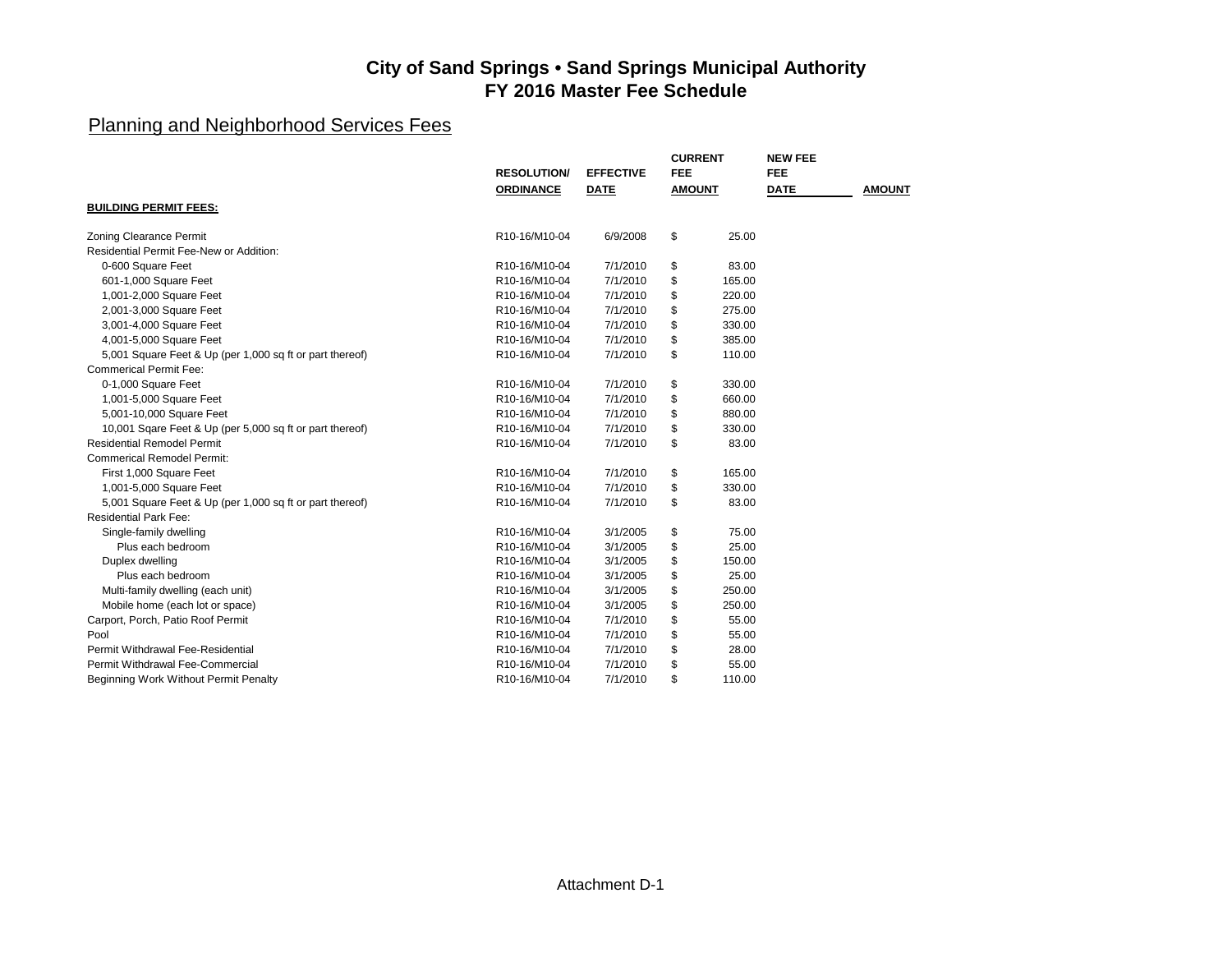|                                                                      | <b>RESOLUTION/</b> | <b>EFFECTIVE</b> | <b>CURRENT</b><br><b>FEE</b> |        | <b>NEW FEE</b><br><b>FEE</b> |               |
|----------------------------------------------------------------------|--------------------|------------------|------------------------------|--------|------------------------------|---------------|
|                                                                      | <b>ORDINANCE</b>   | <b>DATE</b>      | <b>AMOUNT</b>                |        | <b>DATE</b>                  | <b>AMOUNT</b> |
| <b>BUILDING PERMIT FEES (Continued):</b>                             |                    |                  |                              |        |                              |               |
|                                                                      |                    |                  |                              |        |                              |               |
| Plan Resubmittal Fee (each occurrence)                               | R10-16/M10-04      | 7/1/2010         | \$                           | 28.00  |                              |               |
| <b>Conditional Building Permit</b>                                   | R10-16/M10-04      | 7/1/2010         | \$                           | 55.00  |                              |               |
| Uniform Building Code Commission Fee (59 OS 1000-23 and 1000-25)     | R10-16/M10-04      | 6/1/2010         | \$                           | 4.00   |                              |               |
| Administrative Fee - UBCC (59 OS 1000-23 and 1000-25)                | R10-16/M10-04      | 6/1/2010         | \$                           | 0.50   |                              |               |
| <b>OTHER PERMIT FEES:</b>                                            |                    |                  |                              |        |                              |               |
| Demolition                                                           | R10-16/M10-04      | 3/1/2005         | \$                           | 25.00  |                              |               |
| Certificate of Occupancy-New Construction                            | R10-16/M10-04      | 7/1/2010         | \$                           | 50.00  |                              |               |
| Certificate of Occupance-Change in Use/Occupancy                     | R10-16/M10-04      | 3/1/2005         | \$                           | 50.00  |                              |               |
| <b>Blasting Permit</b>                                               | R10-16/M10-04      | 3/1/2005         | \$                           | 100.00 |                              |               |
| Plus per blast charge                                                | R10-16/M10-04      | 3/1/2005         | \$                           | 25.00  |                              |               |
| Earth Change Permit                                                  | R10-16/M10-04      | 3/1/2005         | \$                           | 25.00  |                              |               |
| Curb Cut/Sidewalk/Pavement Cut/Boring Permit                         | R10-16/M10-04      | 3/1/2005         | \$                           | 25.00  |                              |               |
| Special Assessment Letter                                            | R10-16/M10-04      | 7/1/2010         | \$                           | 25.00  |                              |               |
| Flood Map Determination                                              | R10-16/M10-04      | 6/9/2008         | \$                           | 25.00  |                              |               |
| Oil/Gas Well Permit                                                  | R10-16/M10-04      | 3/1/2005         | \$                           | 600.00 |                              |               |
| <b>Annual Renewal</b>                                                | R10-16/M10-04      | 3/1/2005         | \$                           | 250.00 |                              |               |
| Fiber Optic Cable-per lineal foot (annual)                           | R10-16/M10-04      | 3/1/2005         | \$                           | 1.00   |                              |               |
| Fiber Optic Cable-per lineal foot (inspection)                       | R10-16/M10-04      | 3/1/2005         | \$                           | 1.00   |                              |               |
| Moving Permit                                                        | R10-16/M10-04      | 3/1/2005         | \$                           | 100.00 |                              |               |
| Zoning Charge                                                        | R10-16/M10-04      | 7/1/2010         | \$                           | 25.00  |                              |               |
| Public Nuisance Abatement Administrative fee                         | R10-16/M10-04      | 7/1/2010         | \$                           | 200.00 |                              |               |
| Public Nuisance Abatement Administrative fee -- Dilapidated Building | R13-04             | 9/2/2012         | \$                           | 400.00 |                              |               |
| Sign - 100 sq ft. or less (one side)                                 | R10-16/M10-04      | 7/1/2010         | \$                           | 55.00  |                              |               |
| Sign - 101 or more sq. ft. (one side)                                | R10-16/M10-04      | 7/1/2010         | \$                           | 110.00 |                              |               |
| Sign - Outdoor Advertising 250 sq. ft. or less (per side)            | R10-16/M10-04      | 7/1/2010         | \$                           | 165.00 |                              |               |
| Sign - Outdoor Advertising over 250 sq. ft. (per side)               | R10-16/M10-04      | 7/1/2010         | \$                           | 330.00 |                              |               |
| Sign - Portable/Promotional (30 day limit)                           | R10-16/M10-04      | 3/1/2005         | \$                           | 50.00  |                              |               |
| Temporary Use Permit - 30 day limit                                  | R10-16/M10-04      | 7/1/2010         | \$                           | 100.00 |                              |               |
| Zoning Code Book                                                     | R10-16/M10-04      | 6/9/2008         | \$                           | 25.00  |                              |               |
| Plan Review (per sheet)                                              | R10-16/M10-04      | 3/1/2005         | \$                           | 50.00  |                              |               |
| Record Drawing (per sheet)                                           | R10-16/M10-04      | 3/1/2005         | \$                           | 200.00 |                              |               |
| Water Tap                                                            |                    | 7/1/2010         | \$                           | 50.00  |                              |               |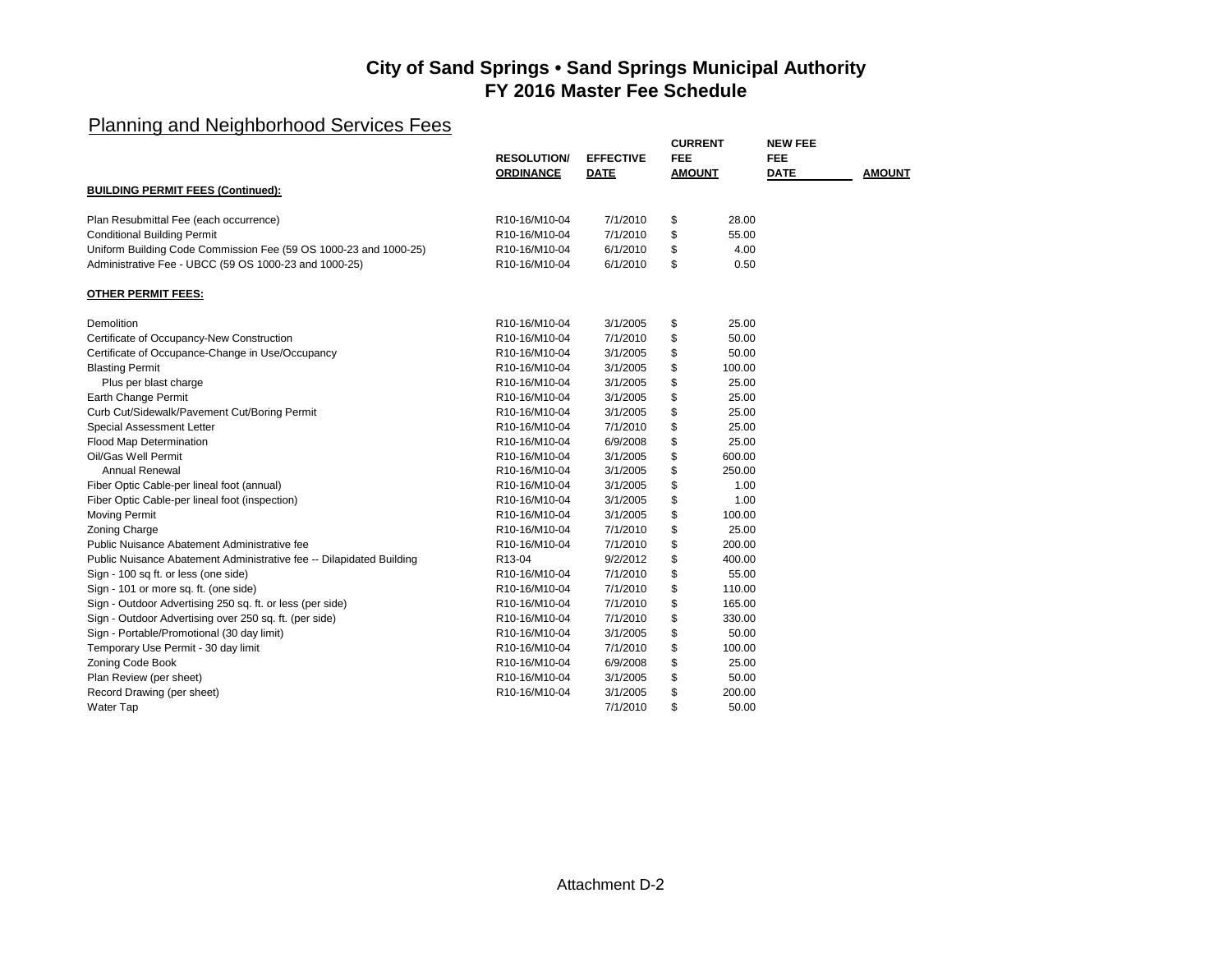|                                                    |                    |                  | <b>CURRENT</b> |        | <b>NEW FEE</b> |               |
|----------------------------------------------------|--------------------|------------------|----------------|--------|----------------|---------------|
|                                                    | <b>RESOLUTION/</b> | <b>EFFECTIVE</b> | <b>FEE</b>     |        | <b>FEE</b>     |               |
|                                                    | <b>ORDINANCE</b>   | <b>DATE</b>      | <b>AMOUNT</b>  |        | <b>DATE</b>    | <b>AMOUNT</b> |
| <b>INSPECTION FEES:</b>                            |                    |                  |                |        |                |               |
| <b>Residential Building</b>                        | R10-16/M10-04      | 7/1/2010         | \$             | 55.00  |                |               |
| <b>Commercial Building</b>                         | R10-16/M10-04      | 7/1/2010         | \$             | 110.00 |                |               |
| Reinspection/Miscellaneous Inspection Fee          | R10-16/M10-04      | 7/1/2010         | \$             | 28.00  |                |               |
| <b>Electrical Inspections</b>                      |                    |                  |                |        |                |               |
| Single-phase, 100-270 volt, 100 amp service        | R10-16/M10-04      | 7/1/2010         | \$             | 83.00  |                |               |
| Plus per 100 amps or part thereof                  | R10-16/M10-04      | 7/1/2010         | \$             | 28.00  |                |               |
| Three-plase, 100 amp service                       | R10-16/M10-04      | 7/1/2010         | \$             | 138.00 |                |               |
| Plus per 100 amps or part thereof                  | R10-16/M10-04      | 7/1/2010         | \$             | 28.00  |                |               |
| <b>Temporary Pole</b>                              | R10-16/M10-04      | 7/1/2010         | \$             | 28.00  |                |               |
| Temp-to-Building Meter Service                     | R10-16/M10-04      | 7/1/2010         | \$             | 28.00  |                |               |
| <b>Electrical Service Change-out</b>               | R10-16/M10-04      | 7/1/2010         | \$             | 55.00  |                |               |
| Miscellaneous Electrical                           | R10-16/M10-04      | 7/1/2010         | \$             | 28.00  |                |               |
| <b>Plumbing Inspections</b>                        |                    |                  |                |        |                |               |
| First five fixtures                                | R10-16/M10-04      | 7/1/2010         | \$             | 55.00  |                |               |
| Next seven fixtures                                | R10-16/M10-04      | 7/1/2010         | \$             | 55.00  |                |               |
| Any additional fixtures (per fixture)              | R10-16/M10-04      | 7/1/2010         | \$             | 11.00  |                |               |
| <b>Water Service</b>                               | R10-16/M10-04      | 7/1/2010         | \$             | 28.00  |                |               |
| Sewer Service                                      | R10-16/M10-04      | 7/1/2010         | \$             | 28.00  |                |               |
| <b>Gas Service</b>                                 | R10-16/M10-04      | 7/1/2010         | \$             | 28.00  |                |               |
| Water-Sewer-Gas (at one time)                      | R10-16/M10-04      | 7/1/2010         | \$             | 55.00  |                |               |
| <b>Rural Waterline</b>                             | R10-16/M10-04      | 7/1/2010         | \$             | 55.00  |                |               |
| <b>Temporary Gas Service</b>                       | R10-16/M10-04      | 7/1/2010         | \$             | 28.00  |                |               |
| Miscellaneous Plumbing                             | R10-16/M10-04      | 7/1/2010         | \$             | 28.00  |                |               |
| <b>Mechanical Inspections</b>                      |                    |                  |                |        |                |               |
| Furnace Only (up to 150,000 BTU's)                 | R10-16/M10-04      | 7/1/2010         | \$             | 55.00  |                |               |
| Furnace Only (150,001-300,000 BTU's)               | R10-16/M10-04      | 7/1/2010         | \$             | 83.00  |                |               |
| Furance Only (more than 300,000 BTU's)             | R10-16/M10-04      | 7/1/2010         | \$             | 110.00 |                |               |
| Mechanical system changeout (furnace and/or a/c)   | R10-16/M10-04      | 7/1/2010         | \$             | 55.00  |                |               |
| Cooling - Up to 3 tons (each unit)                 | R10-16/M10-04      | 7/1/2010         | \$             | 83.00  |                |               |
| Cooling - Over 3 tons and up to 5 tons (each unit) | R10-16/M10-04      | 7/1/2010         | \$             | 110.00 |                |               |
| Cooling - Over 5 tons (each unit)                  | R10-16/M10-04      | 7/1/2010         | \$             | 165.00 |                |               |
| Chillder Cooling Unit - Per ton                    | R10-16/M10-04      | 7/1/2010         | \$             | 3.00   |                |               |
| Slab Duct Inspection                               | R10-16/M10-04      | 7/1/2010         | \$             | 28.00  |                |               |
| Miscellaneous Mechanical Inspection                | R10-16/M10-04      | 7/1/2010         | \$             | 28.00  |                |               |
|                                                    |                    |                  |                |        |                |               |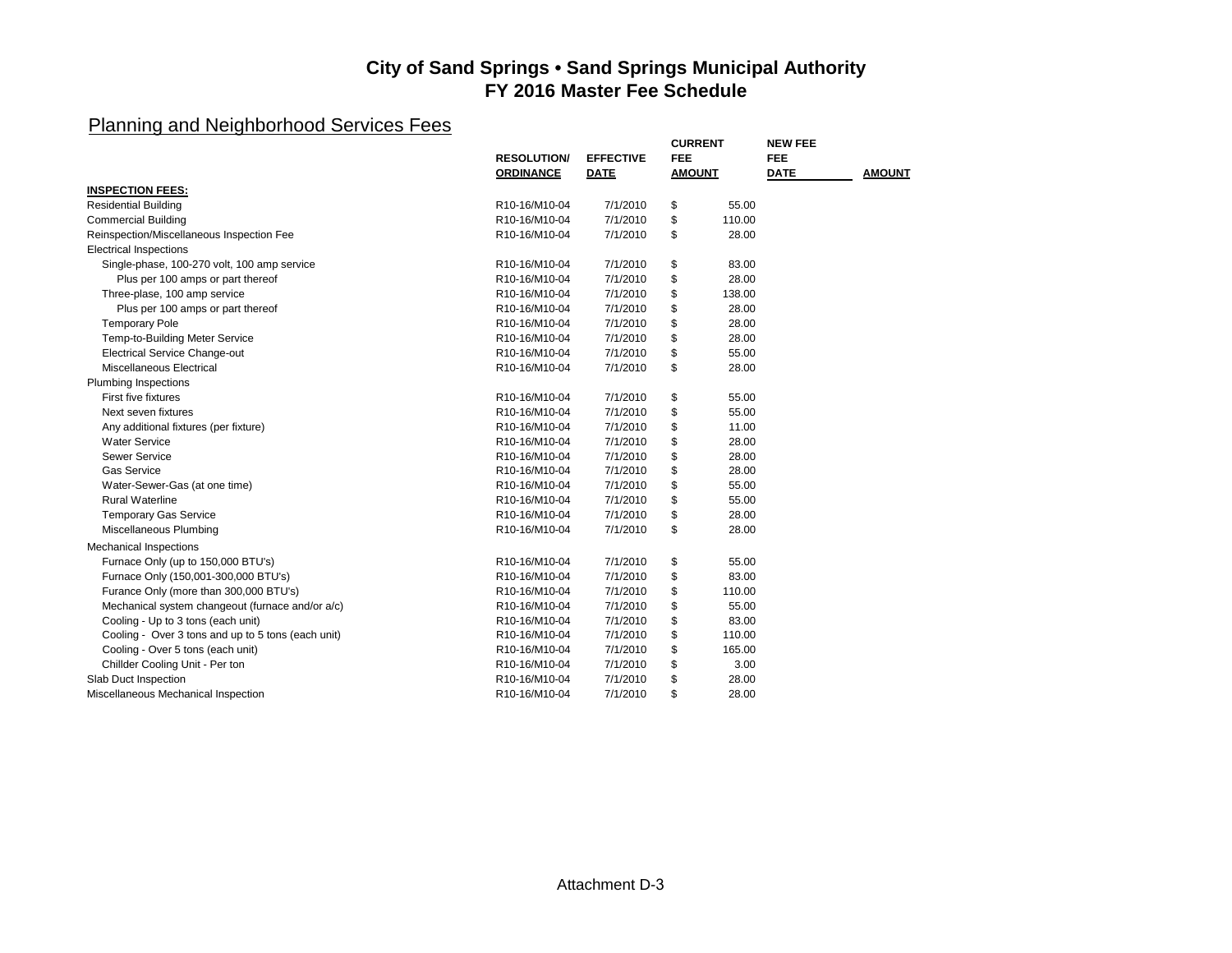|                                                                | <b>RESOLUTION/</b><br><b>ORDINANCE</b>  | <b>EFFECTIVE</b><br><b>DATE</b> | <b>CURRENT</b><br><b>FEE</b><br><b>AMOUNT</b> |          | <b>NEW FEE</b><br><b>FEE</b><br><b>DATE</b> | <b>AMOUNT</b> |
|----------------------------------------------------------------|-----------------------------------------|---------------------------------|-----------------------------------------------|----------|---------------------------------------------|---------------|
| <b>MISCELLANEOUS LICENSE FEES:</b>                             |                                         |                                 |                                               |          |                                             |               |
| Liquor Store (annual)                                          | Ord. 1078                               | 6/2/2004                        | \$                                            | 700.00   |                                             |               |
| Mixed Beverage Establishment (initial)                         | Ord. 1078                               | 6/2/2004                        | \$                                            | 1,000.00 |                                             |               |
| Mixed Beverage Establishment (renewal)                         | Ord. 1078                               | 6/2/2004                        | \$                                            | 900.00   |                                             |               |
| Wine Sales (initial)                                           | Ord. 1078                               | 6/2/2004                        | \$                                            | 500.00   |                                             |               |
| Wine Sales (renewal)                                           | Ord. 1078                               | 6/2/2004                        | \$                                            | 450.00   |                                             |               |
| Caterer (initial)                                              | Ord. 1078                               | 6/2/2004                        | \$                                            | 1,000.00 |                                             |               |
| Caterer (annual)                                               | Ord. 1078                               | 6/2/2004                        | \$                                            | 900.00   |                                             |               |
| Beer (on and off premises consumption)                         | Ord. 1078                               | 6/2/2004                        | \$                                            | 20.00    |                                             |               |
| Special Event (per day)                                        | Ord. 1078                               | 6/2/2004                        | \$                                            | 50.00    |                                             |               |
| <b>Brewer</b>                                                  | Ord. 1078                               | 6/2/2004                        | \$                                            | 1,250.00 |                                             |               |
| <b>Distiller</b>                                               | Ord. 1078                               | 6/2/2004                        | \$                                            | 3,125.00 |                                             |               |
| Wine Maker                                                     | Ord. 1078                               | 6/2/2004                        | \$                                            | 625.00   |                                             |               |
| Rectifier                                                      | Ord. 1078                               | 6/2/2004                        | \$                                            | 3,125.00 |                                             |               |
| Wholesaler                                                     | Ord. 1078                               | 6/2/2004                        | \$                                            | 3,500.00 |                                             |               |
| Class B Wolesaler                                              | Ord. 1078                               | 6/2/2004                        | \$                                            | 625.00   |                                             |               |
| Amusement Device/Pool-Billiard Table (each)                    | R10-16/M10-04                           | 3/1/2005                        | \$                                            | 15.00    |                                             |               |
| Itinerant Peddler/Vendor - Good for 1 year from date of issue) | R <sub>13</sub> -04                     | 9/1/2012                        | \$                                            | 75.00    |                                             |               |
| Carnival License - Each Day                                    | R10-16/M10-04                           | 3/1/2005                        | \$                                            | 100.00   |                                             |               |
| Auctioneer                                                     | R10-16/M10-04                           | 3/1/2005                        | \$                                            | 50.00    |                                             |               |
| Solid Waste Permit - per cubic yard                            | R <sub>10</sub> -16/M <sub>10</sub> -04 | 10/9/2006                       | \$                                            | 5.00     |                                             |               |
| <b>PLANNING FEES:</b>                                          |                                         |                                 |                                               |          |                                             |               |
| Plan Review Fee (per plan sheet)                               | R10-16/M10-04                           | 2/1/2005                        | \$                                            | 50.00    |                                             |               |
| Record Drawing Fee (per utility)                               | R10-16/M10-04                           | 2/1/2005                        | \$                                            | 200.00   |                                             |               |
| Lot Split                                                      | R <sub>10</sub> -16/M <sub>10</sub> -04 | 6/9/2008                        | \$                                            | 75.00    |                                             |               |
| Lot Combo                                                      | R <sub>10</sub> -16/M <sub>10</sub> -04 | 6/9/2008                        | \$                                            | 100.00   |                                             |               |
| <b>Sketch Plat</b>                                             | R10-16/M10-04                           | 6/9/2008                        | \$                                            | 75.00    |                                             |               |
| <b>Prelimanary Plat</b>                                        | R10-16/M10-04                           | 6/9/2008                        | \$                                            | 200.00   |                                             |               |
| <b>PUD Sketch</b>                                              | R10-16/M10-04                           | 6/9/2008                        | \$                                            | 75.00    |                                             |               |
| <b>PUD Preliminary Plat</b>                                    | R <sub>10</sub> -16/M <sub>10</sub> -04 | 6/9/2008                        | \$                                            | 250.00   |                                             |               |
| <b>PUD Final Plat</b>                                          | R10-16/M10-04                           | 6/9/2008                        | \$                                            | 200.00   |                                             |               |
|                                                                |                                         |                                 |                                               |          |                                             |               |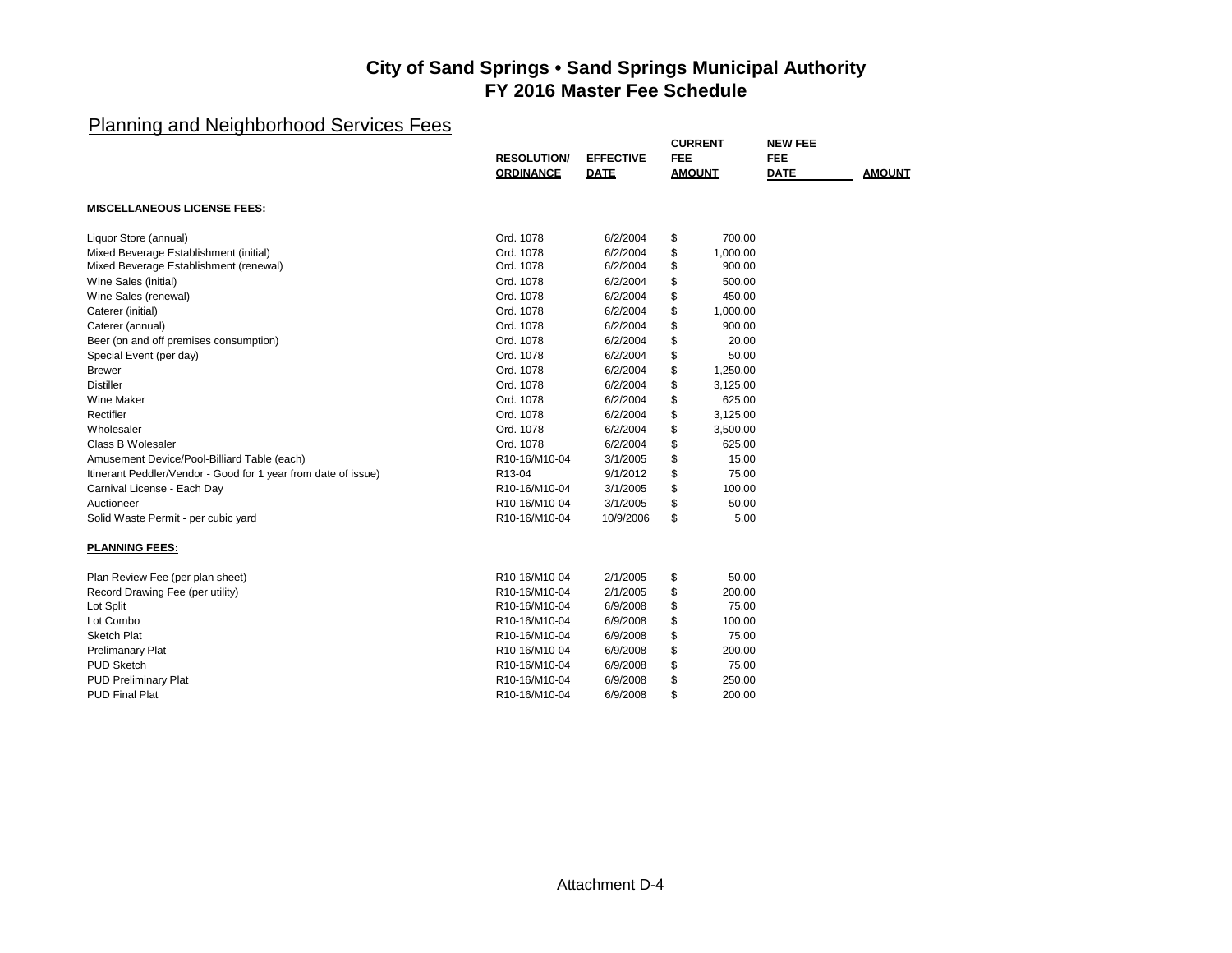| <b>Planning and Neighborhood Services Fees</b> |                    |                  | <b>CURRENT</b> | <b>NEW FEE</b><br><b>FEE</b> |               |
|------------------------------------------------|--------------------|------------------|----------------|------------------------------|---------------|
|                                                | <b>RESOLUTION/</b> | <b>EFFECTIVE</b> | <b>FEE</b>     | <b>DATE</b>                  | <b>AMOUNT</b> |
|                                                | <b>ORDINANCE</b>   | <b>DATE</b>      | <b>AMOUNT</b>  |                              |               |
| <b>PLANNING FEES (continued):</b>              |                    |                  |                |                              |               |
| <b>PUD Amendment</b>                           | R12-35/M12-03      | 7/1/2012 \$      | 200.00         |                              |               |
| <b>Final Plat</b>                              | R10-16/M10-04      | 7/1/2010         | 250.00<br>\$   |                              |               |
| <b>Plat Waiver</b>                             | R10-16/M10-04      | 6/9/2008         | \$<br>25.00    |                              |               |
| <b>Plat Amendment</b>                          | R12-35/M12-03      | 7/1/2012 \$      | 200.00         |                              |               |
| Access Change                                  | R10-16/M10-04      | 4/7/1997         | \$<br>50.00    |                              |               |
| Reinstate Preliminary                          | R10-16/M10-04      | 6/9/2008         | \$<br>100.00   |                              |               |
| <b>Reinstate Final</b>                         | R10-16/M10-04      | 6/9/2008         | \$<br>100.00   |                              |               |
| Variance Res                                   | R10-16/M10-04      | 6/9/2008         | \$<br>100.00   |                              |               |
| Abandon PUD                                    | R10-16/M10-04      | 6/9/2008         | \$<br>100.00   |                              |               |
| <b>Special Exception</b>                       | R10-16/M10-04      | 6/9/2008         | \$<br>100.00   |                              |               |
| Specific Use Permit                            | R10-16/M10-04      | 7/1/2010         | \$<br>200.00   |                              |               |
| Appeals                                        | R10-16/M10-04      | 4/7/1997         | \$<br>75.00    |                              |               |
| <b>Zoning Letters</b>                          | R10-16/M10-04      | 4/7/1997         | \$<br>50.00    |                              |               |
| Agenda Item                                    | R10-16/M10-04      | 6/9/2008         | \$<br>25.00    |                              |               |
| Certified Mailing Fee Per Letter               | R10-16/M10-04      | 7/1/2010         | \$<br>4.00     |                              |               |
| Regular Mailing Fee Per Letter                 | R10-16/M10-04      | 7/1/2010         | \$<br>0.55     |                              |               |
| Housing Tax Credit Program Fee                 | R14-32             | 4/28/2014        | \$<br>200.00   |                              |               |
| <b>TRADE LICENSE FEES:</b>                     |                    |                  |                |                              |               |
| <b>Electrical Contractor License</b>           | R10-16/M10-04      | 3/1/2005         | \$<br>125.00   |                              |               |
| Michanical Contractor License                  | R10-16/M10-04      | 3/1/2005         | \$<br>125.00   |                              |               |
| <b>Plumbing Contractor License</b>             | R10-16/M10-04      | 3/1/2005         | \$<br>125.00   |                              |               |
| Water Tap Installer License                    | R10-16/M10-04      | 7/1/2010         | \$<br>125.00   |                              |               |
|                                                |                    |                  |                |                              |               |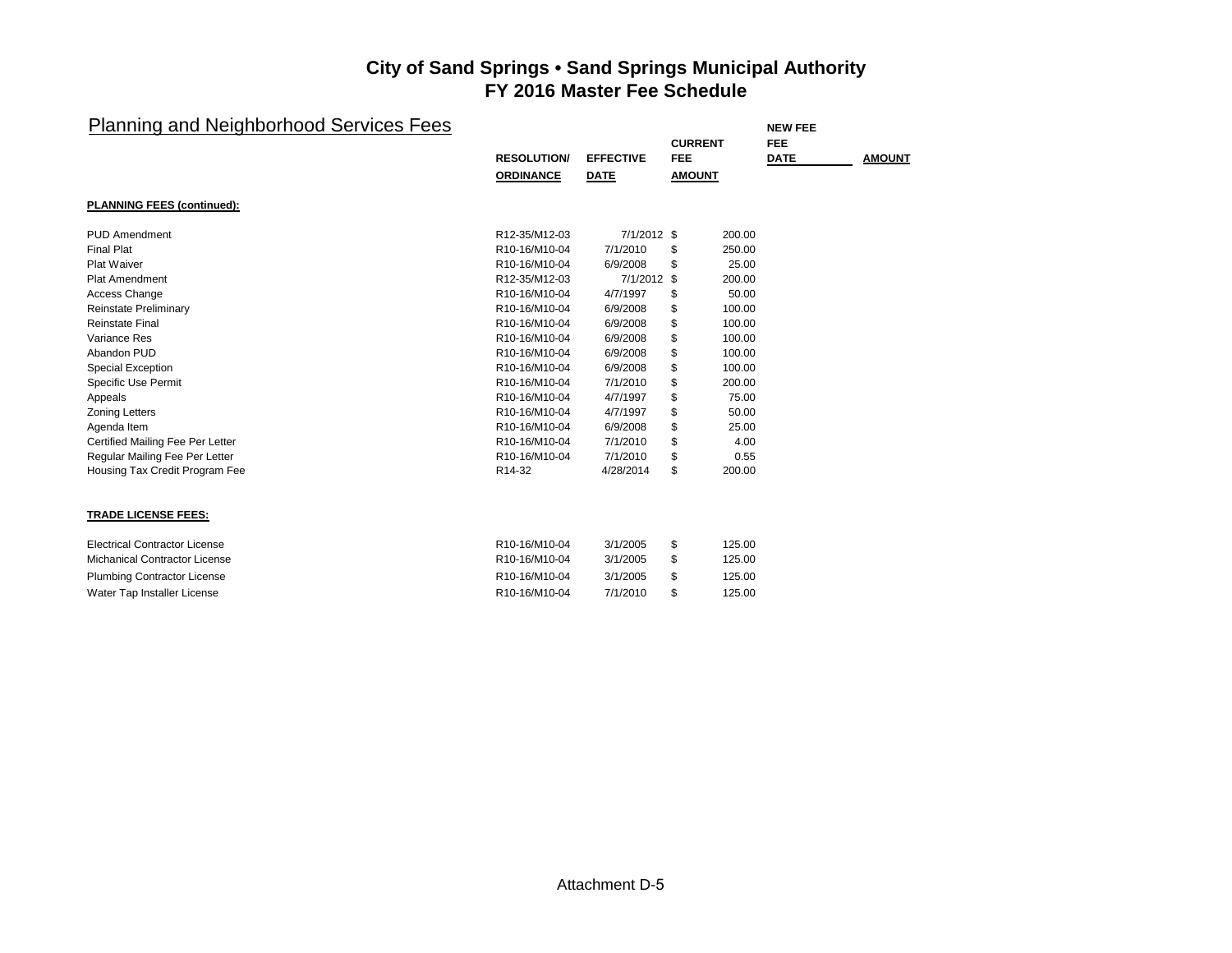# **Case Community Center Fee Schedule - Effective 7/1/2010**

**All rates dependent upon availability of space and changes to operations of Center.**

| Time                                           | Gym<br>$9,100$ s.f. |       | Track<br>$2,300$ s.f. |                 | <b>Aerobics</b><br>940 s.f. |       | Conf. Rm. A<br>554 s.f. |            | 554 s.f.  | Conf. Rm. B         | 554 s.f.  | Conf. Rm. C |     | <b>Sports</b><br>$1,150$ s.f. | <b>Kitchen</b><br>450 s.f. |            | 26,000 s.f. | <b>Entire Bldg</b> |
|------------------------------------------------|---------------------|-------|-----------------------|-----------------|-----------------------------|-------|-------------------------|------------|-----------|---------------------|-----------|-------------|-----|-------------------------------|----------------------------|------------|-------------|--------------------|
| Occupancy:                                     | 600 people          |       | 50 people             |                 | 50 people                   |       | 50 people               |            | 50 people |                     | 50 people |             |     | 50 people                     |                            | 15 people  |             | app. 900 people    |
| <b>AREA USER:</b>                              |                     |       |                       |                 |                             |       |                         |            |           |                     |           |             |     |                               |                            |            |             |                    |
| Monday-Friday                                  | \$                  | 60.00 | - \$                  | $35.00 \quad $$ |                             | 35.00 | \$                      | 30.00      | - \$      | $30.00$ \$          |           | 30.00       | \$  | 25.00                         | -\$                        | $10.00$ \$ |             | 255.00             |
| Saturday-Sunday                                | \$                  | 65.00 | - \$                  | 40.00           | \$                          | 40.00 | \$                      | 35.00      | \$        | 35.00               | \$        | 35.00       | \$  | 25.00                         | \$                         | 10.00      | -\$         | 285.00             |
| <b>RESIDENT OR SHORT-TERM USER:</b>            |                     |       |                       |                 |                             |       |                         |            |           |                     |           |             |     |                               |                            |            |             |                    |
| Monday-Friday                                  | \$                  | 50.00 | - \$                  | $30.00 \quad $$ |                             | 30.00 | \$.                     | $25.00$ \$ |           | $25.00$ \$          |           | 25.00       | \$. | 20.00                         | - \$                       | $10.00$ \$ |             | 215.00             |
| Saturday-Sunday                                | \$                  | 50.00 | - \$                  | 30.00           | -\$                         | 30.00 | \$                      | 25.00      | \$        | 25.00               | -\$       | 25.00       | \$  | 20.00                         | -\$                        | 10.00      | - \$        | 215.00             |
| HEAVY USER, NON-PROFIT GROUP OR CITY EMPLOYEE: |                     |       |                       |                 |                             |       |                         |            |           |                     |           |             |     |                               |                            |            |             |                    |
| Monday-Friday                                  | \$                  | 35.00 | - \$                  | $20.00\quad$ \$ |                             | 20.00 | -S                      | 15.00 \$   |           | 15.00 \$            |           | 15.00       | \$  | 15.00                         | - \$                       | $10.00$ \$ |             | 145.00             |
| Saturday-Sunday                                | \$                  | 40.00 | - \$                  | 25.00           | - \$                        | 25.00 | \$                      | 20.00      | -\$       | $20.00\quad$ \$     |           | 20.00       | \$  | 15.00                         | -\$                        | $10.00$ \$ |             | 175.00             |
| <b>EXTREME USER:</b>                           |                     |       |                       |                 |                             |       |                         |            |           |                     |           |             |     |                               |                            |            |             |                    |
| Monday-Friday                                  | \$                  | 25.00 | - \$                  | 15.00           | \$                          | 15.00 | \$                      | 10.00      | -\$       | $10.00 \text{ }$ \$ |           | 10.00       | \$. | 10.00                         | -\$                        | $10.00$ \$ |             | 105.00             |
| Saturday-Sunday                                | \$                  | 30.00 | - \$                  | 20.00           | \$                          | 20.00 | \$                      | 15.00      | \$        | 15.00               | \$        | 15.00       | S   | 10.00                         | \$                         | 10.00      | - \$        | 135.00             |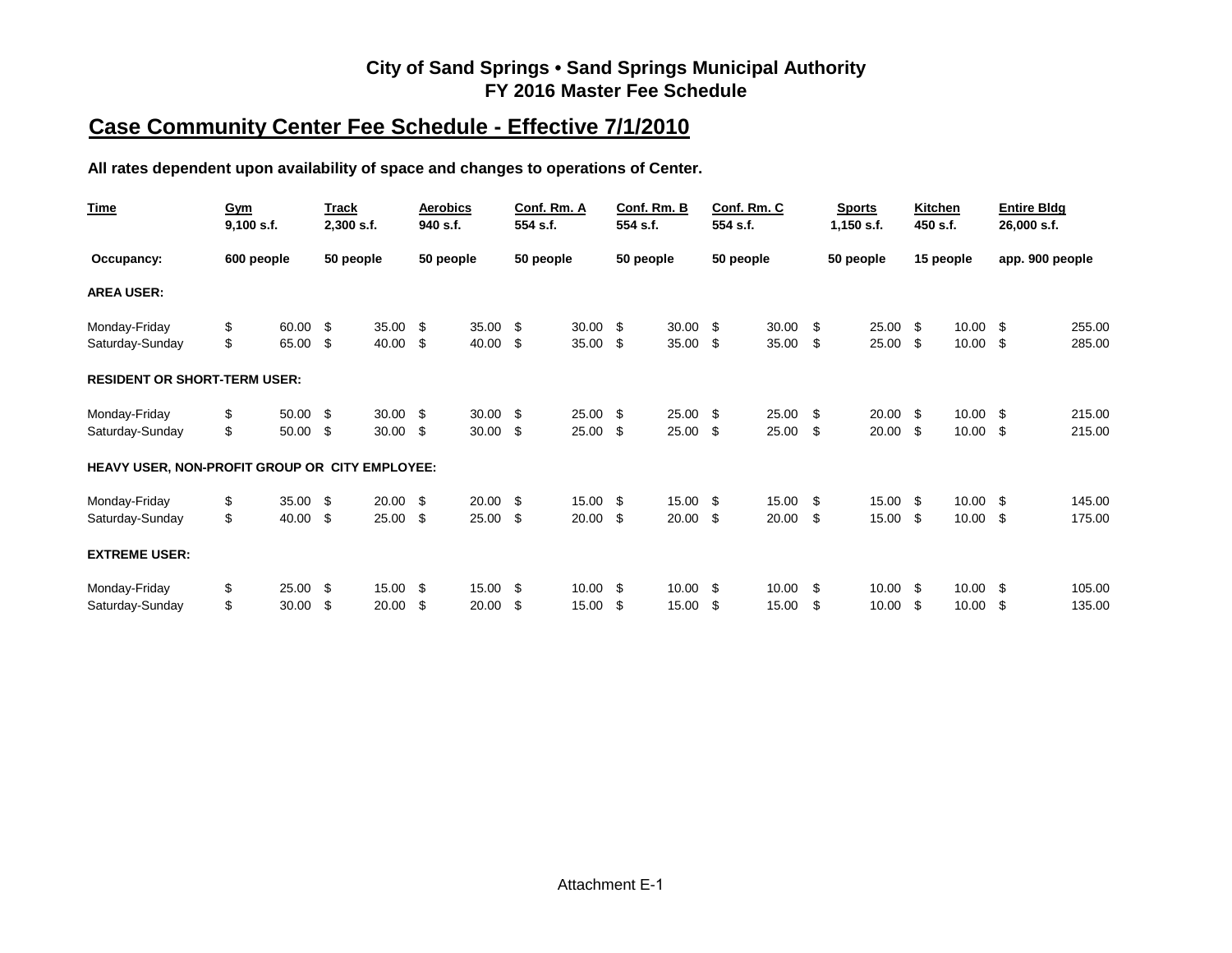# **CASE Card Fee (Case Community Center) - Effective July 1, 2010**

#### **Area User:**

| Individual card<br>Family - 1st card<br>(Each additional card)                               | \$<br>\$<br>\$ | 25.00<br>25.00<br>10.00        |
|----------------------------------------------------------------------------------------------|----------------|--------------------------------|
| <b>Resident User:</b>                                                                        |                |                                |
| Individual card<br>Family - 1st card<br>(Each additional card)<br><b>City Employee User:</b> | \$             | No charge<br>No charge<br>5.00 |
| Individual card<br>Family - 1st card<br>(Each additional card)                               | \$             | No charge<br>No charge<br>5.00 |
| Sr. Citizen User:                                                                            | \$             | 5.00                           |
| <b>Replacement Cards:</b>                                                                    | \$             | 5.00                           |

#### **Park Shelter/Stage Rental Fees**

| Facility with electricity    | 35.00 |
|------------------------------|-------|
| Facility without electricity | 25.00 |

#### **Skatepark Rental**

| Rent per Hr./2 hr. min. | 50.00 |
|-------------------------|-------|
| Electricity/per day     | 25.00 |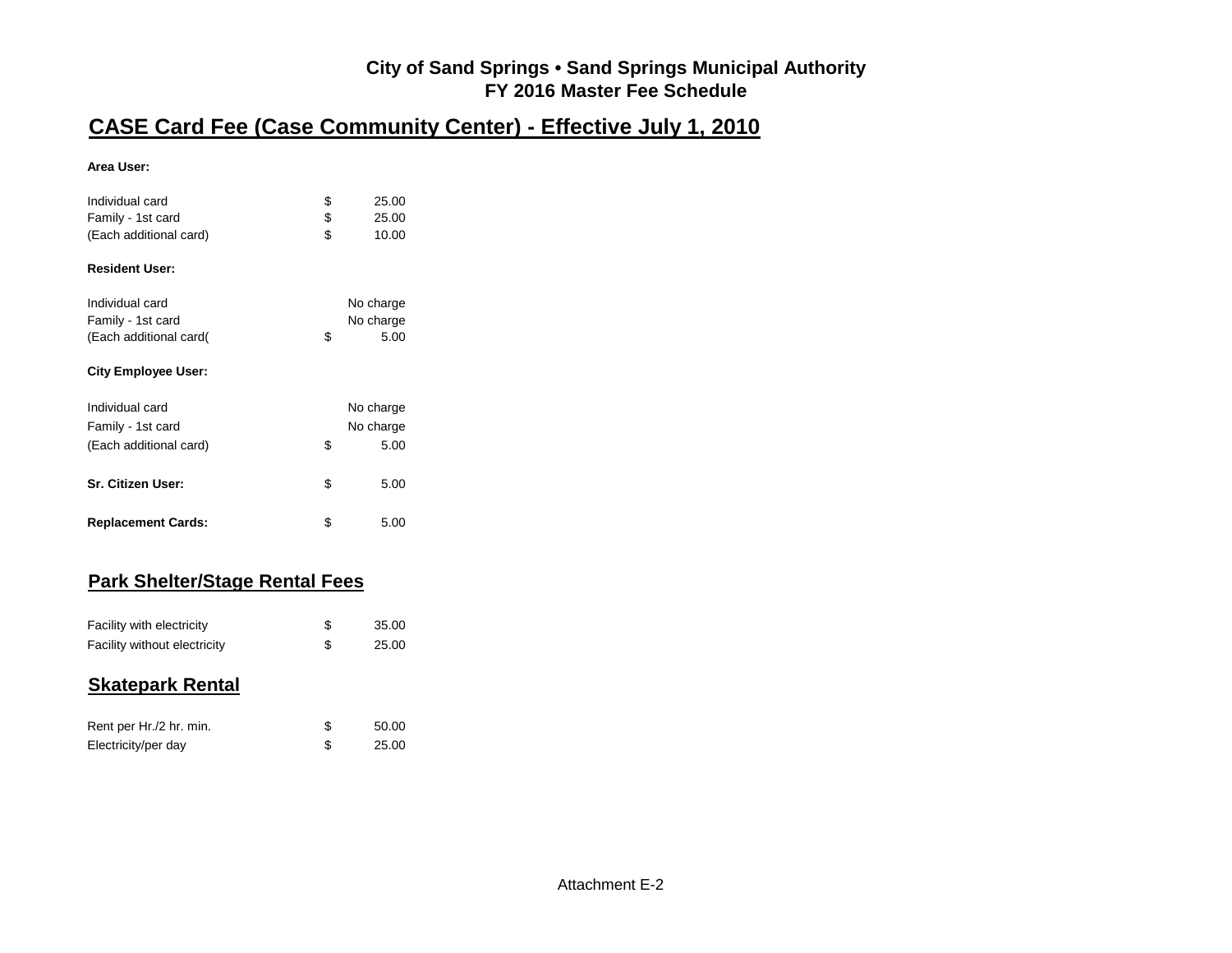# **FIRE DEPARTMENT FEES**

|                                                                  | <b>SYSTEM</b><br><b>RESOLUTION/</b><br><b>CODE</b><br><b>ORDINANCE</b> |           | <b>EFFECTIVE</b><br><b>DATE</b> | <b>CURRENT</b><br><b>FEE</b><br><b>AMOUNT</b> | <b>NEW FEE</b><br><b>EFFECTIVE</b><br><b>DATE</b> | <b>NEW</b><br>FEE.<br><b>AMOUNT</b> |
|------------------------------------------------------------------|------------------------------------------------------------------------|-----------|---------------------------------|-----------------------------------------------|---------------------------------------------------|-------------------------------------|
| <b>FIRE RUN FEES:</b>                                            |                                                                        |           |                                 |                                               |                                                   |                                     |
| <b>Structure Fire</b> (including mobile homes & outbuildings)    |                                                                        |           |                                 |                                               |                                                   |                                     |
| (Minimum charge for first hour, first alarms assignment          |                                                                        |           |                                 |                                               |                                                   |                                     |
| three apparatus typical with staff vehicle)                      |                                                                        | Res.06-05 | 101/2005                        | \$<br>800.00                                  |                                                   |                                     |
| Each additional appartus for the first hour                      |                                                                        | Res.06-05 | 10/1/2005                       | \$<br>250.00                                  |                                                   |                                     |
| Each apparatus for each add'l hour or portion thereof            |                                                                        | Res.06-05 | 10/1/2005                       | \$<br>250.00                                  |                                                   |                                     |
| Hazardous Materials Response (minimum charge for first           |                                                                        |           |                                 |                                               |                                                   |                                     |
| hour, first alarm assingment, two apparatus typical              |                                                                        |           |                                 |                                               |                                                   |                                     |
| with staff vehicle)                                              |                                                                        | Res.06-05 | 10/1/2005                       | \$<br>800.00                                  |                                                   |                                     |
| Each additional appartus for the first hour                      |                                                                        | Res.06-05 | 10/1/2005                       | \$<br>250.00                                  |                                                   |                                     |
| Each apparatus for each add'I hour or portion thereof            |                                                                        | Res.06-05 | 10/1/2005                       | \$<br>250.00                                  |                                                   |                                     |
| Vehicle Fire (minimum charge for first hour, first alarm         |                                                                        |           |                                 |                                               |                                                   |                                     |
| assignment, one apparatus typical)                               |                                                                        | Res.06-05 | 10/1/2005                       | \$<br>200.00                                  |                                                   |                                     |
| Each additional appartus for the first hour                      |                                                                        | Res.06-05 | 10/1/2005                       | \$<br>250.00                                  |                                                   |                                     |
| Each apparatus for each add'l hour or portion thereof            |                                                                        | Res.06-05 | 10/1/2005                       | \$<br>250.00                                  |                                                   |                                     |
| Wildland and Urban Interface Fire (minimum charge                |                                                                        |           |                                 |                                               |                                                   |                                     |
| for first hour, first alarm assignment, 2 apparatus              |                                                                        |           |                                 |                                               |                                                   |                                     |
| typical)                                                         |                                                                        | Res.06-05 | 10/1/2005                       | \$<br>300.00                                  |                                                   |                                     |
| Each additional appartus for the first hour                      |                                                                        | Res.06-05 | 10/1/2005                       | \$<br>250.00                                  |                                                   |                                     |
| Each apparatus for each add'I hour or portion thereof            |                                                                        | Res.06-05 | 10/1/2005                       | \$<br>250.00                                  |                                                   |                                     |
| Trash Fire (minimum charge for first hour, first alarm           |                                                                        |           |                                 |                                               |                                                   |                                     |
| assignment, one apparatus typical)                               |                                                                        | Res.06-05 | 10/1/2005                       | \$<br>200.00                                  |                                                   |                                     |
| Each additional appartus for the first hour                      |                                                                        | Res.06-05 | 10/1/2005                       | \$<br>250.00                                  |                                                   |                                     |
| Each apparatus for each add'l hour or portion thereof            |                                                                        | Res.06-05 | 10/1/2005                       | \$<br>250.00                                  |                                                   |                                     |
| Motor Vehicle Collision (minimum charge for first hour           |                                                                        |           |                                 |                                               |                                                   |                                     |
| first alarm assignment, two apparatus typical with               |                                                                        |           |                                 |                                               |                                                   |                                     |
| staff vehicle)                                                   |                                                                        | Res.06-05 | 10/1/2005                       | \$<br>500.00                                  |                                                   |                                     |
| Each additional appartus for the first hour                      |                                                                        | Res.06-05 | 10/1/2005                       | \$<br>250.00                                  |                                                   |                                     |
| Each apparatus for each add'l hour or portion thereof            |                                                                        | Res.06-05 | 10/1/2005                       | \$<br>250.00                                  |                                                   |                                     |
| <b>Medical Emergencies</b> for the first hour or portion thereof |                                                                        | Res.06-05 | 10/1/2005                       | \$<br>200.00                                  |                                                   |                                     |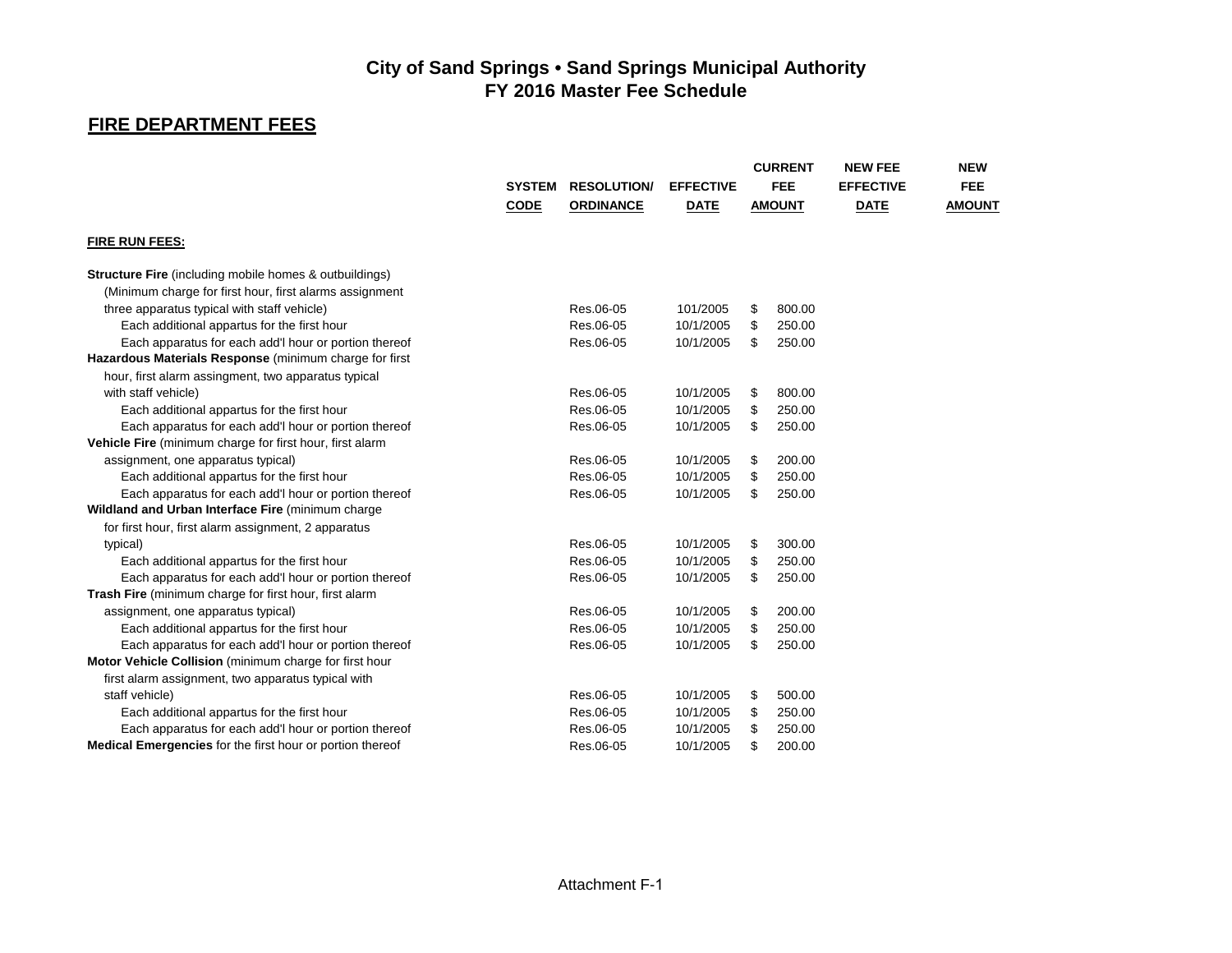# **FIRE DEPARTMENT FEES**

|                                                           | <b>RESOLUTION</b><br><b>ORDINANCE</b> | <b>EFFECTIVE</b><br><b>DATE</b> |     | <b>CURRENT</b><br><b>FEE</b><br><b>AMOUNT</b> | <b>NEW FEE</b><br><b>EFFECTIVE</b><br><b>DATE</b> | <b>NEW</b><br>FEE.<br><b>AMOUNT</b> |
|-----------------------------------------------------------|---------------------------------------|---------------------------------|-----|-----------------------------------------------|---------------------------------------------------|-------------------------------------|
| <b>Other Charges and Fees:</b>                            |                                       |                                 |     |                                               |                                                   |                                     |
| False Alarm Calls (after two documented false alarm calls |                                       |                                 |     |                                               |                                                   |                                     |
| per year)                                                 | Res.06-05                             | 10/1/2005                       | \$  | 100.00                                        |                                                   |                                     |
| Firefighter Standby (per hour)                            | Res.06-05                             | 10/1/2005                       | \$  | 50.00                                         |                                                   |                                     |
| Fire Crew (2) Standby, no apparatus (per hour)            | Res.06-05                             | 10/1/2005                       | S.  | 100.00                                        |                                                   |                                     |
| Brush Truck Standby (per hour)                            | Res.06-05                             | 10/1/2005                       | \$  | 250.00                                        |                                                   |                                     |
| Engine Company Standby (per hour)                         | Res.06-05                             | 10/1/2005                       | \$. | 300.00                                        |                                                   |                                     |
| EMS FEE, EMSA TOTAL CARE FEE AND FIRE SUBSCRIPTION FEE:   |                                       |                                 |     |                                               |                                                   |                                     |
| Emergency Medical Service Fee - Inside City               | R10-16/M10-04                         | 7/1/2010                        | \$  | 2.25                                          |                                                   |                                     |
| Emergency Medical Service Fee - Outside City              | R10-16/M10-04                         | 7/1/2013                        | \$  | 5.00                                          |                                                   |                                     |
| <b>EMSA Total Care - Inside City</b>                      | R10-16/M10-04                         | 7/1/2010                        | \$  | 1.00                                          |                                                   |                                     |
| <b>EMSA Total Care- Outside City</b>                      | R10-16/M10-04                         | 7/1/2010                        | \$  | 1.00                                          |                                                   |                                     |
| Fire Subscription - Outside City                          | R10-16/M10-04                         | 7/1/2013                        | \$  | 5.00                                          |                                                   |                                     |
| <b>FIREWORKS:</b>                                         |                                       |                                 |     |                                               |                                                   |                                     |
| Permit to discharge Class 1.4G (common fireworks)         | R10-16/M10-04                         | 7/1/2010                        | \$. | 20.00                                         |                                                   |                                     |
| Permit to discharge Class 1.3.G (special fireworks)       | R10-16/M10-04                         | 7/1/2010                        | \$  | 100.00                                        |                                                   |                                     |
| <b>PERMIT FEES:</b>                                       |                                       |                                 |     |                                               |                                                   |                                     |
| Fire Supression System                                    | R04-20                                | 5/24/2004                       | \$  | 50.00                                         |                                                   |                                     |
| Fire Alarm System                                         | R12-35/M12-03                         | 7/1/2012                        | \$  | 50.00                                         |                                                   |                                     |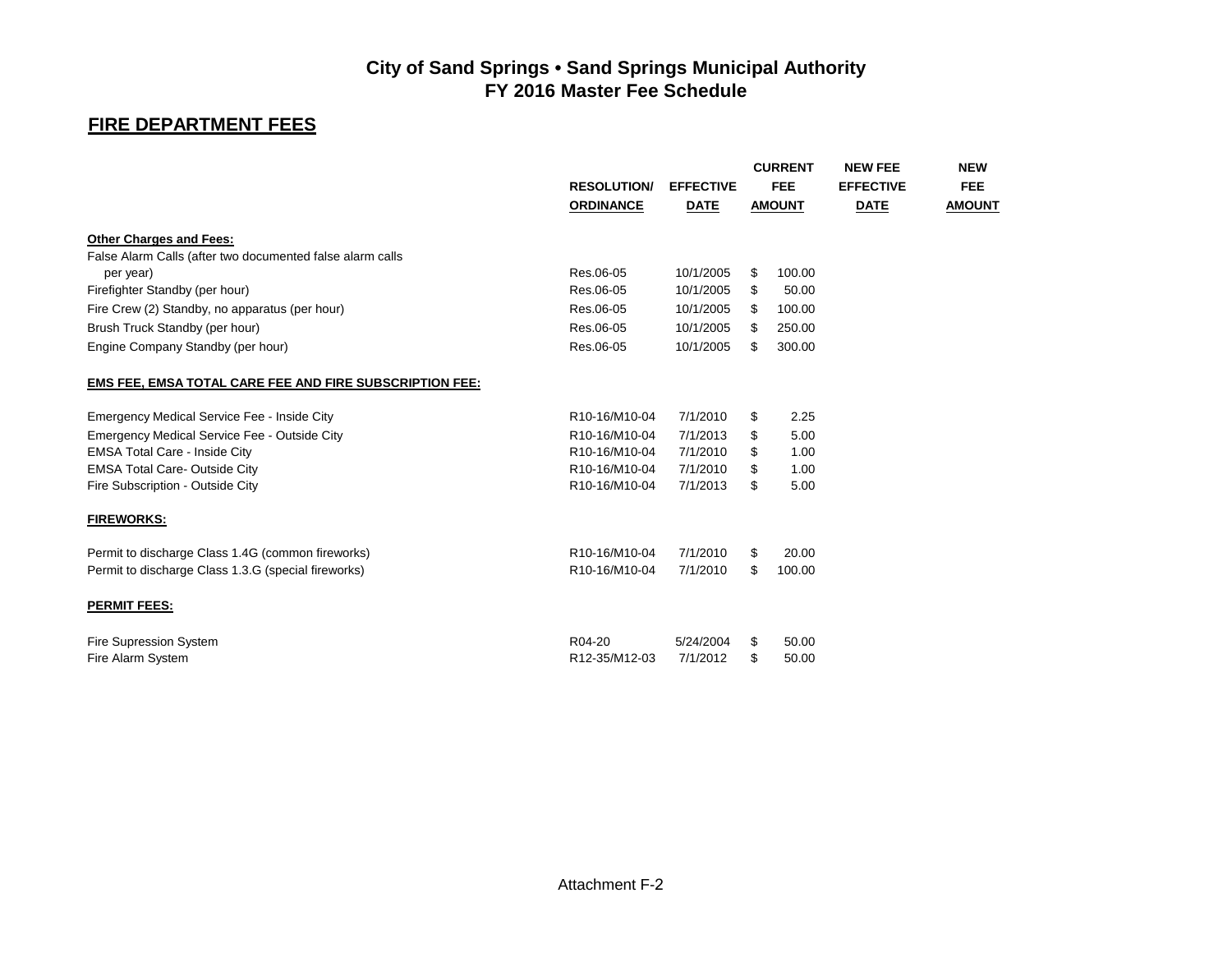| <b>SHELL LAKE FEES</b>                                                                                 | <b>RESOLUTION/ EFFECTIVE</b> |             |               |       |
|--------------------------------------------------------------------------------------------------------|------------------------------|-------------|---------------|-------|
|                                                                                                        | <b>ORDINANCE</b>             | <b>DATE</b> | <b>AMOUNT</b> |       |
| Daily Permit Fee for fishing and use of boat launching area<br>(not more than \$6.00 boat) per person: | Res.97-M02                   | 11/20/1987  | - \$          | 2.00  |
| <b>Annual Use Permit</b>                                                                               | Res.97-M02                   | 11/20/1997  | - \$          | 25.00 |

 **(Daily or annual permit fees will be charged for anyone between the age of 16 and 65)**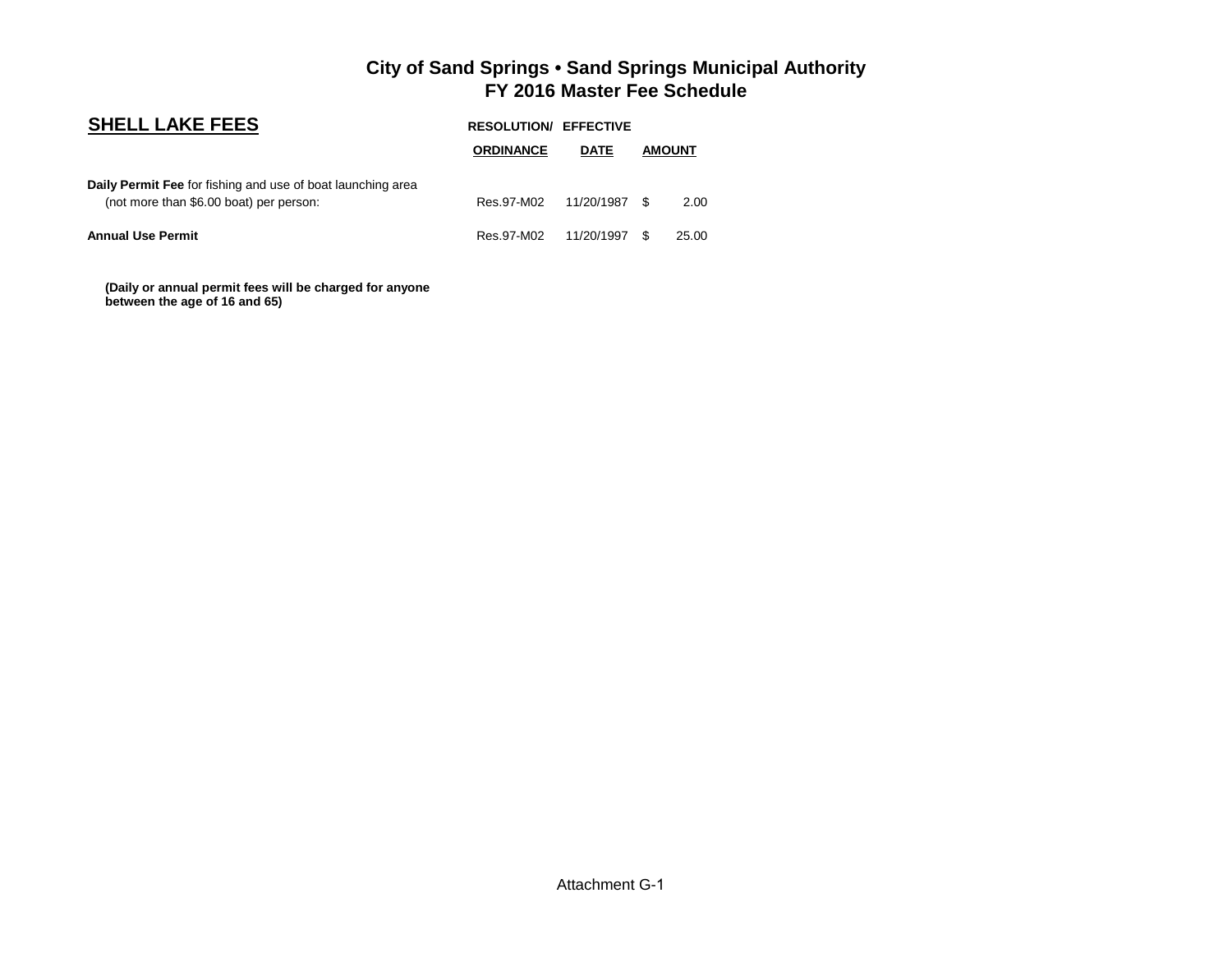#### **POGUE AIRPORT HANGAR RENTAL FEES**

|                                                        |                    | <b>Current Fee</b> |     |               | New Fee          |               |
|--------------------------------------------------------|--------------------|--------------------|-----|---------------|------------------|---------------|
|                                                        | <b>RESOLUTION/</b> | <b>EFFECTIVE</b>   |     |               | <b>EFFECTIVE</b> |               |
|                                                        | <b>ORDINANCE</b>   | <b>DATE</b>        |     | <b>AMOUNT</b> | <b>DATE</b>      | <b>AMOUNT</b> |
| Terminal Area - Hangars 1-26 (monthly)                 | R 09-22/M 09-07*   | 7/1/2014           | S   | 173.00        |                  |               |
| Northeast Area - Hangars B1E-B9E; B1W-B9W (monthly)    | R 09-22/M 09-07*   | 7/1/2014           | \$. | 208.00        |                  |               |
| Port. Exec. - Hangars 17-24 (monthly)                  | R 09-22/M 09-07*   | 7/1/2014           | S   | 136.00        |                  |               |
| Port Exec. I - Hangars 15-26 (monthly)                 | R 09-22/M 09-07*   | 7/1/2014           | \$. | 184.00        |                  |               |
| Port Exec. II - Hangars 27-29 (monthly)                | R 09-22/M 09-07*   | 7/1/2014           | S   | 244.00        |                  |               |
| Four (4) storage rooms (monthly)                       | R 09-22/M 09-07*   | 7/1/2014           | S   | 104.00        |                  |               |
| Tiedown (monthly)                                      | R 09-22/M 09-07*   | 7/1/2014           | \$  | 40.00         |                  |               |
| Tiedown (daily)                                        | R 09-22/M 09-07    | 7/1/2010           | \$  | 5.00          |                  |               |
| Annual Fee for Limited Flight Instruction and Training | Res.08-25          | 6/9/2008           | \$. | 250.00        |                  |               |

**\* Rate increase approved 5/19/2014**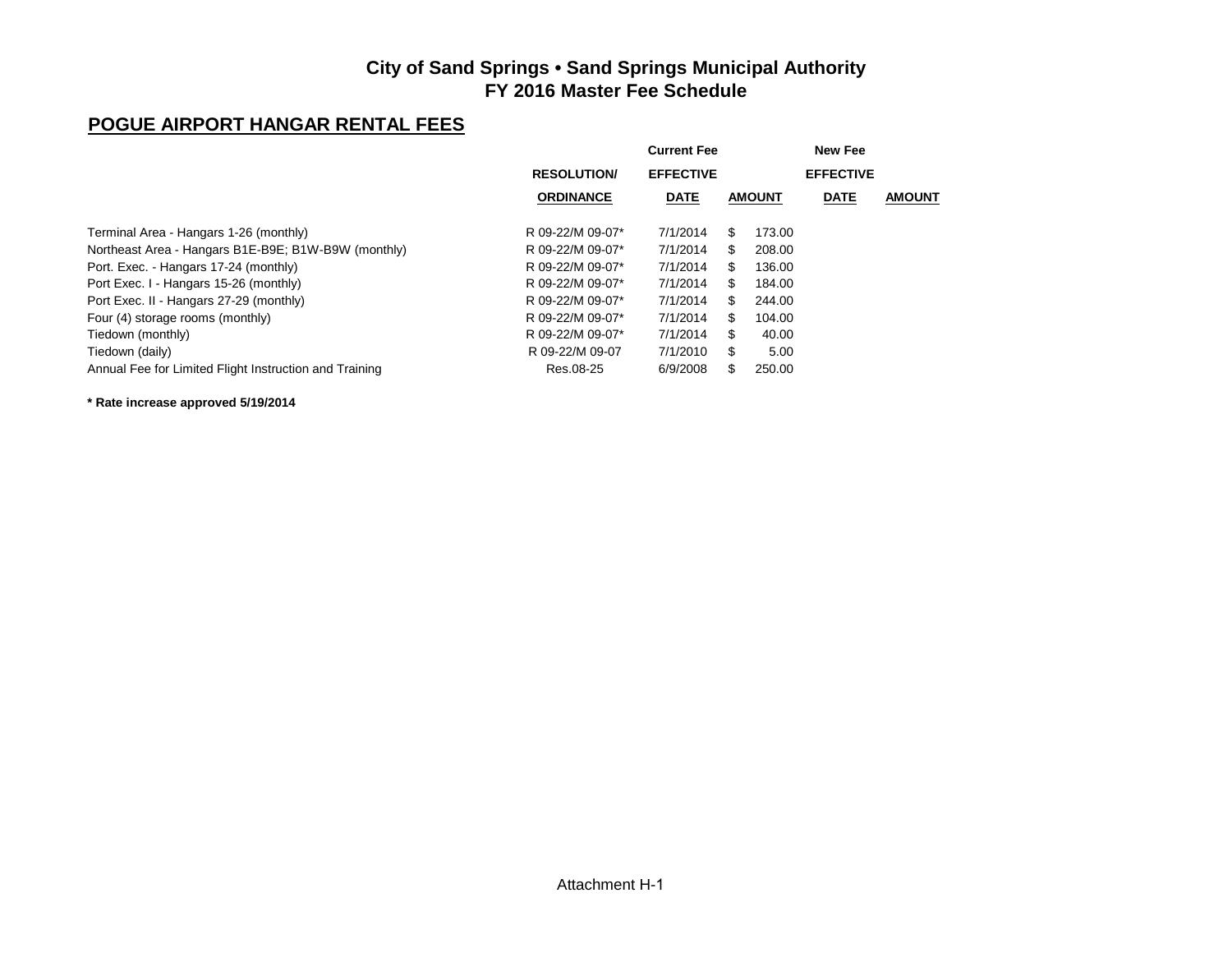and the company of the

#### **ANIMAL CONTROL FEES**

|                                                       | <b>RESOLUTION/ EFFECTIVE</b>            | <b>Current Fee</b> |               | <b>New Fee</b><br><b>EFFECTIVE</b> |               |
|-------------------------------------------------------|-----------------------------------------|--------------------|---------------|------------------------------------|---------------|
|                                                       | <b>ORDINANCE</b>                        | <b>DATE</b>        | <b>AMOUNT</b> | <b>DATE</b>                        | <b>AMOUNT</b> |
| <b>ANIMAL ADOPTION FEES:</b>                          |                                         |                    |               |                                    |               |
| <b>Adoption Fee</b>                                   | R <sub>10</sub> -16/M <sub>10</sub> -04 | 11/10/1986 \$      | 10.00         |                                    |               |
| <b>Sterilization Deposit</b>                          | R <sub>10</sub> -16/M <sub>10</sub> -04 | 11/10/1986 \$      | 25.00         |                                    |               |
| License Fee                                           | R <sub>10</sub> -16/M <sub>10</sub> -04 | $7/1/2010$ \$      | 5.00          |                                    |               |
| Dog and Cat Sterilization (State Statute 4.14A.499.2) | R <sub>10</sub> -16/M <sub>10</sub> -04 |                    | 10.00<br>\$   |                                    |               |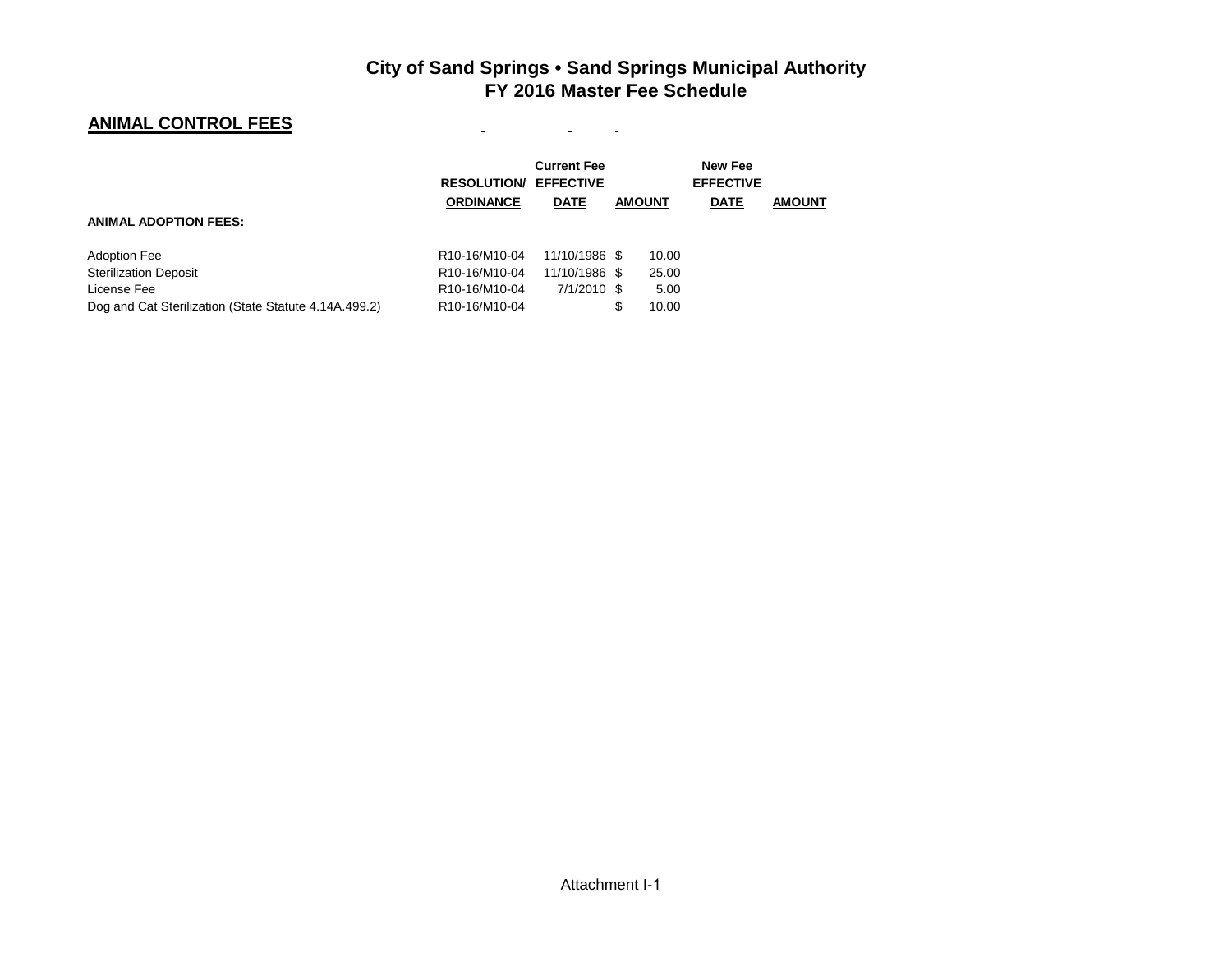# **GOLF FEES**

|                                               |                              | <b>Current Fee</b> |                           | New Fee          |               |
|-----------------------------------------------|------------------------------|--------------------|---------------------------|------------------|---------------|
|                                               | <b>RESOLUTION/ EFFECTIVE</b> |                    |                           | <b>EFFECTIVE</b> |               |
|                                               | <b>ORDINANCE</b>             | <b>DATE</b>        | <b>AMOUNT</b>             | <b>DATE</b>      | <b>AMOUNT</b> |
| <b>Green Fees:</b>                            |                              |                    |                           |                  |               |
| Daily                                         | Res.M12-01                   | 1/23/2012 \$       | 20.00                     |                  |               |
| Weekends & Holidays                           | Res.M12-01                   | 1/23/2012 \$       | 25.00                     |                  |               |
| Junior (weekdays only,<br>excluding holidays) | Res.M12-01                   | 1/23/2012          | \$<br>10.00               |                  |               |
| Senior (weekdays only,                        |                              |                    |                           |                  |               |
| excluding holidays)                           | Res.M12-01                   | 1/23/2012 \$       | 11.00                     |                  |               |
| Group (weekdays only,                         |                              |                    |                           |                  |               |
| excluding holidays,                           |                              |                    |                           |                  |               |
| 50 players or more)                           | Res.M12-01                   | 1/23/2012 \$       | 14.00                     |                  |               |
| Marketing rounds fee                          | Res.M12-01                   | 1/23/2012 \$       | 20.00                     |                  |               |
| Twilight - 1 p.m.                             | Res.M12-01                   | 1/23/2012 \$       | 14.00                     |                  |               |
| Super Twilight - 3 p.m.                       | Res.M12-01                   | 1/23/2012 \$       | 12.00                     |                  |               |
| <b>Annual Memberships</b>                     |                              |                    |                           |                  |               |
| (with 1/2 price cart)                         |                              |                    |                           |                  |               |
| <b>Weekday Senior</b>                         | Res.M12-01                   | 1/23/2012 \$       | 325.00                    |                  |               |
| Weekday Regular                               | Res.M12-01                   | 1/23/2012 \$       | 425.00                    |                  |               |
| 7-Day Senior                                  | Res.M12-01                   | 1/23/2012 \$       | 575.00                    |                  |               |
| 7-Day Regular                                 | Res.M12-01                   | 1/23/2012 \$       | 675.00                    |                  |               |
| Family Household M-F                          | Res M12-01                   | 1/23/2012 \$       | 750.00                    |                  |               |
| Family Household 7-Day                        | Res M12-01                   | 1/23/2012 \$       | 1,150.00                  |                  |               |
| <b>Discount Cards/Other</b>                   |                              |                    |                           |                  |               |
| Senior - 30 rds. w/cart                       | Res.M12-01                   | 1/23/2012 \$       | 500.00                    |                  |               |
| City Employee - 20% off                       | Res.M12-01                   | 1/23/2012 \$       | 5.00                      |                  |               |
| Patron - 20% off rates                        | Res.M12-01                   | 1/23/2012 \$       | 49.95                     |                  |               |
| <b>Promotional Rounds</b>                     | Res.M12-01                   | 1/23/2012          | See Resolution            |                  |               |
| <b>Birthday Promotion</b>                     | Res.M12-01                   |                    | 1/23/2012 Free W/Paid Rd. |                  |               |
| <b>Cart Rental Fees:</b>                      |                              |                    |                           |                  |               |
| 18 holes per person                           | Res.M12-01                   | 1/23/2012 \$       | 14.00                     |                  |               |
| 9 holes per person                            | Res.M12-01                   | 1/23/2012 \$       | 7.50                      |                  |               |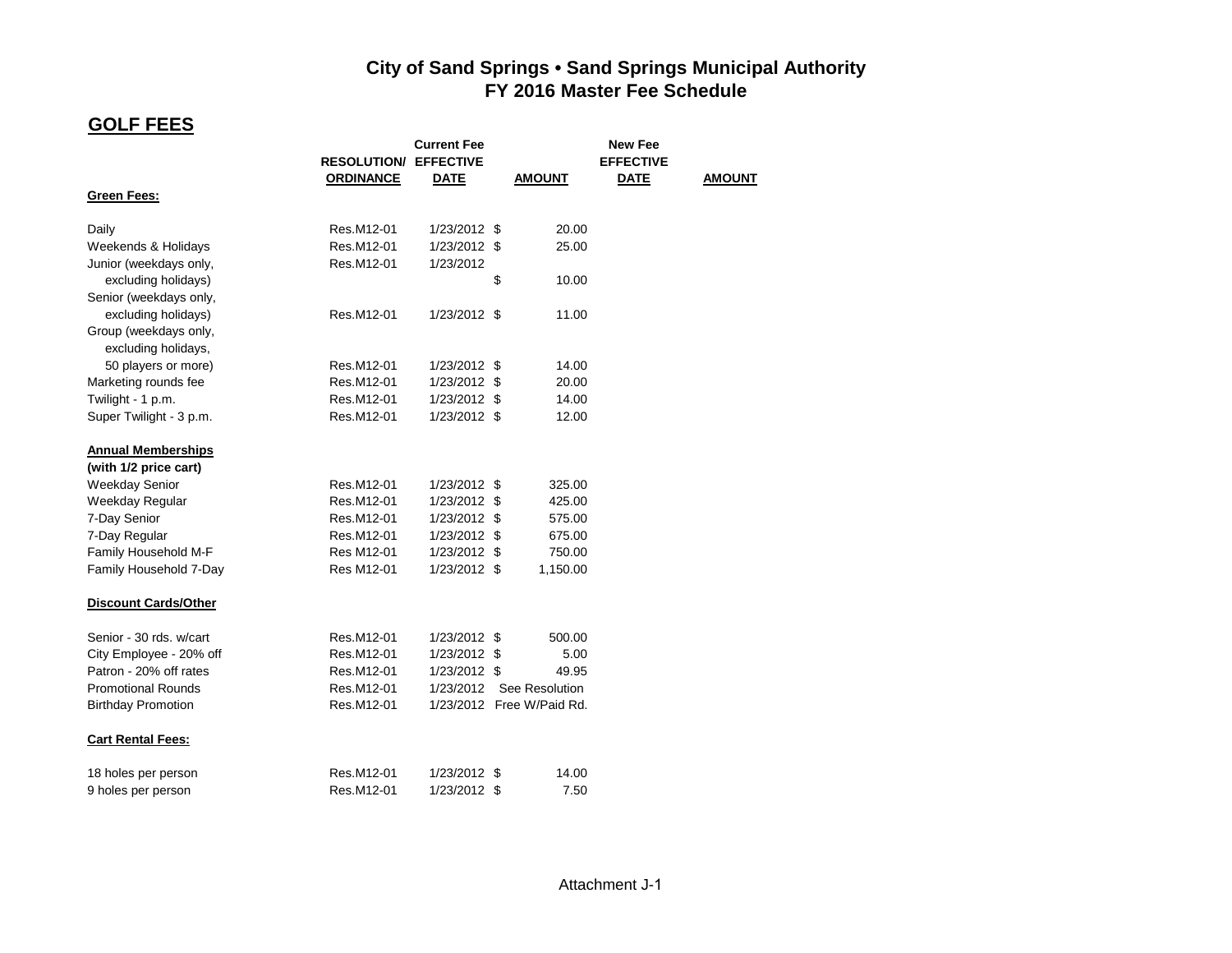| <b>SPECIAL EVENTS FEES</b>                                                            | <b>RESOLUTION/ EFFECTIVE</b><br><b>ORDINANCE</b>        | <b>Current Fee</b><br><b>DATE</b> | <b>AMOUNT</b>  | <b>New Fee</b><br><b>EFFECTIVE</b><br><b>DATE</b> | <b>AMOUNT</b> |
|---------------------------------------------------------------------------------------|---------------------------------------------------------|-----------------------------------|----------------|---------------------------------------------------|---------------|
| <b>CITY FEES:</b>                                                                     |                                                         |                                   |                |                                                   |               |
| Special Event Application Fee (Non-Refundable)                                        | R13-19/M13-02                                           | $1/1/2013$ \$                     | 25.00          |                                                   |               |
| FIRE/ MEDICAL FEES:                                                                   |                                                         |                                   |                |                                                   |               |
| Firefighter Standby - Per Hour                                                        | R13-19/M13-02                                           | $1/1/2013$ \$                     | 50.00          |                                                   |               |
| Fire Crew (2) Standby, No Apparatus - Per Hour                                        | R13-19/M13-02                                           | $1/1/2013$ \$                     | 100.00         |                                                   |               |
| Brush Truck Standby - Per Hour                                                        | R13-19/M13-02                                           | $1/1/2013$ \$                     | 250.00         |                                                   |               |
| Engine Company Standby (Not Rescue 1) - Per Hour                                      | R13-19/M13-02                                           | $1/1/2013$ \$                     | 300.00         |                                                   |               |
| Permit to Discharge Fireworks Class 1.3G (special fireworks)                          | R13-19/M13-02                                           | $1/1/2013$ \$                     | 100.00         |                                                   |               |
| <b>POLICE/ SECURITY FEES:</b>                                                         |                                                         |                                   |                |                                                   |               |
| Per Officer (Per Hour - 3 Hour Minimum)                                               | R13-19/M13-02                                           | $1/1/2013$ \$                     | 33.00          |                                                   |               |
| <b>SOLID WASTE FEES:</b>                                                              |                                                         |                                   |                |                                                   |               |
| Labor/ Per Individual - Per Hour                                                      | R <sub>13</sub> -19/M <sub>13-02</sub>                  | $1/1/2013$ \$                     | 18.00          |                                                   |               |
| PolyKarts/ Recycling - Each                                                           | R13-19/M13-02                                           | $1/1/2013$ \$                     | 17.00          |                                                   |               |
| Dumpster 4 yd - Each<br>3 yd - Each                                                   | R13-19/M13-02<br>R13-19/M13-02                          | $1/1/2013$ \$<br>$1/1/2013$ \$    | 73.00<br>60.00 |                                                   |               |
|                                                                                       |                                                         |                                   |                |                                                   |               |
| <b>STREETS FEES:</b>                                                                  |                                                         |                                   |                |                                                   |               |
| Type III Barricades (Each - Per Day)                                                  | R13-19/M13-02                                           | $1/1/2013$ \$                     | 1.30           |                                                   |               |
| Type II Barricades W/Lights (Each - Per Day)<br>28" Reflective Cones (Each - Per Day) | R13-19/M13-02<br>R <sub>13</sub> -19/M <sub>13-02</sub> | $1/1/2013$ \$<br>$1/1/2013$ \$    | 1.90<br>0.45   |                                                   |               |
| 42" Delineator (Each - Per Day)                                                       | R13-19/M13-02                                           | $1/1/2013$ \$                     | 1.60           |                                                   |               |
| Type II Barricades (Each - Per Day)                                                   | R13-19/M13-02                                           | $1/1/2013$ \$                     | 1.30           |                                                   |               |
| Any Type Sign (Each - Per Day)                                                        | R13-19/M13-02                                           | $1/1/2013$ \$                     | 1.00           |                                                   |               |
| Type I Barricade (Each - Per Day)                                                     | R13-19/M13-02                                           | $1/1/2013$ \$                     | 0.40           |                                                   |               |
| Type I Barricade W/Light (Each - Per Day)                                             | R13-19/M13-02                                           | $1/1/2013$ \$                     | 0.70           |                                                   |               |
| Street Sweeping (Per hour - 2 Hour Minimum)                                           | R <sub>13</sub> -19/M <sub>13-02</sub>                  | $1/1/2013$ \$                     | 175.00         |                                                   |               |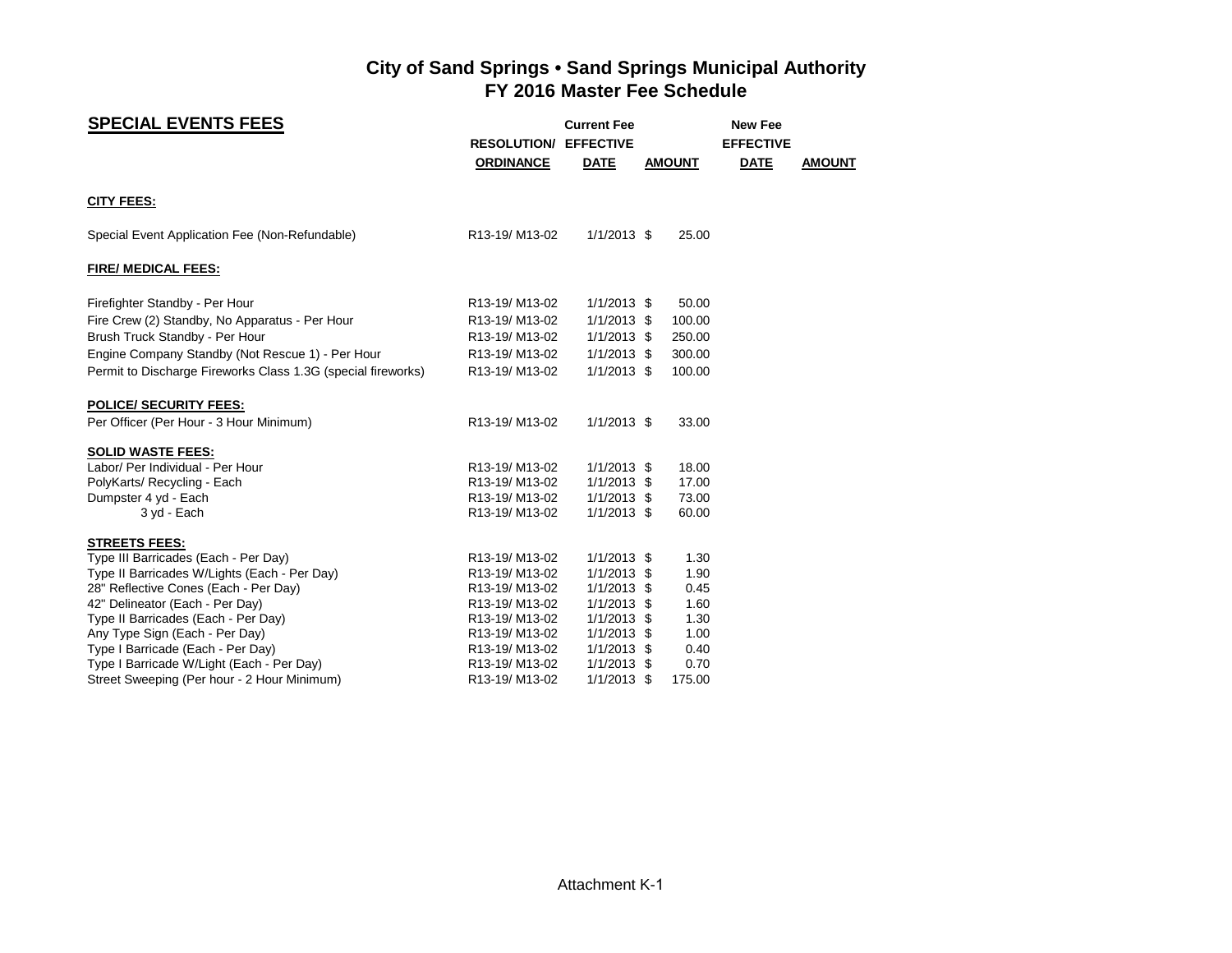| <b>SPECIAL EVENTS FEES</b>                                                                                                                                                                                                                                                       | <b>RESOLUTION/</b><br><b>ORDINANCE</b>                                                                             | <b>Current Fee</b><br><b>EFFECTIVE</b><br><b>DATE</b>            | <b>AMOUNT</b>                    | <b>New Fee</b><br><b>EFFECTIVE</b><br><b>DATE</b> | <b>AMOUNT</b> |
|----------------------------------------------------------------------------------------------------------------------------------------------------------------------------------------------------------------------------------------------------------------------------------|--------------------------------------------------------------------------------------------------------------------|------------------------------------------------------------------|----------------------------------|---------------------------------------------------|---------------|
| <b>PARKS FEES:</b>                                                                                                                                                                                                                                                               |                                                                                                                    |                                                                  |                                  |                                                   |               |
| Parks Personnel Labor (Per hour - 2 Hour Minimum)<br><b>Reservation Without Electric</b><br>Reservation with Electric Service (110 Volt)<br>Non-Standard Electric Service (Per Hour)<br>*Case Community Center Requires Separate Agreement<br><b>NEIGHBORHOOD SERVICES FEES:</b> | R <sub>13</sub> -19/M <sub>13-02</sub><br>R13-19/M13-02<br>R13-19/M13-02<br>R <sub>13</sub> -19/M <sub>13-02</sub> | $1/1/2013$ \$<br>$1/1/2013$ \$<br>$1/1/2013$ \$<br>$1/1/2013$ \$ | 18.00<br>25.00<br>35.00<br>39.45 |                                                   |               |
| Special Event Itinerant Peddler's License - Each Event up to 5 Days R13-19/M13-02<br>Itinerant Peddler's License - Multiple Events (Good for One Year)<br><b>WATER SERVICE FEES:</b>                                                                                             | R <sub>13</sub> -19/M <sub>13-02</sub>                                                                             | $1/1/2013$ \$<br>$1/1/2013$ \$                                   | 25.00<br>75.00                   |                                                   |               |
| Water Tree (each - per event plus water fee for multi-day events)<br>Water Fee (per day)<br>Fire Hydrant Meter (Deposit with water usage deducted)                                                                                                                               | R <sub>13</sub> -19/M <sub>13-02</sub><br>R13-19/M13-02<br>R <sub>13</sub> -19/M <sub>13-02</sub>                  | $1/1/2013$ \$<br>$1/1/2013$ \$<br>$1/1/2013$ \$                  | 25.00<br>5.00<br>1,000.00        |                                                   |               |